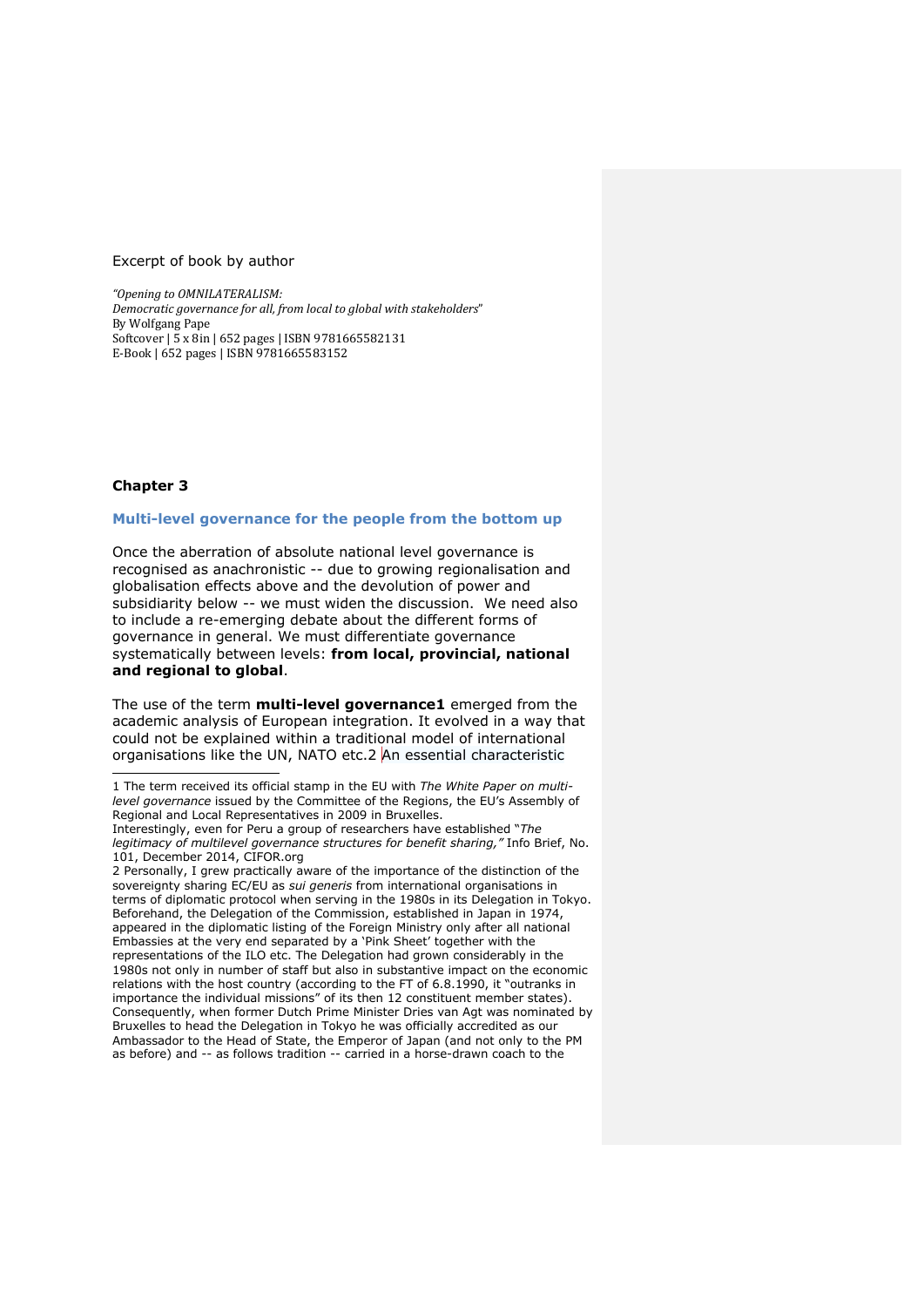that has gained incremental importance during the process of European integration towards an 'ever closer union' has been the desire for solidarity3 as an offset to the exercise of independent action (a curtailment of traditional freedom), notably in crisis situations. The historical uniqueness of having supranational competences at regional level made it *sui generis*, (one of a kind) in technical terminology. Some see this as a dangerously open-ended legal position, where conventional rules might not apply.4

To simplify, I assume **multi-level governance** to pertain to power exercised at the **local, provincial, national, regional and global level.** By regional, I mean an area equivalent almost to a continent, e.g. the EU as a 'regional body.' (Although fully aware that the non-EU countries, like Norway, Switzerland, Russia etc. are part of the continent;5 and also that the term region may in some cases refer to sub-national units- but this is not how I will use it.) I also accept that at the national and lower layers, certain political structures sometimes have overlapping competences or shared administrations6, while other states appear more centralised.7 Major subunits within a state I term a 'province', aware also that 'provincial' in some tongues is a pejorative term, yet it officially denominates a sub-national territory in major countries such as Canada and France. It is in that sense that I deploy it. I disregard in this discussion the issue of a task-specific entity designed around particular policy problems (e.g. the Mekong River Commission, monitoring the water of the Mekong that runs from China through six otherwise barely-connected but diverse countries from the North of Vietnam down into the Pacific Ocean). Rather my focus is on particular territorial units in governance below and above the nation, namely the local and the global levels.

The spread of decision-making away from the nation has been due to two broad drivers. Pushing upstream is economic globalisation

**Commented [NC1]:** Edited your words meaning??

**Commented [WP2R1]:** 

Imperial Palace. Similar shifts in protocol and substance of relations occurred likewise in Washington, Canberra (where the UK Queen is awkwardly still Head of State as well of the UK as a member state until Brexit!) etc.

<sup>3</sup> E. g. Pierre Calame, « *Repenser l'avenir de l'UE en instaurant une gouvernance à multi-niveaux* » at Conference AFFCE/GRASPE. Bruxelles, 2.6.2016, underlining the 'principle of active solidarity.' Although early on criticised, for instance the solidarity shown by member states within the EU during the pandemic in 2020 through declarations and medical aid have been considerable, notably by Germany, France and Hungary, as analysed by the Solidarity Tracker of the ECFR, Berlin; see https://www.ecfr.eu/solidaritytracker.

<sup>5</sup> The Council of Europe for instance as the continent's main human rights organisation has 47 member states including all EU members and also Russia. 6 For instance, highly federalised Belgium still allows accumulation of political posts by one person at different levels from local to national.

<sup>7</sup> E.g. France, notably before the decentralisation laws of Gaston Deferre in 1982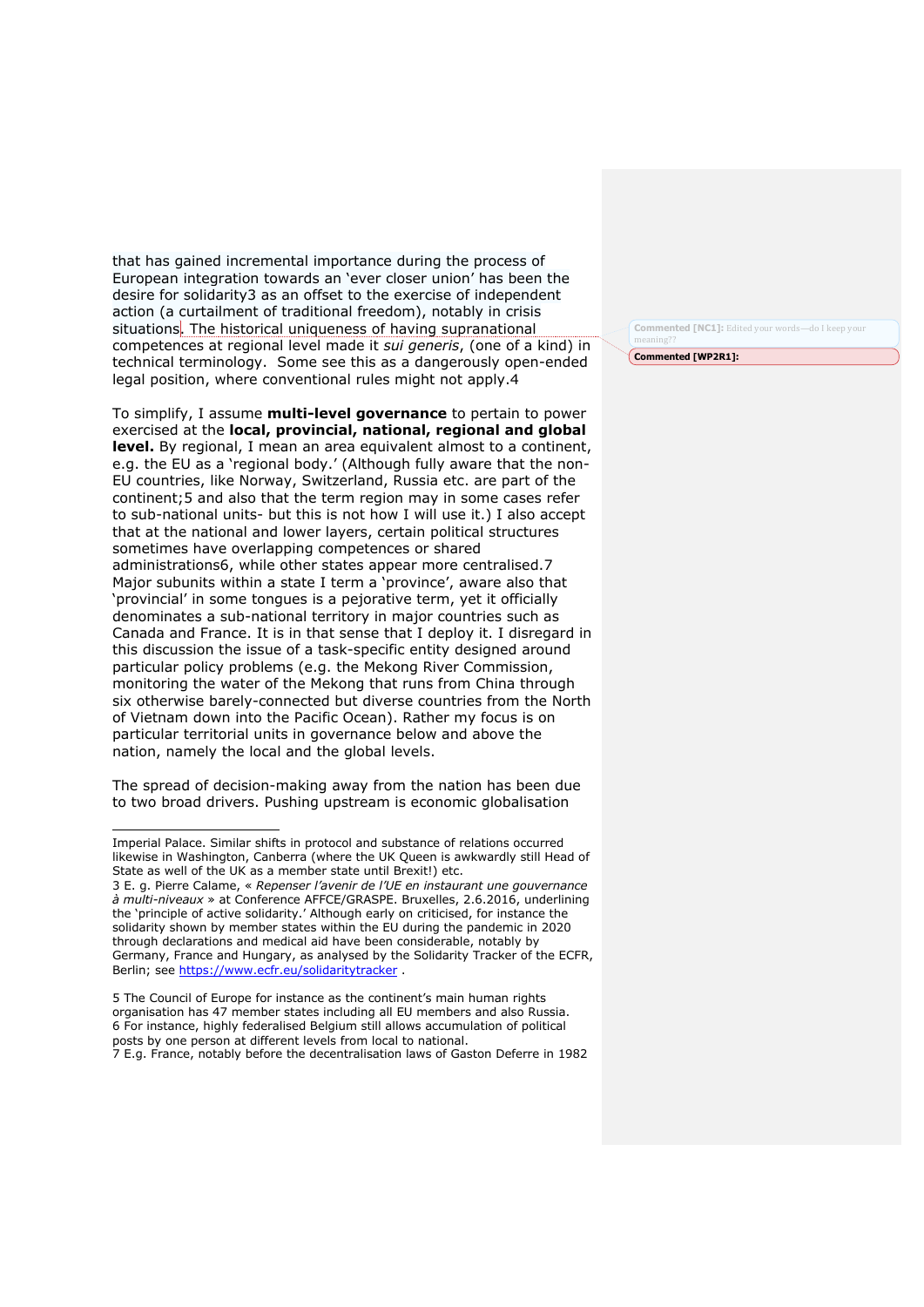and the accumulation of shared global problems, most obviously climate change. Pushing downstream is the recognition over time that competition among multiple jurisdictions can lead to a more efficient provision of public services, notably at the local level8. This insight was a major factor for instance in the decision of the Chinese to decentralise more to provinces and even offer certain taxation and other powers as incentives.

How far these reforms of decentralisation have gone has drastically been demonstrated most recently with the outbreak of the covid-19 epidemic. The authorities in the city of Wuhan not only played a crucial role at the very beginning, but reactions popped up at all levels of governance across the world, often in disregard of the national government. The old towns of Yamato in Japan and Freiburg in Germany (where sits my *alma mater* with the federal health-centre of the Robert Koch Institute) were amongst the first administrations to issue their own measures; New York city and the state of California diverged from President Trump's national policy; and more. Such responses are clear examples of multi-level governance in action.

Academics define **governance** in short as "binding decisionmaking in the public sphere." A fuller definition is the "capacity of human societies to equip themselves with systems of representation, institutions, processes and intermediary bodies in order to manage themselves by intentional action."9 It applies to all multi-level governance. But for societies "to manage themselves" the smaller the unit involved, the easier it is often to achieve. (For example, there is a form of governance in the running of a family.) It means also that at a local level and in tight knit or small communities there is obviously less need of "systems of representation, institutions, processes and intermediary bodies"; and there is a natural feeling of solidarity when proximity is close and direct experience at hand. Contrast a global level of governance. It is far distant from citizens separated from one another by continents and oceans and solidarity towards common goals, for example the Sustainable Development Goals of the UN, remains more remote. (But note, too, how young schoolchildren from late 2018 following Greta Thunberg and 'Fridays for Future' have been demonstrating in solidarity worldwide on climate change issues, thanks to the 'death of distance' brought by the Internet.)

Hence efficient, effective, accountable and legitimate governance ought to fit the place and size of the society it is governing. Ideally,

<sup>8</sup> Cf. Charles Tiebout, "*A pure Theory of Local Expenditures*," 1956 9 Sic P. Calame and A. Talmant, « *L'Etat au Coeur: Le Mecanno de la Gouvernance*, » de Brower, Paris 1997, p. 19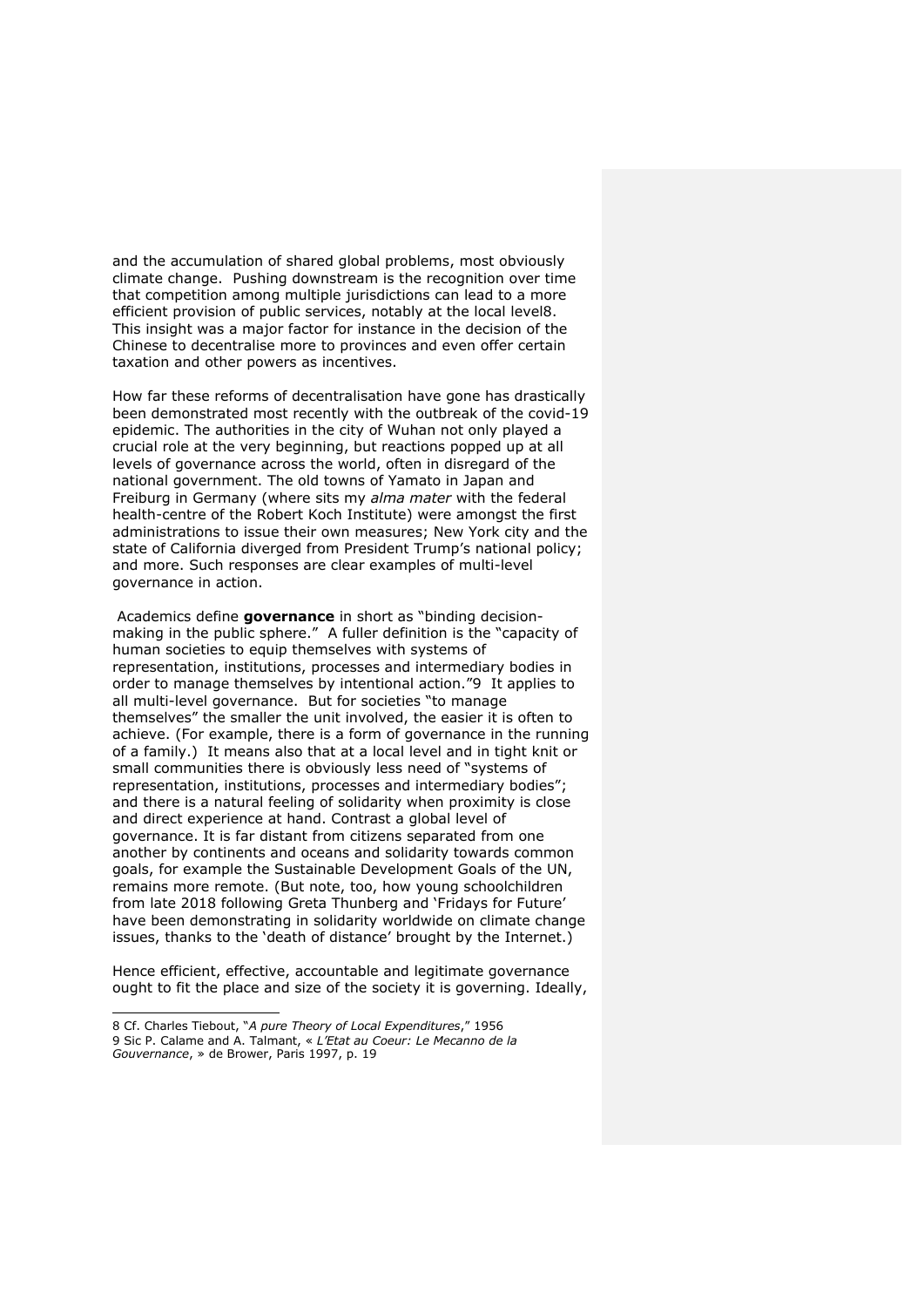this could be built vertically in concentric circles of identity and solidarity, from the smallest unit (family, local) up higher to the largest (global, world). My personal story of concentric identity explored this in Chapter 1. There should also be a horizontal 'equality of chances' at the global level, where the smallest polity should be considered with the most populous when it has a vital interest at stake. Otherwise, on a one person, one vote basis, a small island-nation like Nauru in the Pacific with a population ratio of 1:145,000 to China could never get heard, for example, on the issue of climate change and the rising of the ocean, yet its existence is mortally threatened by it. Of course, such an ideal structure is unlikely ever to be fully realised. Cultural and ideological influences naturally also play an important role. But such influences, looking systemically, are secondary and normally have less of an impact at the local level (especially within a family or a small farming village say) than at a higher level.

In a **democratic** society10 the people (*demos* in Greek) themselves ought to govern (*kratein*). Of course, physical proximity to and participation of the people in governance structures - as in a small local community - make democracy more feasible and can increase transparency, accountability and thereby legitimacy. Hence even in China there is more democracy in smaller units like villages and townships11 than at higher levels.

Beyond Europe, other continents are also adapting to the need for multi-level governance, along with the recognition of a need for rules that are applicable and enforceable (e.g. against climate change), at regional as well as at global level. The acknowledgement of this reality increasingly dilutes and negates vested interests and politicians who pursue claims to ever narrowing national sovereignty and self-determination in denial of not only economic but also political interdependence.

Within this interdependence is a search for a new balance. The timeless, and ever more urgent search for equilibria **between the individual and society**, between the smaller and the bigger unit as well as between *ratio* and *emotio* and the contrasting symbols of

<sup>10</sup> Cf. Abraham Lincoln famously defined it as "*government of the people, by the people, for the people*" in his Gettysburg address in 1863.

<sup>11</sup> See e.g. Zhang Weiwei (cited in Nicolas Berggruen, "*Intelligent Governance for the 21st Century -- A Middle Way between West and East*," Polity Press, Cambridge 2013, p. 45) countering the 'bad emperor' problem by giving examples of higher accountability through meritocracy in China than in the USA, such as cases of Chinese officials in the provinces promoted on their merits for growth and in Shanghai arrested for malpractice, in contrast to "nobody held accountable in the USA for the financial crisis that made American citizens lose up to one quarter of their assets."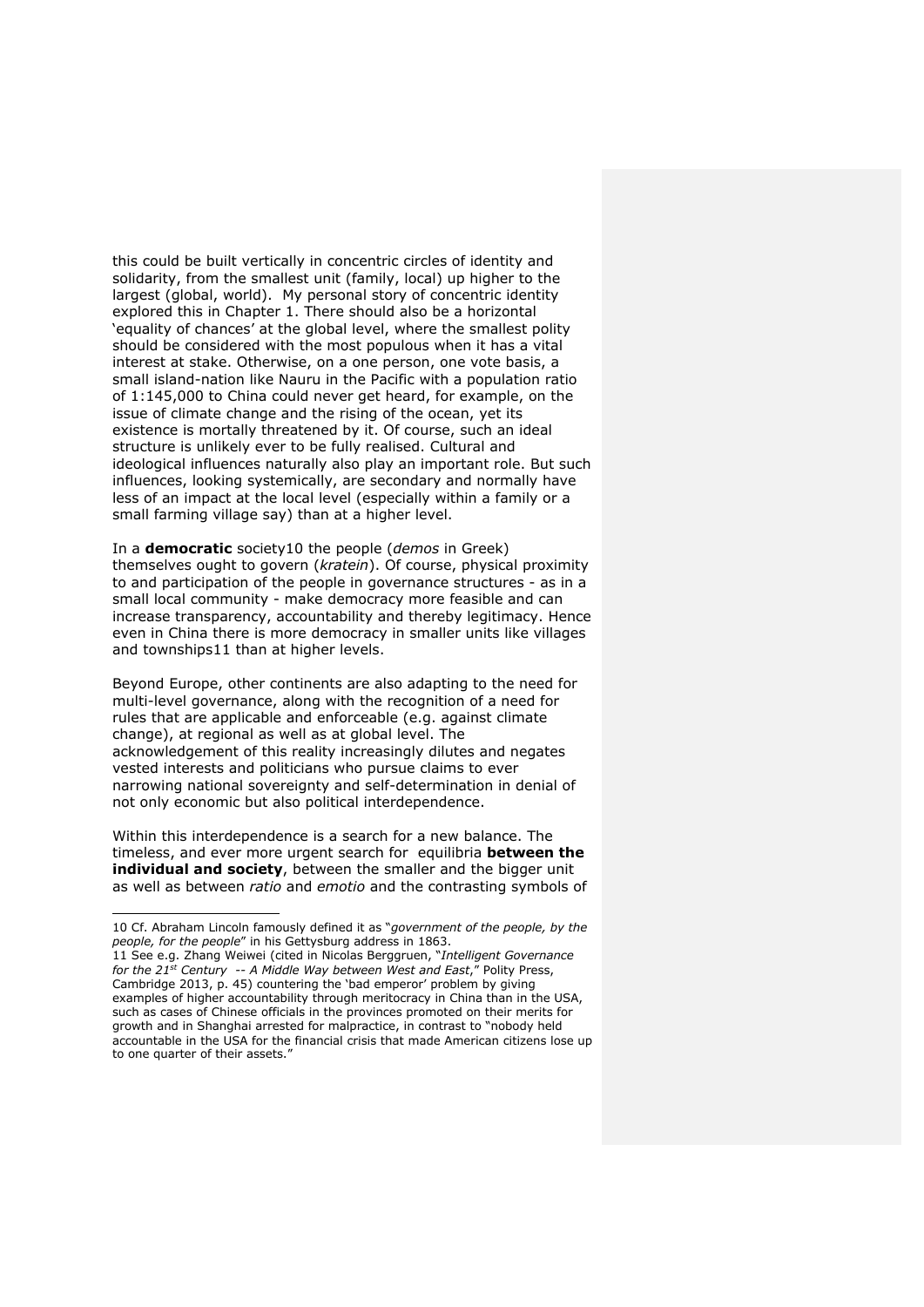Yin and Yang, demand a novel '**Enlightening 2.0.'**12 However, in contrast to the original Enlightenment of Rousseau, Hume and Kant, this new movement cannot only come unilaterally from one continent and imperially dominate the rest of the globe. It might as well start on the other side of our earth; and it has to take in and not take over the wisdom and good practices of all on the earth, omnilaterally.

Unlike the first enlightenment carried in print on paper, the major means of bringing about this new one are the electronic media. However, they hold vast almost monopolistic power. While national politicians hang on to hollow songs of sovereignty, the real music plays with the massive 'deep data' from the Internet of Things/Thoughts collected and AI-analysed by private transnational corporations. The internet giants run by businessmen like Bezos13 and Zuckerberg 14 - shorthand the 'GAFA' (Google, Amazon, Facebook, Apple) and the Chinese competitors BATX - have long since usurped important parts of *truly substantive* public sovereignty by capturing massive data, and thereby facts, knowledge and insights on citizens' needs and wants. This leads citizen/consumers to vote/buy as the market's money masters decide in their very own short-term interest, and not the long-term public interest. For example, when we apply for an official document from a public administration, most of us accept passing on necessary data (date of birth, address, sometimes ethnicity, profession etc.) because we expect this requirement to be based in law, for the public interest, protected against misuse and sensitive to political or historical context. (Protections include the sale of data to private interests and the upholding of the GDPR; sensitivities include the need to protect privacy, especially for Germans after the experience of the Third Reich, or the need to protect individual freedoms, especially for Anglo-Saxons over the issue of ID cards.) Yet when for instance we buy a book on-line, we often unconsciously provide - beyond any borders, for free, to private commercial interests (for their possible resale) - far more intimate indications about ourselves. This might include our interest in left or right politics, sexual preferences, consumer desires, travel intentions, financial situation, health issues etc. Since these obviously have a commercial value in the borderless market, we should at least be paid for this provision (see the public interest

<sup>12</sup> Cf. Ernst Ulrich von Weizsäcker, Anders Wijkman, "*Come On! – A Report to the Club of Rome*," New York 2018, p. 92-95

<sup>13</sup> Amazon's CEO Jeff Bezos, the world's richest man in 2018, had received in 2014 the prize of 'worst boss' by the International Confederation of Trade Unions (see La Libre Belgique, 11.12.2018).

<sup>14</sup> The FT (16.2.2019) goes as far as titling its article "Anti-social network" when discussing the book by Roger MacNamee, "*Zucked: Waking Up to the Facebook Catastrophe*," Penguin Press.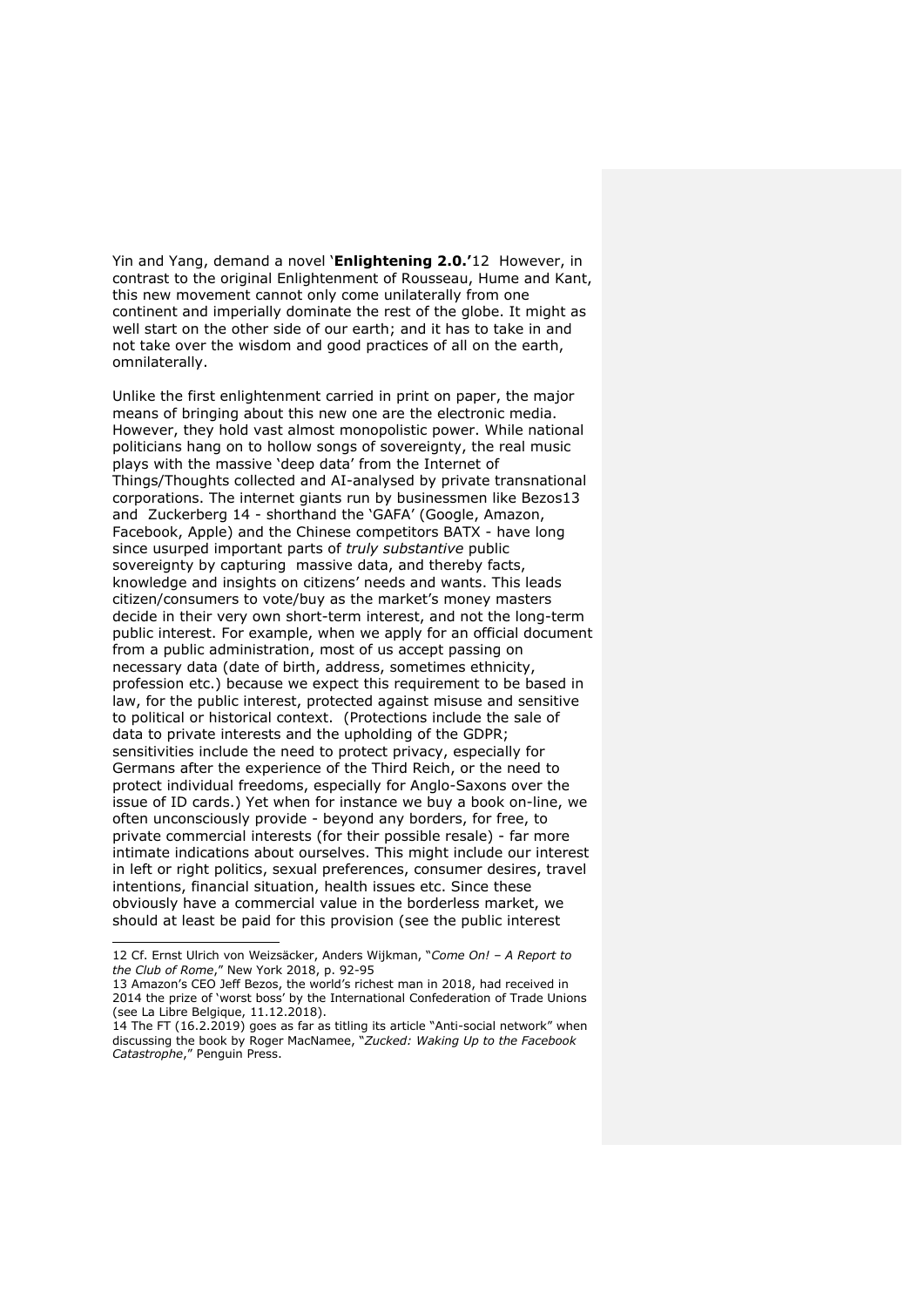case brought in 2019 by *Test-Achats*, the Belgian consumer organisation, against Facebook, seeking compensation for data provision). In particular in the context of the coronavirus pandemic, the debate about the privacy and value of health data has gained a new dimension as digital surveillance might harvest our biometric information *en masse* not only "over the skin" but also "under the skin" in order to check our temperature, blood pressure etc. and then even track and trace us in case of a risk of contagion.15

# **Mediating a mass of fungible facts**

A general cleavage has opened up between a slow-moving culture and a fast-speeding civilisation.16 By culture I mean here the habits, tastes and norms of societies by which they organise themselves based on their values and means; by civilisation I mean the technology and knowledge itself, the 'know-how'. The mobile phone for example is everywhere, but how societies use or adapt to such modern communications is not yet commonly established. As a rare exception, in Japan it is still a taboo to talk on the phone in public transport. However, the basic etiquette of how and when to use a smartphone is barely agreed even within a fairly homogenous region such as Europe. The media has concurrently also failed to keep up with the advances of such technologies. Habermas' '*Öffentlichkeit*' (Public Sphere) has fragmented further into ever smaller echo-chambers and closed chatrooms,17 thus furthering polarisation and online extremism in all directions.

There might be a technical 'death of distance' through enhanced virtual proximity between peoples with better and cheaper telecommunication; but it has also accelerated a democratically dangerous "*Death of Truth."18* Facts have become fungible and socially constructed.19

<sup>15</sup> See Yuval Noah Harari "*The world after coronavirus*," FT, 21.3.2020 16 Characteristically there is a clearer distinction made between the terms culture and civilisation in East Asia, see e.g. the Chinese/Japanese 文化 (bunka) distinct from 文明 (bunmei), notably in comparison to the use of the terms in the Anglo-Saxon world.

<sup>17</sup> See Hannes Vollmuth, "*Fight Club*," in SZ, 10.12.2016

<sup>18</sup> Sic title of bestselling book by Michiko Kakutani, William Collins, London 2018, with numerous examples starting with a frontispiece "*Truth has died*" of 1863 and including many of Trump's 2,140 false or misleading claims already during his first year in office, averaging 5.9 a day (p. 13); consequently, the European Commission has found it necessary to bring out a long list of recent publications on issues of media manipulation under the title of "*Reading suggestions on DISINFORMATION*", Bruxelles, October 2018

<sup>19</sup> Sic Kakutani, eodem, p. 44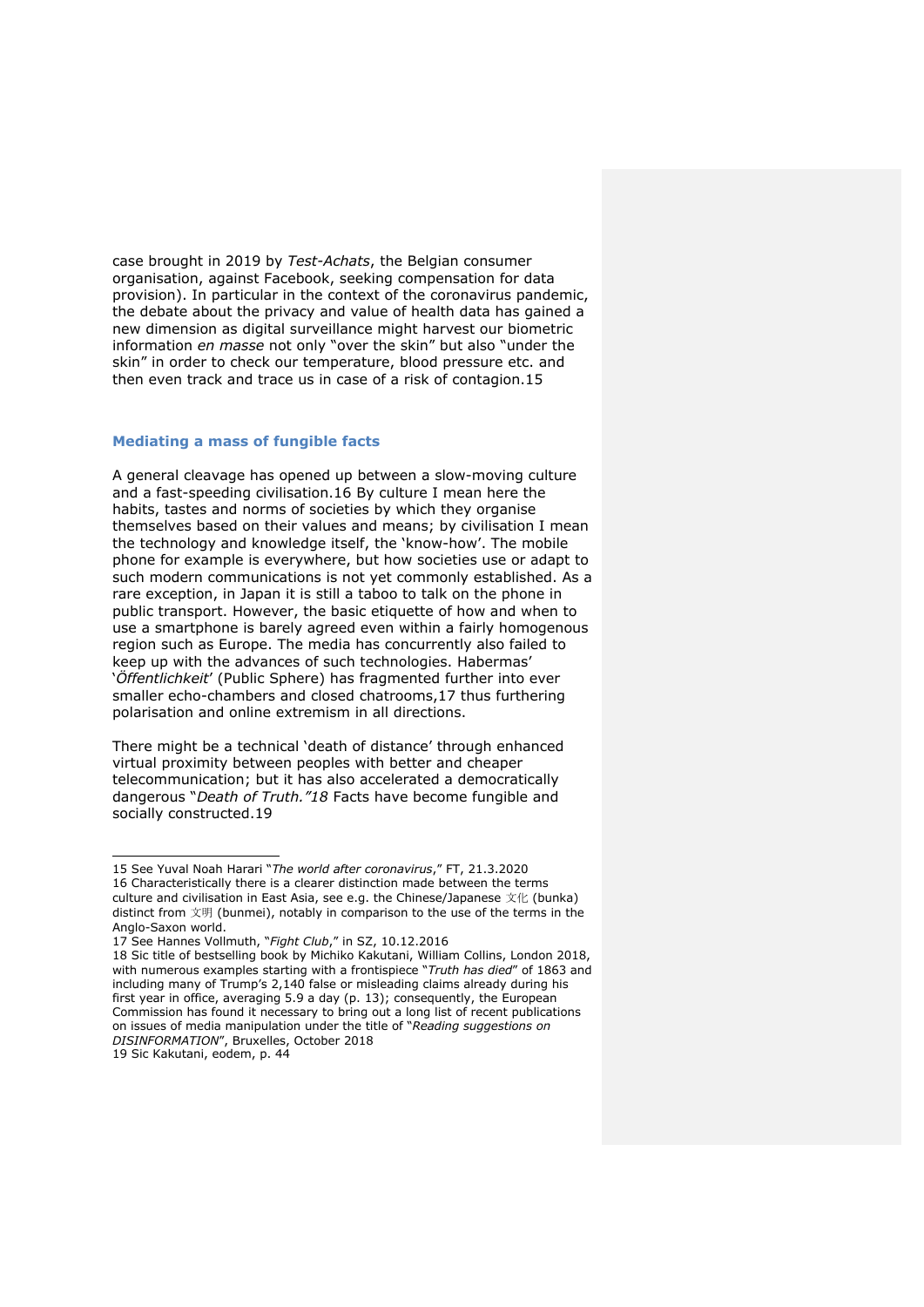We consume media locally and from afar. There are clear risks and benefits to this. Local news and verifiable experience of local events gives people a more direct access to information they need to make appropriate decisions, for example whether to build a football stadium nearby or a theatre, or whether to elect a neighbour as mayor whom they might even know personally from the pub around the corner (with *in vino veritas* information!) But for certain uses, like keeping in touch with family far away or following more national or global issues, we also consume so-called social **media and mainstream media, which is transmitted** at the risk of transforming or even faking20 news from further away. Such media is also highly market dependent. It is consequently less reliable and more contingent than what we learn by experience from our immediate neighbourhood as local citizens.21

There is however a paradox here. The higher the level of governance and thus the more complicated and far reaching the issues at stake, the more the citizens rely upon social and other media. But such sources can be neither absolutely neutral nor objective. Nor can the facts they report or opinions they offer be verified by the citizen's direct experience. Moreover, such media are increasingly reliant on selling the news on the marketplace, either directly for money or for in return for valuable personal data still generously given -- supposedly cost-free -- by most of us naïve net-users. (See the Facebook scandal of selling private data to Cambridge Analytica that was then allegedly used by Russia to interfere in the 2016 elections in the USA.)

# **All democratic politics is local**

In a multi-layered system of governance, as in the EU, the base is formed at the local or communal level. 'All politics is local,' is a familiar saying. One is tempted simply to ascribe this to political gravity, namely that power falls to the bottom. This might be an exaggeration, but it is a fact that local and regional authorities together in the EU represent 16 percent of its GDP, 1/3 of its public spending, 2/3 of all public investment expenditure, 56 percent of public employment and implement nearly 70 per cent of EU

<sup>20</sup> See Economist, 16.2.2019: "…social media prioritise attention-grabbing clickbait over boring truth, which helps propel nonsense around the world." 21 Cf. FT, "*Trust, lies and videotape*," 20.10.2018, citing a communication advisor for our need of personal experiences with evidence of senses, in particular visual as the popular gold standard of truth: "I saw it with my own eyes." But manipulators using artificial intelligence have already produced "deepfake" videos that look authentic … plunging us into an era of total scepticism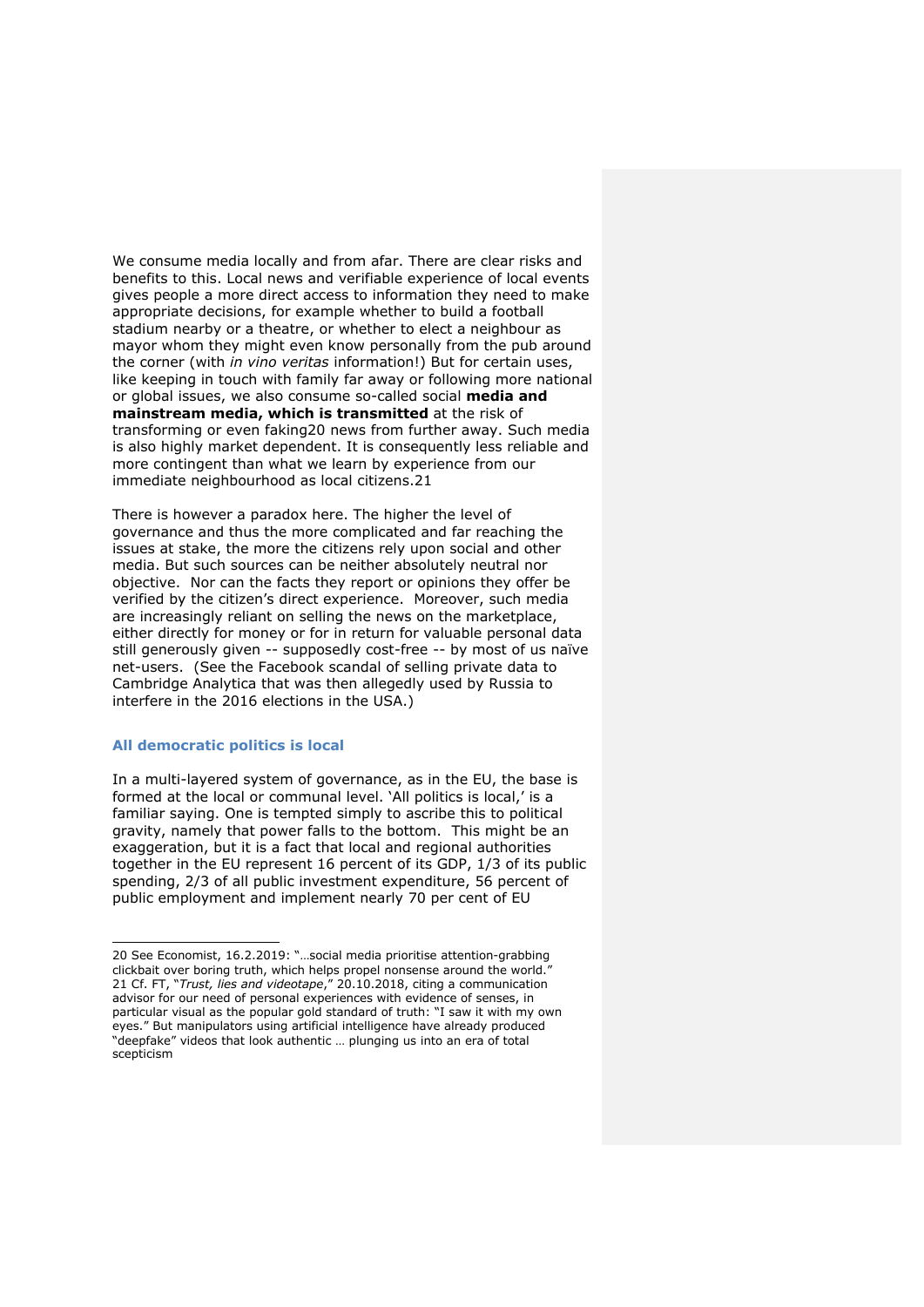legislation.22 Over half of the people of the world lives in towns and cities. Voters might not always be aware of this; but sub-national administrations deserve a closer look in terms of good governance and democracy.

There is however a wide variety of political structures within EU member states. Despite accepting common standards as conditions of entry into the EU -- the so-called Copenhagen criteria of membership covering democratic freedoms, fundamental rights etc. -- there is no clear governance template and standards to which all states adhere once members. One reason is that the Treaty of the EU clearly accepts that member states have the right to act at the national or local level, under the principle of **subsidiarity** in its article 5. Action here can only be challenged if the policy in question falls under the EU's exclusive competence or if it can be better achieved at Union level.23 A recent, if unexpected, argument for subsidiarity was made by the Economist magazine in the UK, favouring not privatisation or renationalisation in energy policy, but in its own words a form of sub-national control or 'localism.'24

The myriad different structures within the EU makes it difficult to generalise on a clear separation or comparability between local, regional and national levels of governance. Some member states are increasingly **confederal** as in Belgium25 or **federal** as in Germany. Others are rather centralised **unitary states** like Bulgaria or France; most are various shades in-between. Differences in size also complicate the picture: tiny Malta for example (population of about 460,200) has an administrative system divided into 3 regions and collects statistics from a further 6 districts, consisting of several localities with less than 2000 inhabitants. Can a sub-national unit of Malta be meaningfully compared with say a German *Land*? One way to accommodate these differences at the EU level is via the **Committee of the Regions.** This acts as a consultative 'Assembly of Regional and

<sup>22</sup> See "*The White Paper on multi-level governance,"* eodem, p. 8, footnote 3 23 Article 5 (3): Under the principle of subsidiarity, in areas which do not fall within its exclusive competence, the Union shall act only if and in so far as the objectives of the proposed action cannot be sufficiently achieved by the Member States, either at central level or at regional and local level, but can rather, by reason of the scale or effects of the proposed action, be better achieved at Union level.

<sup>24</sup> **Economist 15.2.2019** 

<sup>25</sup> Living in the officially bi-lingual capital Bruxelles adds further complications, beyond the two names for every street, by the administration's division of the city into 19 separate communes. Thus, I recently encountered a problem with the police(s) since they had registered the same one traffic law violation twice, i.e. under two different administrative numbers in neighbouring communes. Thanks to a human touch and the police(s) own frustration, I got out of the affair in impunity before the judge in court.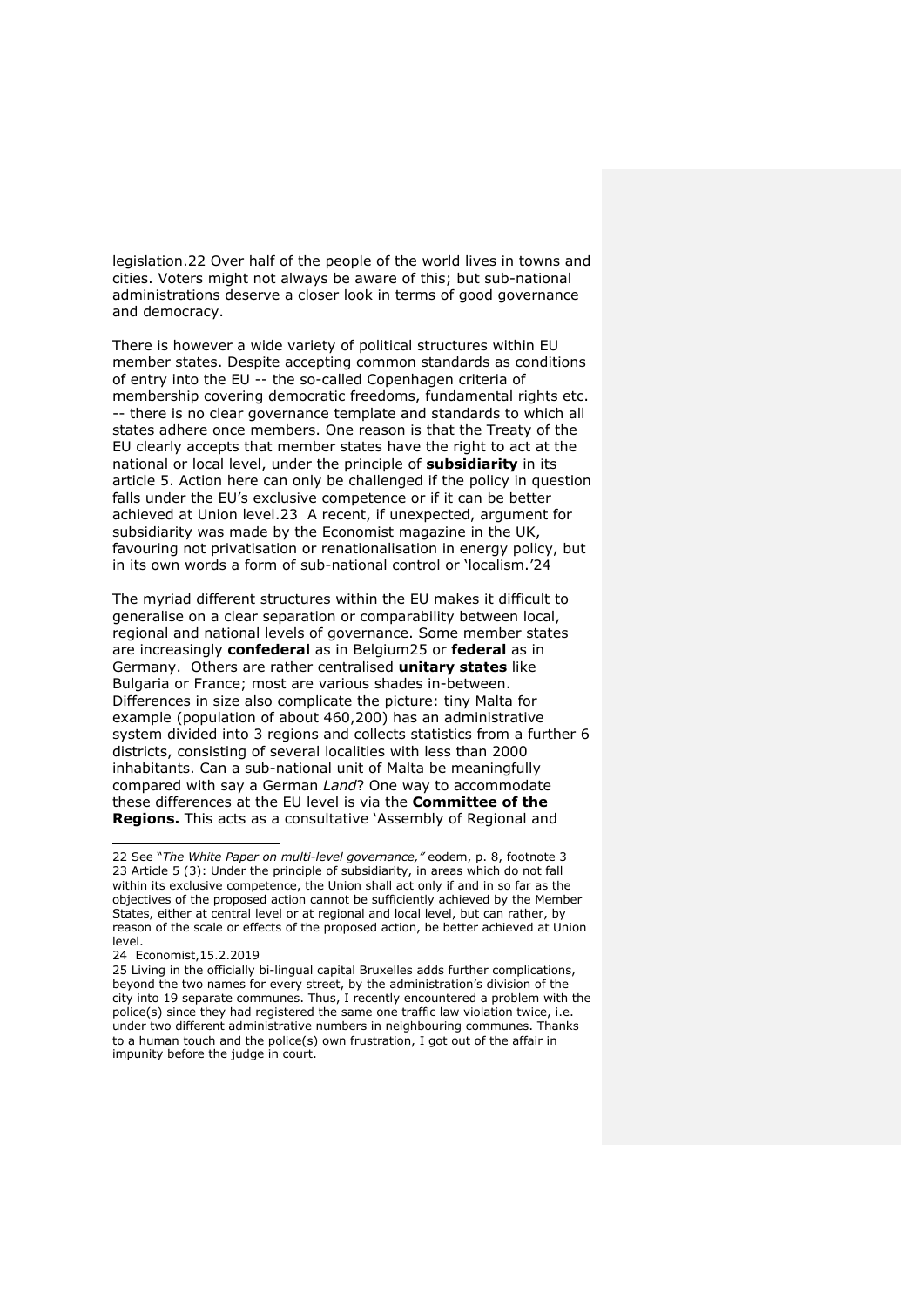Local Representatives' who can input their interests to the EU system of governance. It brings together sub-national entities independent of their actual size and structure, thus giving local communities and towns representation on the EU stage.

Action at the provincial or local level is not confined to the EU. The USA federal government under President Trump -- against the warnings of the International Panel on Climate Change (IPCC) -- is promoting policies that will increase its dependence on fossil fuels that are poisoning the planet. Consequently, major American cities have reacted in opposition, stepping up action. For example, the day after Trump announced his intent to withdraw from the Paris Climate Agreement, New York City signed a commitment to the principles of that very same agreement.26 Likewise in Africa the important role of the cities for the future of the continent comes more and more into governance discussions.27

Some studies have claimed that decentralisation has a positive effect on the economy28 including aspects of competition. The Chinese offer an interesting example here. Their reforms from the 1980s encouraged invigorating innovation and competition among townships and cities, which contributed to their fast economic growth. Interestingly, it is at this lowest administrative rung of the **Chinese system** that, at the end of last century, they first experimented with the direct democratic election of township leaders with a process of 'open recommendation and selection.'29

27 See Henrik Maihack, "*Africa's future will be decided in its cities - Increasingly, Africa's growing cities are becoming the site of changing socio-political struggles for public goods*," 18.10.2019,

**https://www.ipsjournal.eu/regions/africa/arti cle/show/africas-future-willbe-decided-in-its-cities-3807/**

28 E.g. Valentina Pop, "*Centralised states bad for economy, study shows*," EUobserver, Bruxelles, 18.5.2009 29 See ResearchGate, "*Township Elections in China: Extending Democracy or* 

*Institutional Innovation*," China REPORT 39(4), November 2003, p. 477-497

<sup>26</sup> See Mark Chambers, "*Cities Are Stepping Up to Prevent Climate Change*," Intereconomics, ZBW, Leibniz Information Centre for Economics, Volume 54, No.1, January/February 2019, p.59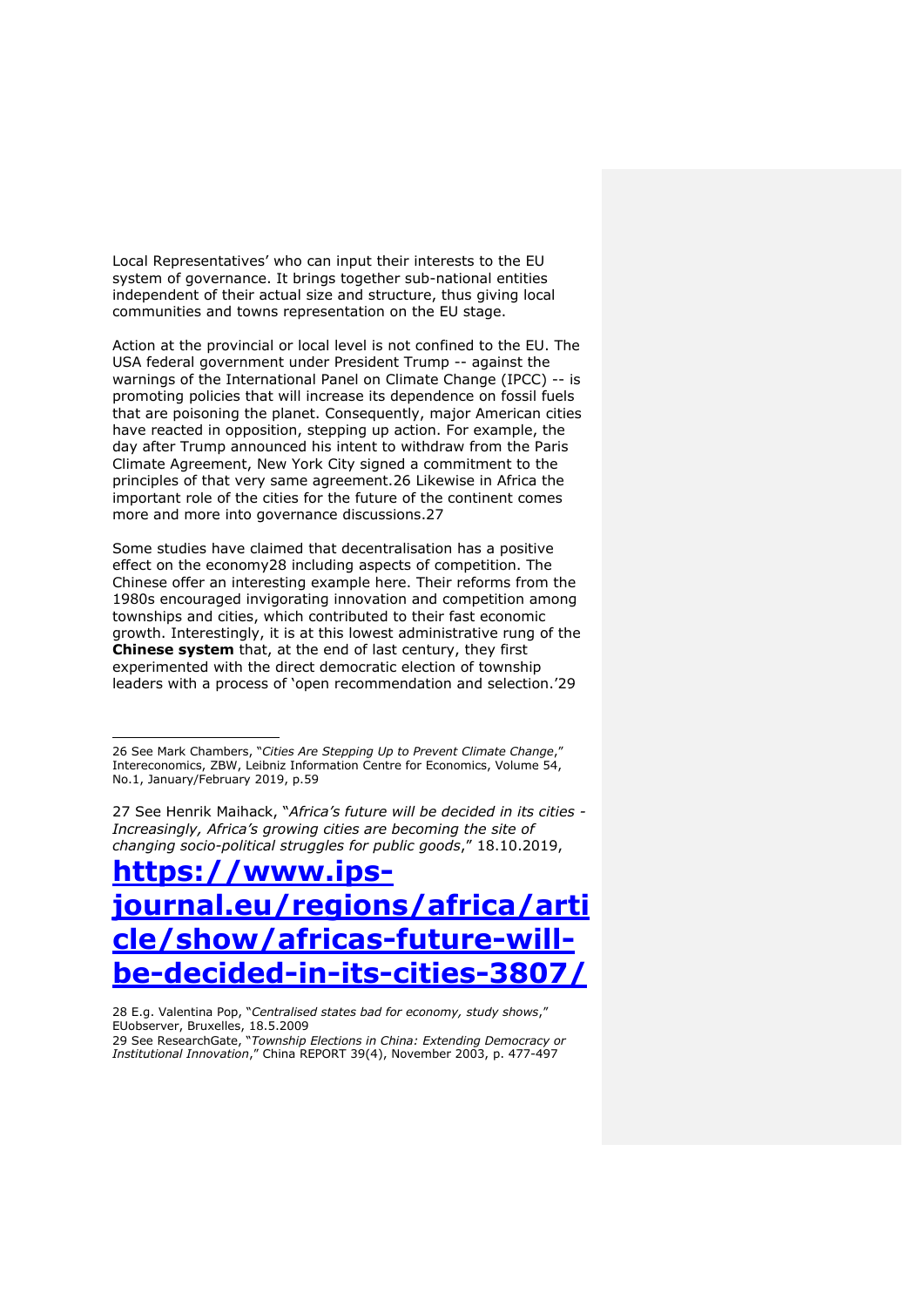The important factor in local elections lies with the fact that the voters, because of their **proximity to the political decisions** and actions before them, have much closer access to better information. The closer the better. It reduces the possibility of interference from lobbyists; and lowers the cost and effort of having to track information. Economists call this an 'access good.' So 'Seeing is believing' in this sense, and the risk of change to information during transmission is reduced. At local level, therefore, citizens are in a much better position to judge a situation, since they know by daily experience what is at stake (for example should one build a football stadium or a theatre) or who should rule in the village (perhaps it is a respected neighbour).

My own experience illuminates this. Sitting on the *Beirat*, the advisory council to the Lord Mayor of Kassel (the town of my birth), taught me to speak up only on issues that give me a comparative advantage through my personal proximity to the issue at hand. I was coming back from abroad, so I focussed on the areas I knew. For instance, speaking on EU relevant topics like the funding for 'smart cities'; or issues to do with Japan or China for the "*documenta*" expositions.30

A democracy that seeks **citizen participation,** not only every couple of years on election day, but also by constant civic engagement, deliberation and monitoring, can thus best be practised at a local level. Here people are directly concerned and know the issues through personal experience. Hence, the smaller the local unit, the more appropriate are direct elections of leading personalities and the voting on substantive issues. At this level, an 'all-democratic'31 system of direct decision-making is feasible because the small number of citizens involved can easily understand the issues and concerns at hand.32

<sup>30</sup> See my article on *Heimat*, Wolfgang Pape, *"'Liebeserklärung an Kassel' – Schnee von gestern?"* in: *Leben in Kassel*, Euregioverlag Kassel 2003, p. 156-160; however, I lost close personal relations there due to my absence of over half a century, except with some buddies of my *Abiturklasse,* for instance at its 50th anniversary 31 With technology (deep AI, Internet of Things/Thought) that will soon enable instant and omnipresent communication and deliberation, 'all-democratic' (crowd- )decision–making may become possible; will human input remain desirable after behavioural engineering?

<sup>32</sup> Cf. also the examples of the more direct concern for the local commons in politically particularly pro-active cities in Spain and Portugal in 2019: Barcelona is mapping urban commons and analysing initiatives in the city by the *"Pro-Commons Coproduction Project,*" organised by the Autonomous University of Barcelona. The data-basis includes 1162 initiatives and 2 case studies. The connection between mapping and case studies allows essential findings.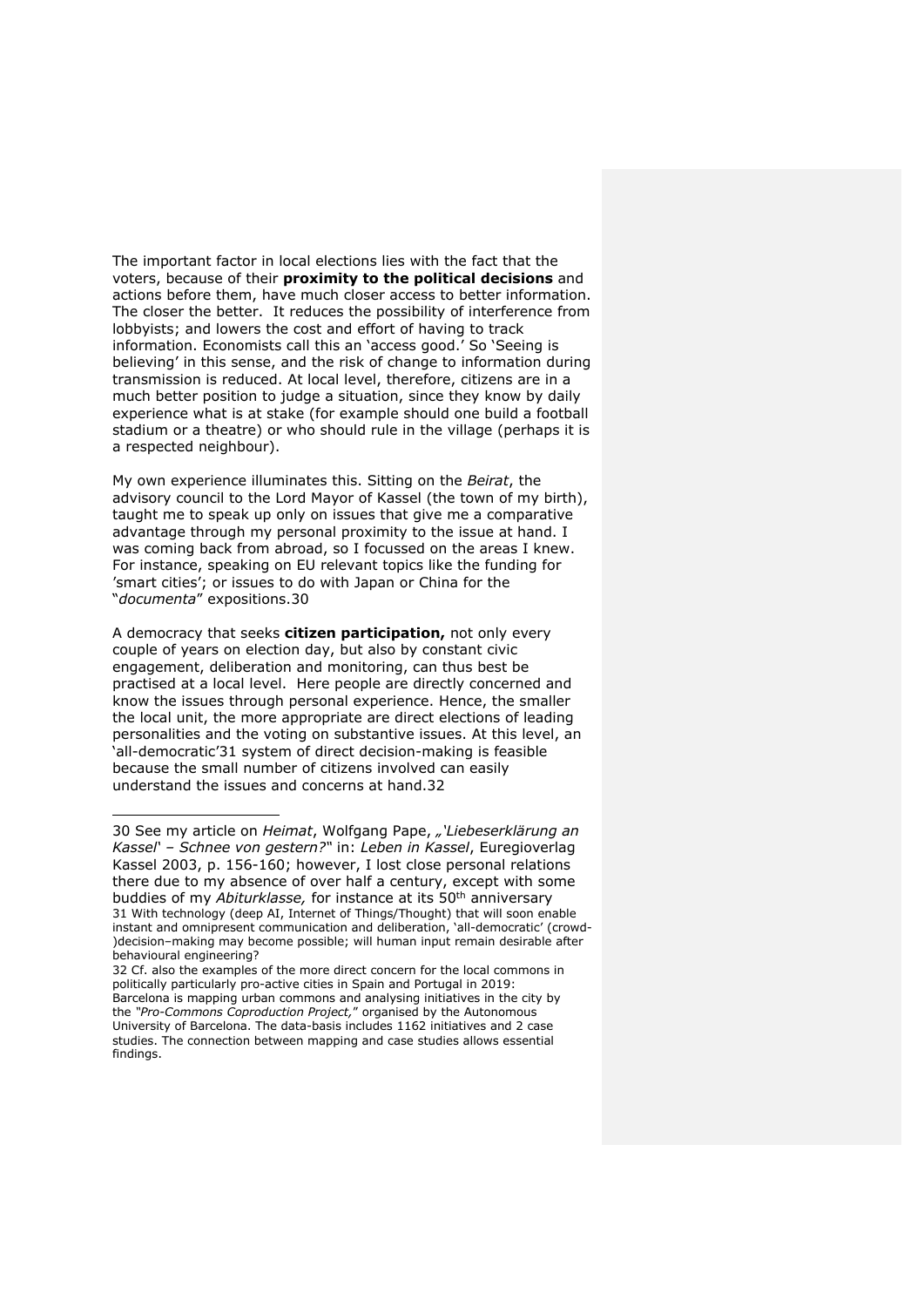However, proximity alone is not sufficient to generate interest and participation in such direct political processes. A concrete example is the **local elections in Japan** in April 2019. Observers see here a democracy in peril; many local assembly seats remained uncontested, elected without opposition.33 In many districts, more than 40 percent of the assembly seats were decided before the vote. Such local assemblies serve as watchdogs over the local governments and have the power to make the final decisions on issues concerning budgets and public projects, the core of local autonomy. Their powers derive from the will of the people as expressed in the votes cast in elections. The steady increase in the number of **uncontested local assembly seats** is thus threatening to weaken the connection between the assemblies and the voting public.

According to observers, the Japanese situation will continue to corrode. One factor behind the uncontested elections is the increase in the numbers of single-seat and two-seat districts, which now account for 70 percent of the total. The old, large, political parties enjoy a clear advantage in holding these districts. The rise of such single-seat districts has risen over the years due to, amongst other factors, depopulation. Young people are migrating to urban centres. The number of seats has thus been cut locally. This has made it even more difficult for newcomers to successfully challenge wellentrenched incumbents.

On the other hand, Japanese local governments can still provide leadership that is lacking at the top, as was seen during the early stages of the 2020 pandemic. Archconservative Prime Minister Abe issued only very vague recommendations under the slogan of 'Stay Home' to the baffled population. It reminded me of the old soft law administrative guidance to obedient industries that the Japanese successfully issued in the 1960s. However, this time the target -- to reduce public mingling by 80 percent – was hardly achieved anywhere in Japanese towns and provinces. (And NHK reported minutely on this throughout the campaign!)

**Commented [NC3]:** TV broadcaster?? **Commented [WP4R3]:** 

Lisbon is running an analysis on "Democratisation Effects of a Shared and Participatory Governance Model: The Case of Greater Lisbon's Community Groups." There are 11 Community Groups formed by citizens, public services and institutions (i.e. stakeholders) in specific fields of activity (e.g. housing, waste management, cultural spaces). The general conclusion of an essential deepening of participatory democracy and transparency is the development of elements for the creation of political commons. 33 See already before the election the critique in Asahi Shinbun, 30.3.2019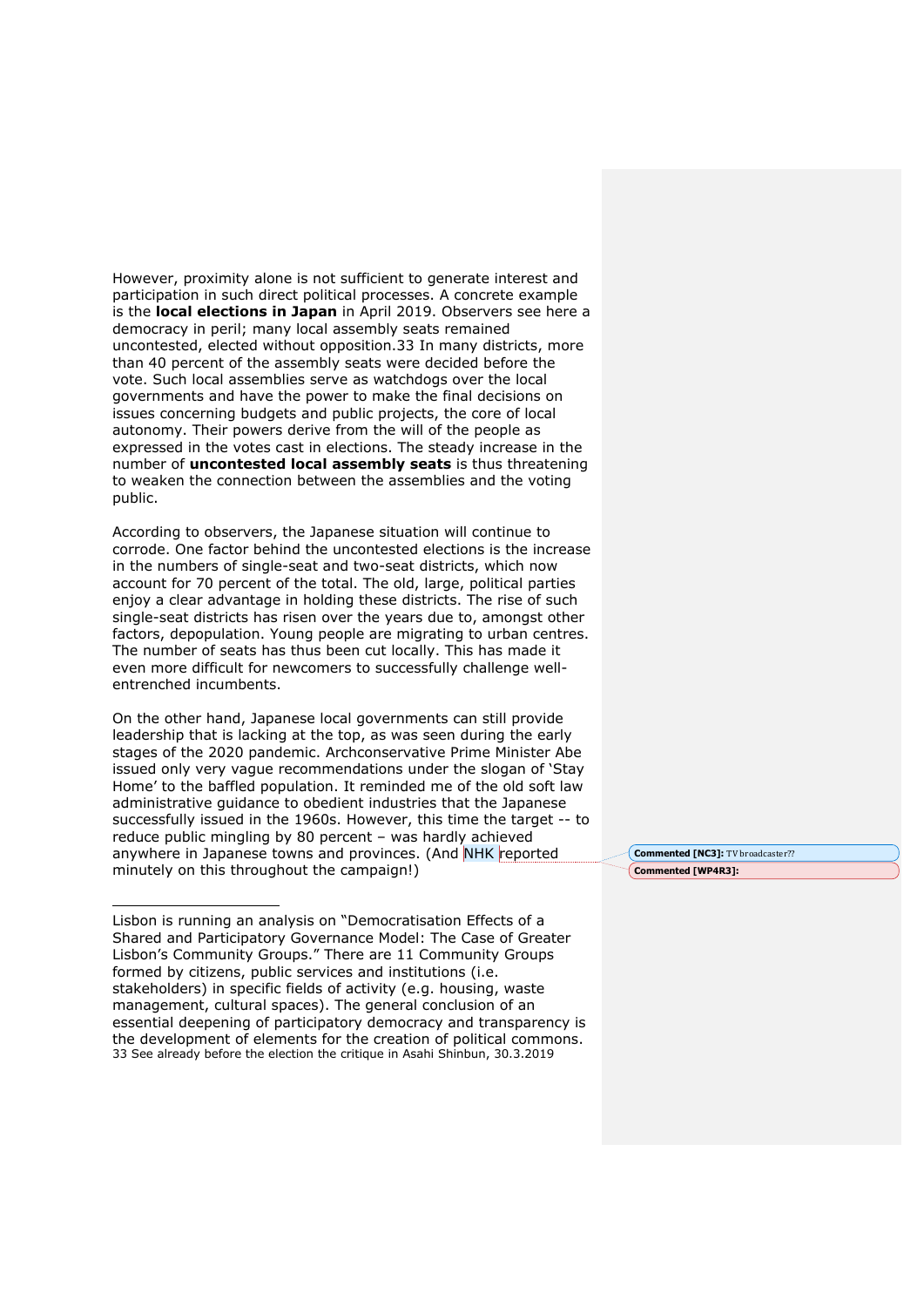In other policy field, these subnational administrations have often preceded the central state in implementing necessary progressive rules. For instance, it is municipalities that have been leading efforts to eradicate discrimination against ethnic minorities after the passing of a law on hate speech in 2016. Critics now call for tougher nationwide steps to that end. They say there is "only so much local governments can do" and they now seek greater action at the central level. Hate speech targeting ethnic minorities in Japan often includes threats to kill people of certain nationalities and extreme insults comparing certain groups of people to cockroaches or other creatures. The language includes demands to "go back to your home country," and racist slogans resonant of President Trump's tweets against four Democratic Congresswomen of colour in July 2019.

Throughout history and across the world, the local has remained the basis for the evolution of civilisations and administration; from the settlement in Mesopotamia all the way to the **cross-border connectivity** of the *Hansestädte* along the north-western coast of Europe and beyond. The *Hanse* provides another example of how pro-active citizens in trans-border solidarity can overcome the might of sovereigns. By networking coastal towns all the way from the west-European lowlands to the Russian Novgorod, it opened trading links and opportunities for its people.34 More recently, the port-cities of Kobe, Bussan, Keelung, Hong Kong, Shanghai, Manila, and Singapore have grown into a highly dynamic structure within the global transport system.35 The Chinese 'Belt and Road Initiative' (BRI), in a parallel to the ancient **Silk Roads**36**,** is opening up new paths of trans-border communication, connectivity and transport both on land and sea, between Asia, Europe and even into Africa. Despite criticisms - mainly from American quarters who warn that it may lead poor countries into 'Debt Traps' and neocolonialist dependence on China - the BRI has since 2013 undertaken huge infrastructure projects. They have been mostly financed by Chinese banking consortia and have benefited local economies in most cases.37

**Commented [NC5]:** How true is this? Controversial.

<sup>34</sup> The new *Europäische Hanse-Museum* in Lübeck shows a wide collection of historic evidence to learn about this successful early form of networking that ran counter to the strictly hierarchical organisation of the nations concerned at the time from the 12<sup>th</sup> to the 16<sup>th</sup> century (see *Gott & Geld*, Die Zeit, 28.5.2015, p.18)

<sup>35</sup> See for details Francois Gipouloux, "*Firm and Port-city Networks in East Asia*," in: Susan Strange, "*Globalisation and Capitalist Diversity: Experiences on the Asian Mainland,"* European University Institute, Florence, 1996, p. 213-227 36 See the bestselling history by Peter Frankopan, "*The Silk Roads*," Bloomsbury Paperbacks, London 2015

<sup>37</sup> Recent analysis by Richard T. Griffiths, "*The New Silk Road. Challenge and Response*," Hipe Publications, Leiden, May 2019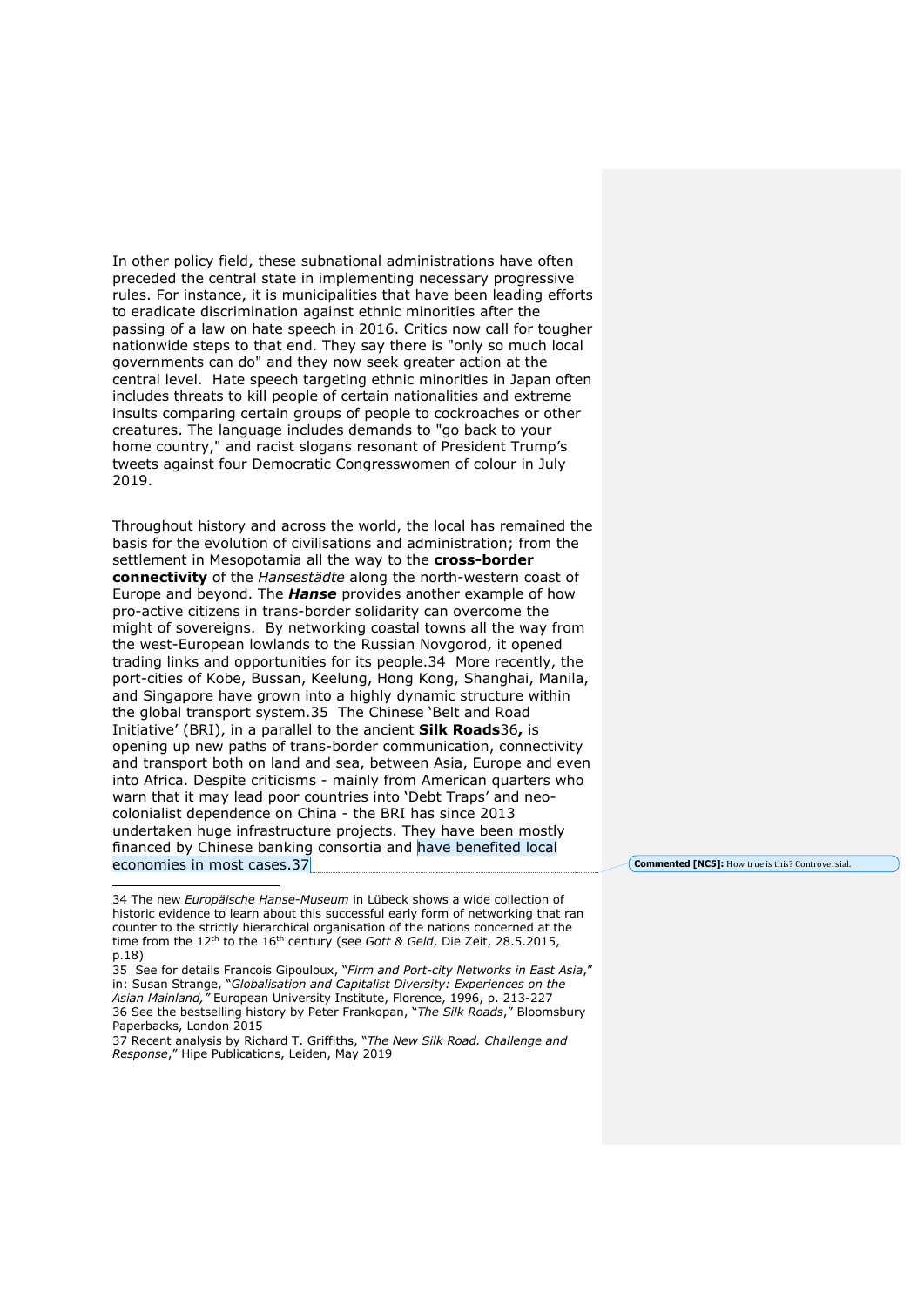The municipal level is exerting a growing influence on governance. The **Covenant of Mayors** is an important example. It covers more than 300 million citizens across almost ten thousand cities in 60 European countries, with actions focussing mainly on issues of the environment. It is testimony to the positive importance of the municipality, in particular in our times when even schoolchildren have to take to the streets to demand action by senior decisionmakers. The largest cooperative effort among mayors globally is the Compact (C40). It aims to reduce greenhouse gas emissions and other climate risks. The C40 comprises top officials from 90 of the world's most influential cities, representing one quarter of the global economy. In contrast to nations, these groupings of cities have a history of peace between them; they have not waged war as cities one upon another. Nor do they compete with one another in the manner of states. On the contrary, they emphasis sharing experience and expertise amongst themselves. Of course, their internal structures and political setup vary considerably. Mayors in China have less autonomy than their European counterparts, as evidenced in the EU-China Urbanisation Partnerships. Within Europe, there is also *Eurocities* as the political platform for major European cities. They network the local governments of over 140 of Europe's largest cities and more than 40 partner cities that between them govern some 130 million citizens across 39 countries.38

Cities are also able to access global governance structures. For instance the 'Urban 20' network unites major cities from all continents to provide advice to the G20 summits.39 This further underlines the key role that urban centres now play in our lives: more than half of the world population (and 70% of EU citizens) are living in cities.

Furthermore, the local level remains a key testbed for democracy. It is where for example experiments can be tried out, and where nearly all decisions of immediate concern of citizens are taken. Not by accident was it that e-progressive Estonia successfully piloted its electronic voting system in the municipal elections of 2005.

<sup>38</sup> See for details *www.eurocities.eu*

<sup>39</sup> Before the G20 summit 2019 in Japan, Urban20 mayors met in Tokyo and urged Japan's PM Abe to lead the G-20 debate on climate setting various goals that include a commitment toward "decarbonization by 2050 at the latest and to cut plastic waste."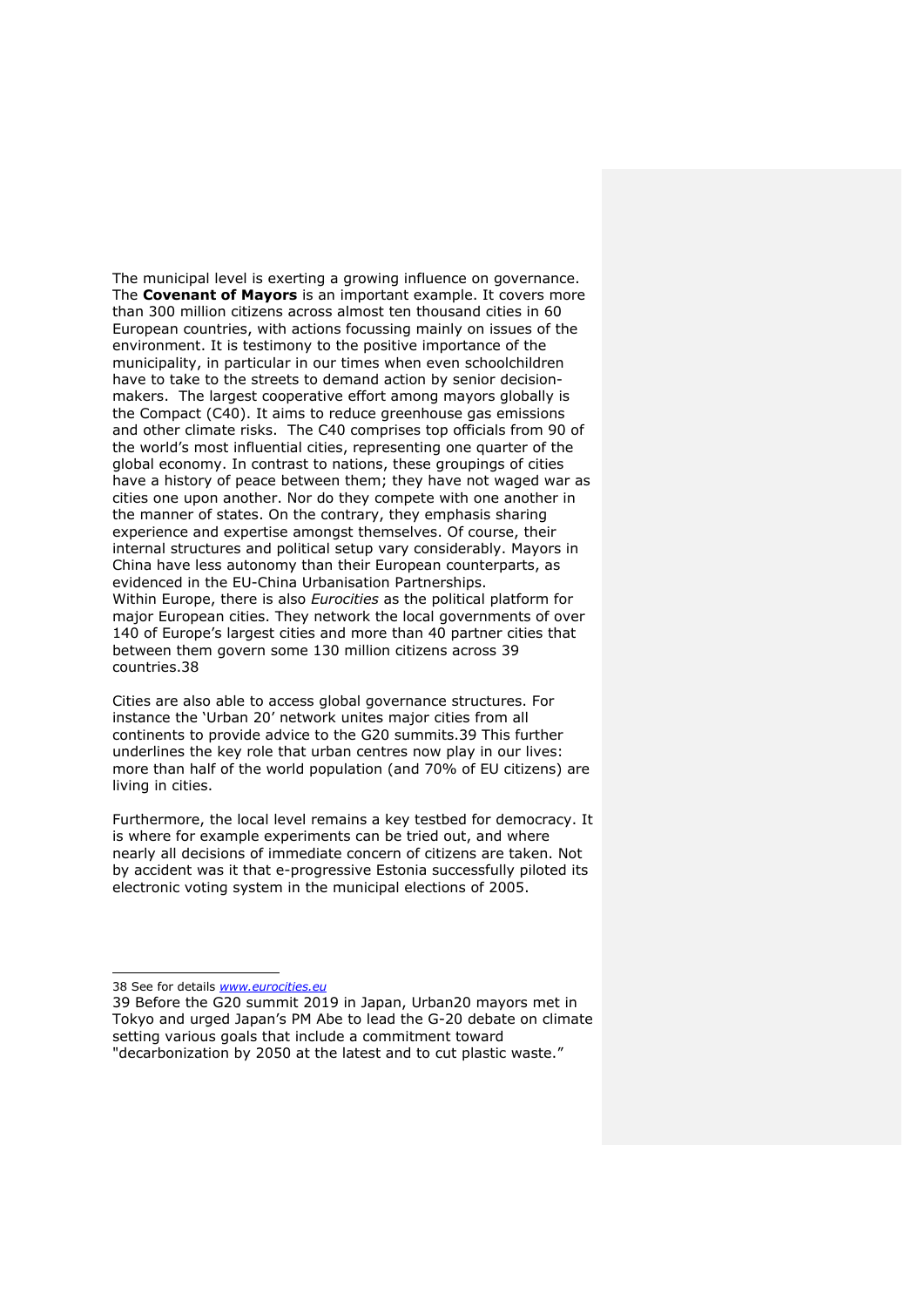#### **Provinces provoke not only nations**

Identifying with the 'middle layer' of governance may present difficulties. While local communities form the very centre of a series of concentric circles of identity, as I discussed earlier to identify with a province (or prefecture, canton*, Land,* Japanese 都道府県, etc.) as a layer in-between can be problematic. It presumes a definition against the local below and the national identity on top. In addition, whereas local communities in terms of size are as a rule already defined by law in most cases, often with a guarantee of the right of self-administration (e.g. Article 28 (2) of the federal German Constitution), the provinces are squeezed with pressure from both sides. Their size and (natural) borders often hark back to deep histories; and sometimes these have generated distinct feelings of belonging driven by language, culture and traditions that can rival the national level.

A lot depends on the fundamental structure of a country, whether confederal, federal or more unitary. This in turn affects their role in administration and politics, with myriad models in play. Hence a number of well publicised disputes of provinces versus a superimposed nation on occasion make headlines across the world. Examples include *Okinawa-Ken* of Japan40, the Province of Mindanao in the Philippines, the *Freistaaten* of Germany as well as the independence movements of Catalunya in Spain and Scotland in the UK. The last two examples have especially ruffled feathers not only in their national capitals, but also at the EU level. There, the President of the European Commission had to be very diplomatic, trying not to affront the member states concerned and has issued statements to calm the waters from the Mediterranean to the North

<sup>40</sup> Outside Japan, Okinawa is mostly seen as a Japanese island that harbours continuing problems with troops from the USA still stationed there (see e.g. recently Okinawa referendum opposing with 72% PM Abe's plans of the relocation of the USA military base to an environmentally fragile area of Okinawa; Asahi Shinbun, 26.3.2019). It is hardly known that Okinawans or more correctly the Ryukyu people that have been living on the islands (separate like the Ainu in the north of Japan) did not share with the Japanese the early transformation into a formal state with an established government. They rather balanced well over centuries with a tributary relationship towards China and gained prosperity as the independent Kingdom of *Shuri* through overseas trading (see for details George H. Kerr, "*Okinawa – The History of an Island People*," Tuttle, Singapore, 2000, p. 24-135). The less respectful relations of Japan towards China then also had Nippon turn against Okinawa and a clan of the Satsuma invaded the island, but only in 1879 the Ryukyu Kingdom ended by Okinawa officially becoming a prefecture (ken 県) of Japan. Hence, beyond the issues of victimisation during WWII and American occupation, there remain sentiments of belonging to an own culture and tradition distinct from Japan that occasionally come to the fore in movements for more autonomy.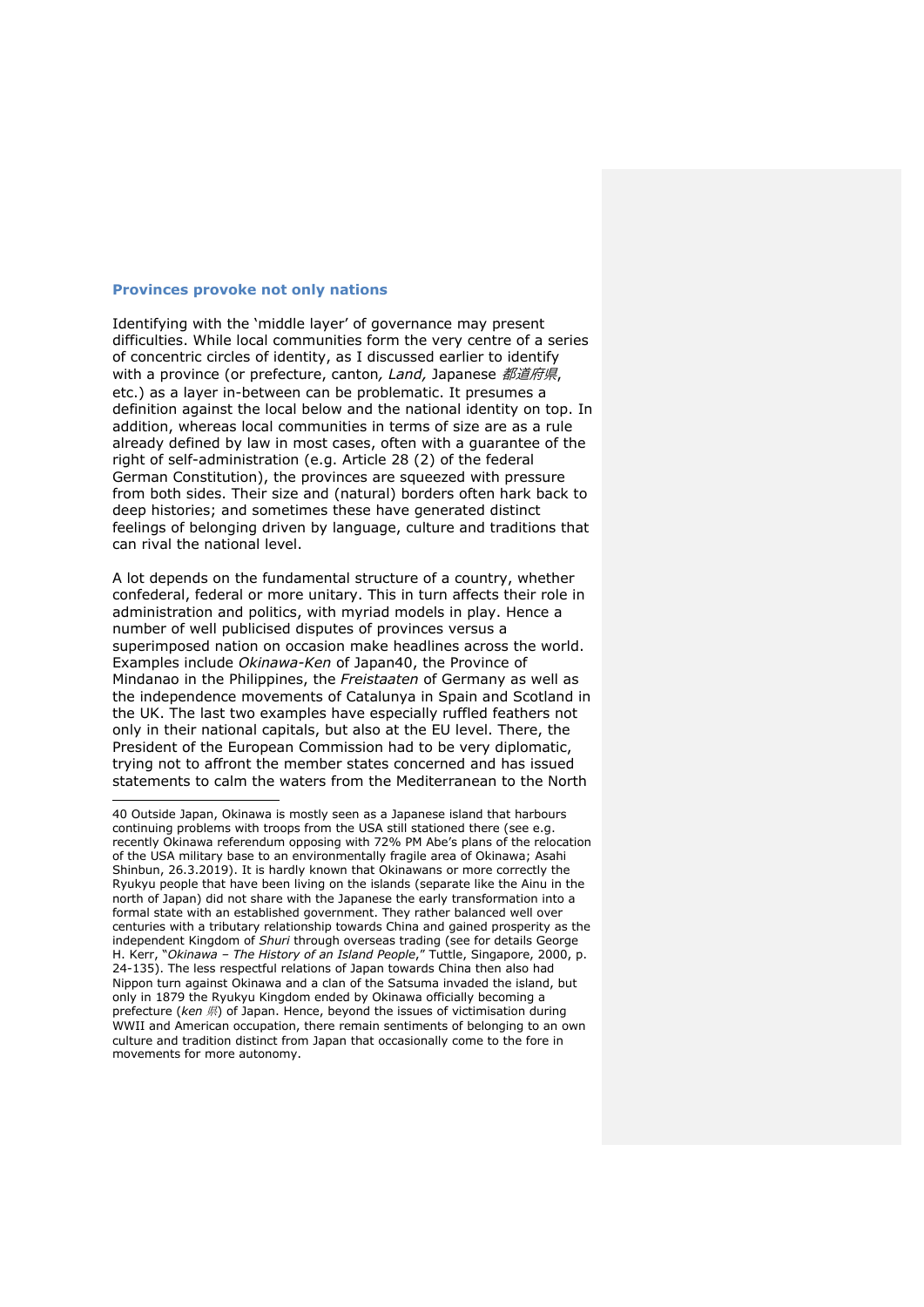Sea. EU officials had previously come out with a conciliatory position on Scottish independence and likewise called for the matter of Catalunya to be solved by Madrid. Similarly, in Belgium: there is a strong movement in Flanders for a (not often clearly defined) 'confederalism'41 or even its 'independence.' To the surprise of many foreigners the Belgian 'regions' like Wallonia have their own competences including external trade with other countries. Hence, quite a few Europeans (and Canadians for that matter) were shocked when Wallonia vetoed the EU-Canadian FTA (CETA) in 2016. And no wonder also that Flanders has 13 'diplomatic missions' abroad to fully exercise these same rights for its region.

There is nowhere that can enjoy complete independence from the rest of the world. At least, no territory or people that wishes to enjoy the trappings of civilisation, meaning the benefits of our modern technologies, science and accumulated human knowledge. With the spread of industrialisation and its specialisation across all continents and even most islands (industrialisation started from an island, namely the UK!), the interdependence of our economies has grown virally and a tiny virus can severely disrupt them all of a sudden. Even North-Korea, which might claim to be the successor to the Hermit Kingdom of the Joseon Dynasty (1637 – 1876, which was nevertheless still linked to China) and in spite of its longclaimed *Juche* ideology of self-reliance, can hardly survive without economic links to other states, principally China, but also South Korea. It is also a UN member; and its current leader himself received education in Switzerland, thus manifesting *in person* the need to have formative experiences beyond the country. Moreover, his concern with the outside is also driving policy: he is trying hard through nuclear threats to gain attention and recognition abroad and have sanctions reduced.

The highly complicated Brexit negotiations offer a further example, from another extreme. The UK demonstrates a high degree of interdependence and countless links not only with European neighbours, as a fellow member state, but in relations with third countries. Ironically, Scotland voted by a majority to remain in the EU, but might choose to leave a fragmenting, 'Dis-Uniting Kingdom' in a future independence vote. Martin Wolf of the FT wrote as early as 2014 (long before the issue of Brexit came up) that, "There can be no union between the English and the Scots." He followed up:

<sup>41</sup> Cf. "new paradigm" that Bart De Wever proclaimed in his book "*Vlaanderen Onvoltooid*" (Flanders unachieved) when launched in May 2017; according to *Le Vif (*25 of 20.6.2019, p. 19) the right-wing N-VA wants to keep only a limited number of competences at federal level (e.g. a 'Belgian Council' instead of a government) like the army, international commerce, certain aspects of Belgium abroad, and all the other competences would go to the regions.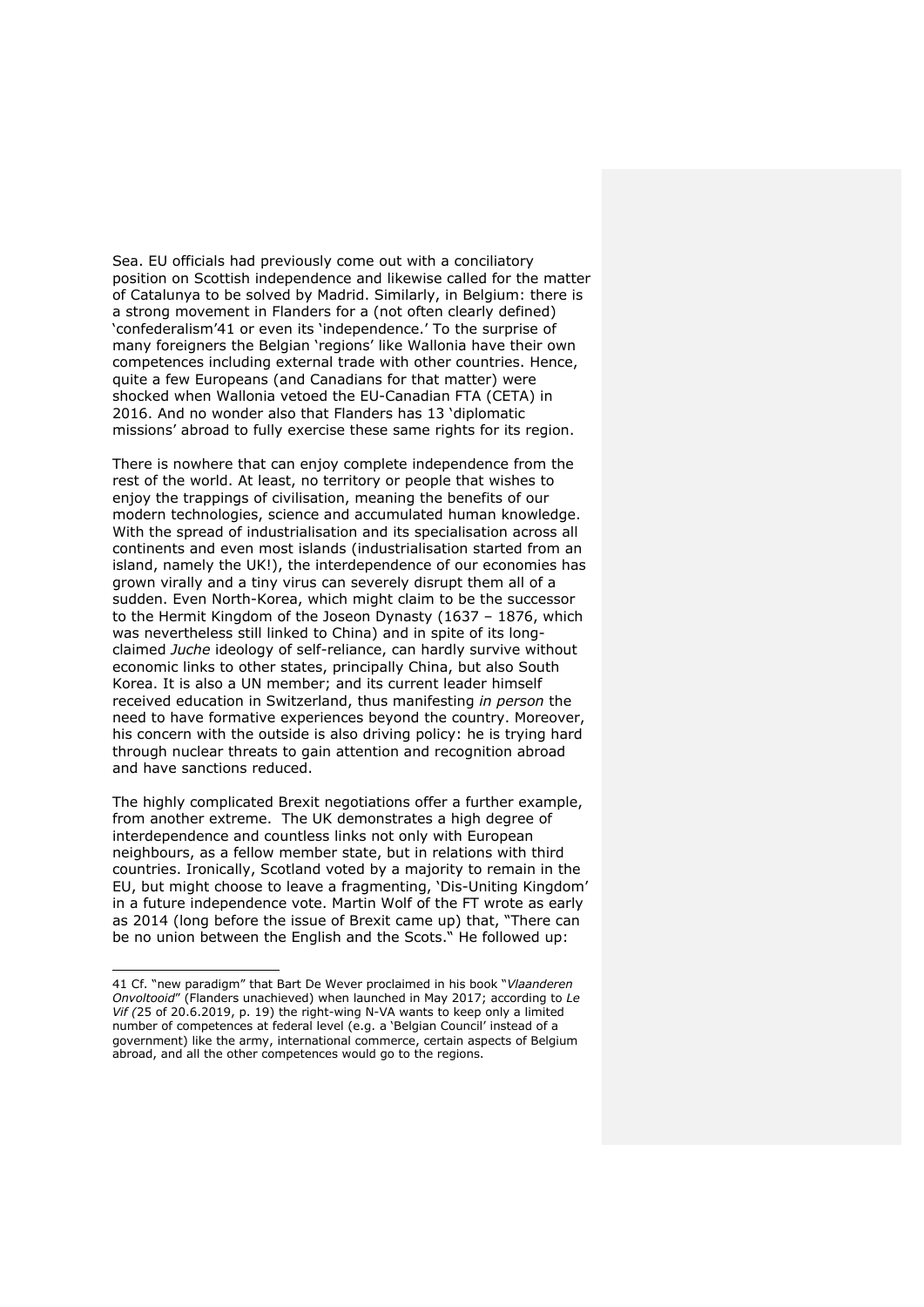"Scottish nationalism is a threat to the union. English nationalism would kill it."42 Since then, there has been an observable shift to just such English nationalism, manifesting itself particularly in the politics of the Brexit Party, its predecessor UKIP and other far right parties.

Consider also the case of Belgium. Most of the country until the 1830s was part of some other entity, for instance the Counties of Flanders or Brabant, the Holy Roman or Hapsburg Empires or the Spanish Netherlands. "There were none of the rivalries that gnaw at Belgium today. Cities and communities were looser entities, with little of the political identity that currently defines nation states or regions".43 However, sub-national entities can develop progressive forms of governance that at national or higher level seem hardly feasible. Take the example of the smallest of the three provinces of Belgium, the German-speaking "*Ostbelgien.*" Here a **panel of citizens** ("*Bürgerrat*"), selected by lot, have discussed issues concerning "*Kindergärten"* and their recommendations subsequently voted into law by their official provincial parliament. The "*Bürgerrat*" is not only composed in equal representation of both men and women, but also includes foreign residents.44 Such a mix of representation and at different levels is becoming a feature of European democracies. As a foreign resident myself based in Bruxelles, I can for example currently vote here in local and European elections, but not yet in provincial (regional) or national elections. Hence, I call myself a post-national voter.

As mentioned earlier, in less progressive and more centralised Japan, there is at provincial (都道府県) level a problem of a growing number of uncontested **prefectural assembly** seats due to waning public interest in elections and depopulation. Voter turnouts are sagging. Prefectural assembly members are not as close to voters as their municipal assembly counterparts. And they have a lower profile than members of the national Diet (i.e. Parliament). Many Japanese voters actually may not really understand the kinds of tasks prefectural assembly members carry out.

To change the *status quo*, a reform of the electoral system in Japan has been proposed in the progressive press.45 For example, singleseat and two-seat districts should be combined as much as possible, to give higher administrative efficiency.

<sup>42</sup> FT, 3.10.2014

<sup>43</sup> Sic Leo Cendrowicz, "*How Economics explains Belgium's rifts*," The Brussels Times Magazine, Vol.27, Winter 2017/2018, p. 6

<sup>44</sup> See La Libre Belgique, 26.2.2019, p. 9

<sup>45</sup> Asahi Shinbun 2018, passim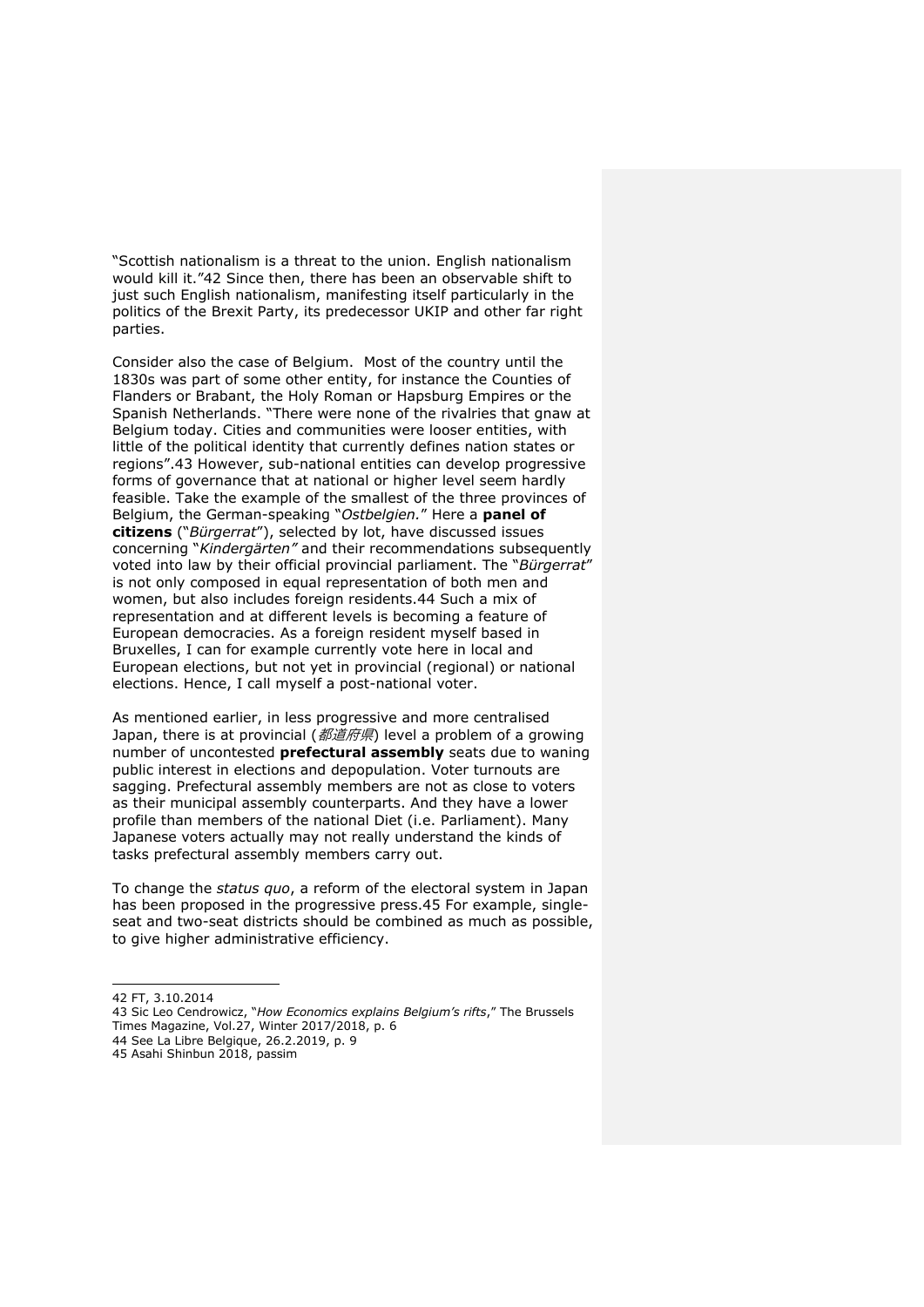Another proposal for electoral reform was offered in 2016. The internal affairs ministry in Tokyo convened an expert group that proposed a proportional representation (PR) system for prefectural assembly elections. It was a response to a number of difficult issues, such as the re-zoning of districts and the increasing dominance of political parties and local groups in local assemblies.

PR was seen as a way to encourage political parties to focus more on policies and to promote a greater diversity of candidates, especially of women. Under the influence of Victorian England with its Christian dominance by a male elite and the impact of industrialisation on the division of labour, the call for greater gender equality has emerged only since late in the 19th century. These drivers changed the strong role of women in the traditional structure of Nippon.46 Moreover, such inequality has appeared more blatant and more problematic the higher the status individual women achieve in Japanese society. This phenomenon seems to reach dramatic heights at the very top of the hierarchy of Japan where the highly educated Empress and her daughter obviously cannot enjoy the fundamental rights of equality that in theory the constitution guarantees them.

In the USA, many progressive provinces have by contrast been sources of change, not impediments. The **initiatives by provinces** (called 'states' in their system) have sometimes acted as an avantgarde, diverting the trend of national policies, acting as a counterweight to the current President Trump. California, the most populous and richest American state, with an economy bigger than the UK's, has squared-off with the White House on issues ranging from the death penalty, abortion and immigration to car emissions, high-speed rail and most recently the corona pandemic. By March 2019, California had filed 47 lawsuits against the Trump administration. So far, they have won 28 of them. California's Consumer Protection Act contains similar provisions to the EU's General Data Protection Regulation; the Trump controlled Senate in Washington DC could yet pre-empt the state's law before it takes effect in 2020.47 However, over the long term, transformational 'San Francisco values' at the state level might trump the shortterm, transactional, vested-interest policies of the sitting President. Fortunately, other USA states have also passed ambitious emissions-reduction legislation and clean energy laws. These stand against the policy of Trump's climate change denial, this cleavage was characterised by the Economist in June 2019 as "The great

<sup>46</sup> Cf. for instance the tradition of the female sun-goddess (!) *Amaterasu Okami* in Japanese Shintoism in contrast to the absolute male Lord God in Christianity 47 See FT, 15.3.2019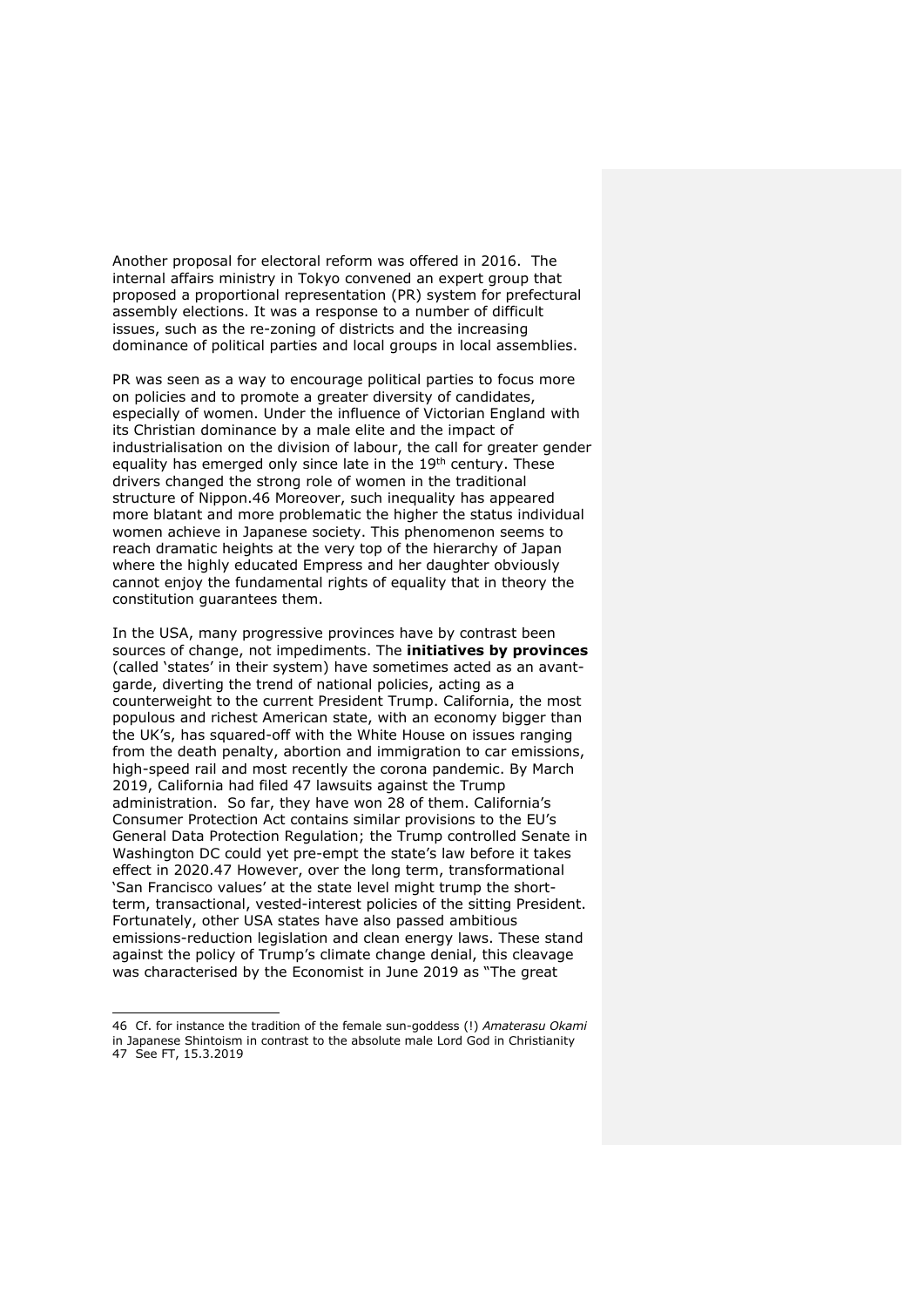divide."48 Under another headline in the same edition it argued that states' rights over climate change policy might even help put the USA "within striking distance of the (albeit modest) commitment the previous White House made in Paris in 2016, even though the current federal government has promised to withdraw from that agreement." So, action at the state or provincial level may achieve what is denied at the federal. In tackling the pandemic of 2020 there has also been a marked shift to city and state-led initiatives, rather than those of central government. It happened to such a degree that some observers called the situation in the USA moving to a 'Darwinian federalism.'49

Of course, sub-national entities like the states in the USA can legislate with greater autonomy than provinces in more centralised nations like France or China. Nevertheless, on issues of the environment and climate change, that self-evidently reach beyond borders, increasingly provinces are coming together to learn from each other's best practices and to find common solutions. One example was the convening of '**regional partnerships**' in June 2019 in Bologna. It drew representatives from diverse areas, including Gauteng (South-Africa), Guangdong (China), Nouvelle-Aquitaine (France), Hessen (Germany) as well as the states of Pennsylvania and California from the USA. They debated issues of global sustainable development and signed a joint declaration.50

The role of provincial governance has strengthened as cultural identification within nations distinguishes itself from the globalising effects of civilisation. To repeat my argument: culture refers to the value-based norms, processes and patterns of social life as it handles the fruits of civilisation, which are the set of technologies, knowledge and methods that power modernity. And this role for provinces within the EU has been further bolstered institutionally through the consultative **Committee of the Regions**. It has helped citizens overcome unnatural national borders that often in the past caused wars and cut apart people who belonged together in history, traditions and even language: a striking example being the region of Alsace/Elsass along the upper part of the River Rhin/Rhein.

#### **The nation, losing in the long term**

<sup>48</sup> See headline in The Economist, 29.6.2019

<sup>49</sup> Sic former governor of Maryland, Martin O'Malley as reported by Politico, 31.3.2020

<sup>50</sup> Cf. Press Release by the Representation of *Hessen* in Bruxelles, 14.6.2019,**"***Starke regionale Partnerschaften haben die Kraft, den globalen Wandel erfolgreich zu gestalten***"**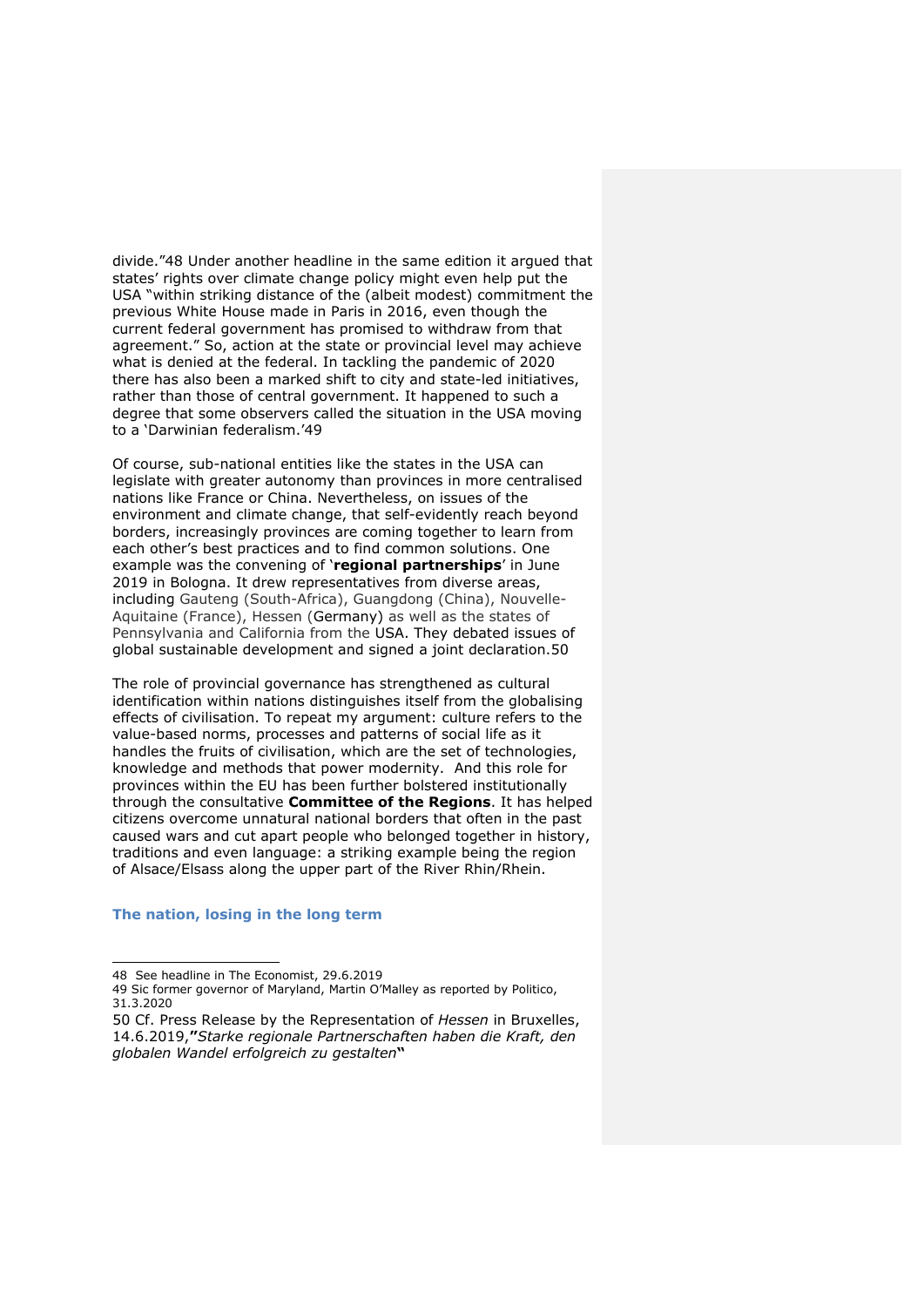The sovereign nation, as an absolute political unit -- the norm since the Treaty of Westphalia (see above Chapter 1) -- is an expiring model of sovereign governance. The primary challenge to its supremacy is the ineluctable forces of globalisation (see above Chapter 2). Even modern warfare departs from the Westphalian template: it is asymmetric and less fought over the control of national borders. Instead, conflict takes place within nations (e.g. 9/11) or beyond borders (for example in the Strait of Hormuz, through which almost 40% of world oil passes). And war is waged in new or undetected places -- in the cyber sphere (hacking, trolling) or soon in Outer Space (amongst or over satellites etc.).

Nationalism, arising from economic and social inequality, likewise finds its causes more within nations than quarrels between them. The nationalisms of China and India and other emerging economies have been internally grown, just as their economies have taken off, taking hundreds of millions of their populations out of poverty. Their success has been partly thanks to globalisation51: improved communication giving at the beginning low-cost, cheap labour manufactures massive overseas markets and thereby their incumbent politicians output-legitimacy. However, increasing internal inequality and potential political polarisation might endanger their nations' stability.

Interdependence between nations and their consequent loss of sovereign decision-making shows up most clearly in the phenomenon of global value chains (GVCs). We experienced this vulnerability again ad nauseam during the recent pandemic. This element of international trade has been a driver of growth in developed and emerging economies for many years, best characterized by China still growing centrality in GVCs. Exportdriven growth generates higher overall value added, employment, and income by more efficient and ideally, higher productivity.

The scale of integration within GVCs has however varied. Many lowincome countries, particularly in Sub-Saharan Africa, have integrated only at the primary (commodity) part of the value chain. There has been little diversification or upgrading to higher value-

<sup>51</sup> See Richard Baldwin underlining the positive of globalisation as the "most effective programme in the fight against poverty in history" in his publications, notably already in "*The Great Convergence*," but also in "*The Globotics Upheaval"* (see review in NZZ, 8.3.2019 "*Wenn die Roboter der Globalisierung Beine machen*;" and himself as speaker at the CEPS IdeasLab, Bruxelles, 21-22.2. 2019)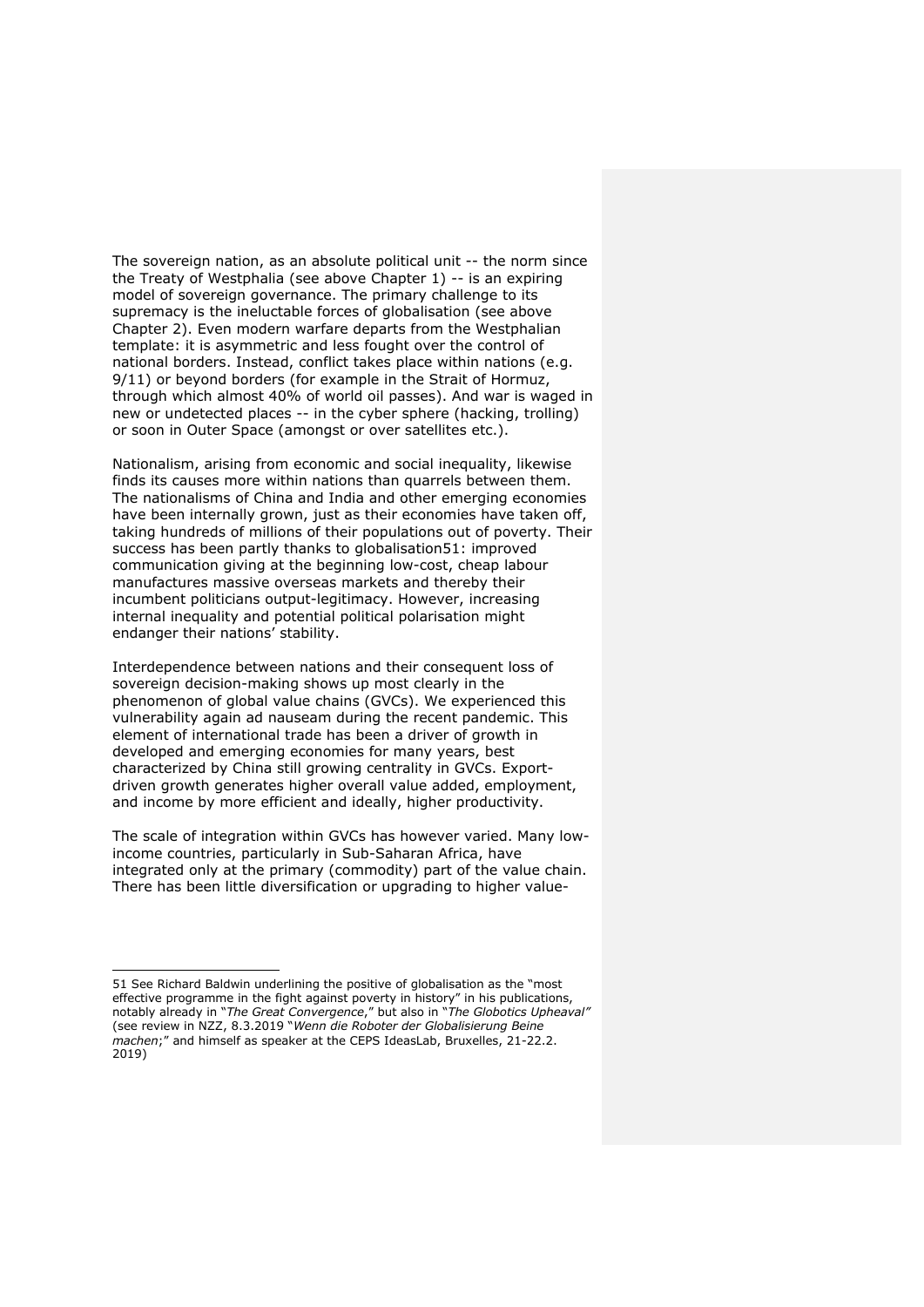added activities.52 And unlike most other regions — particularly Europe, North America, and Southeast Asia — Sub- Saharan Africa and, to a lesser extent, South America, show little intra-regional integration and South to South trade. In part, that reflects thick national borders that add to trade costs; but it also reflects the "Spaghetti Bowl" of bilateral trade agreements mentioned earlier in chapter 2.

Linking the local to openness to trade is important. There is strong evidence of the complementarities between strong domestic supply chains and semi-finished imports. This in turn underpins the importance of strong regional value chains that can help connect to the global level. Hence, like at the local level the interdependence of suppliers and recipients of (semi-)finished goods with GVCs and globalisation has grown to provincial, national, regional and the highest level of world trade. Of course, any borders at any level of those chains hinder the flow of goods and their increasingly important related services (e.g. after-sales). However, the strongest obstacles to overcome remain within nations: with politicians that still lay claim to an illusory absolute sovereignty, pretending to their voters that they retain powers long lost to globalisation and interdependence.

There is, however, a trend within globalisation that continues to dodge a rules-based order. Financial markets of hundreds of billions of dollars and some massive firms lie outside the reach of normal national taxation.53 Profits and activities are cleverly booked in tax havens and other ruses. This has 'disembedded' the financial economy from society. The wealthy few are made richer and parts of the middleclass slide into a new 'precariat,'54 resulting in increasing polarisation of our societies.

<sup>52</sup> Nadim Ahmad, Annalisa Primi, "*Factory Africa and Factory Latin America? From domestic to regional to global*," WTO GVCS Report 2017, Chapter 3, P.69

<sup>53</sup> The German MEP Kohn gave an estimation of yearly € 800 billion for taxevasions, i.e. not legally possible avoidance by help of experts; while the Green MEP proposed a de-facto average tax on corporations of only 15%, whereas the official level of taxes in the EU amounts to 23%, hence arguing for the introduction of a minimum tax; strikingly small enterprises are said to pay 30% more taxes than big corporations (sic Kohn at CEPS Seminar on Tax Evasion, Bruxelles, 5.2.2019.). The idea of a minimum tax was then taken up at the G7 meeting of Ministers of Finance in France in July 2019 to be studied for deliberation in 2020. However, an ECIPE Occasional Paper (Bruxelles, March 2018) by Matthias Bauer still considered "*Digital Companies and Their Fair Share of Taxes: Myths and Misconceptions*."

<sup>54</sup> See Guy Standing, "*The Precariat – The New Dangerous Class, Bloomsbury*," London, 2011, p. 26-29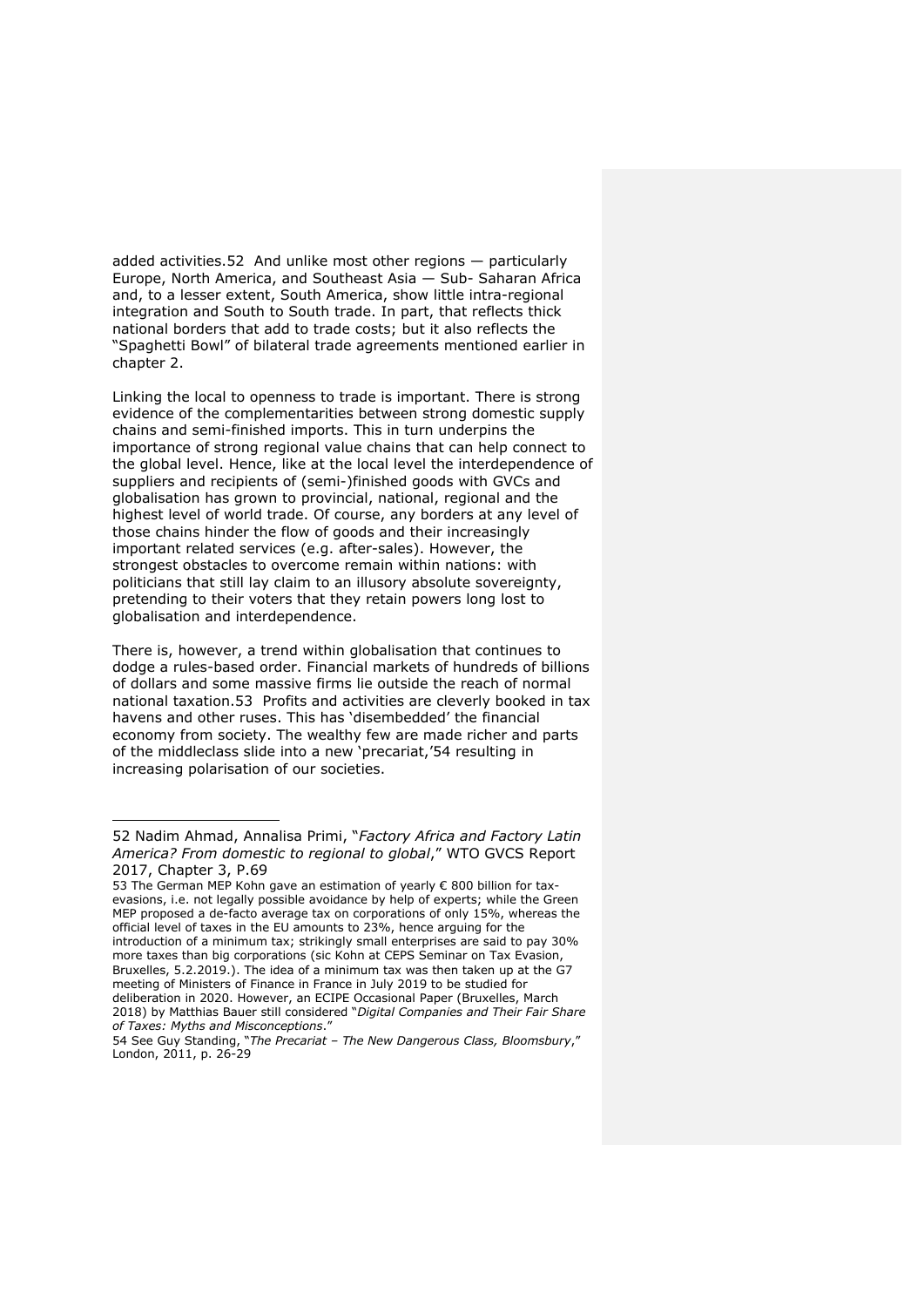In addition, by 'commodifying' almost everything -- including domestic care and education --, conservative politicians have rolled back the benefits of progressive redistribution (and blocked predistribution initiatives) and taxation even within nations. Fixated upon the overarching objective of economic growth in terms of GDP, most services, institutions and politics have been marketised, to be regulated by supply and demand. While inequality has been rising in almost all countries since the 1980s, in the latest wave of globalisation55 there has been a pursuit of growth predicated on cutting taxes (particularly in the USA of Trump). However, the benefits of the 'trickle-down economics' of the influential Chicago neoliberal Arthur Laffer did not materialise.56 Laffer hypothesised that cutting taxes would generate *more* tax revenue, as people would work harder being able to keep more of the fruits of their labour. Unfortunately, on the whole, people just consumed more, enjoyed leisure and did not work more.57

Social coherence has been splintered further by the impact of social media and the Internet. Extremists' echo-chambers on the right and the left are radicalising and destabilising democracies and eroding a formerly stable middle class. From America to Europe and Asia, everywhere there is consternation about the prevalence of uncertainty. After sixty years of relative stability and the mistaken assumption (in hindsight) of the 'End of History'58 with the 'Fall of the Wall' and the end of the Cold War, the crisis of 2008 bubbled up. It has disrupted our systems; and populist nationalism as "a secular religion that sanctifies the idea of the nation" has taken off.59 Hence, the call for a 'new enlightenment.'60 However, even proven Europeans like the liberal French President Macron and former EC-President Juncker occasionally fall back on populist language, adopting slogans like "*L'Europe qui protège*" to satisfy their more conservative *clientèle*.

59 Sic Martin Wolf in FT, 19.12.2018

<sup>55</sup> See fluctuation and high inequality already earlier in Europe and USA as demonstrated in graph by Thomas Piketty, "*Le capital aux XXIe siècle*," Seuil, Paris 2013, p. 514

<sup>56</sup> See Guardian Weekly, 14.6.2019, "*Bad economics*," p. 43

<sup>57</sup> Or in economic terms: the income effect trumped the substitution effect. 58 Sic best-selling book title by Francis Fukuyama ("*The End of History and the Last Man*," Simon & Schuster, New York 1992), whom I met at the reception after a conference at Osaka Municipal University. He obviously disappointed the local people since he spoke no Japanese and to their bewilderment my humble self, looking more than him like a real '*gaijin*' (外人, foreigner) for them, had to help him explain in their language that his understanding of Japan came only indirectly from parts of his wider family still living in Kyoto.

<sup>60</sup> Sic Ernst Ulrich von Weizäcker, Anders Wijkman, "*Come on! A Report to the Club of Rome*," Springer, New York 2018, p. 92-99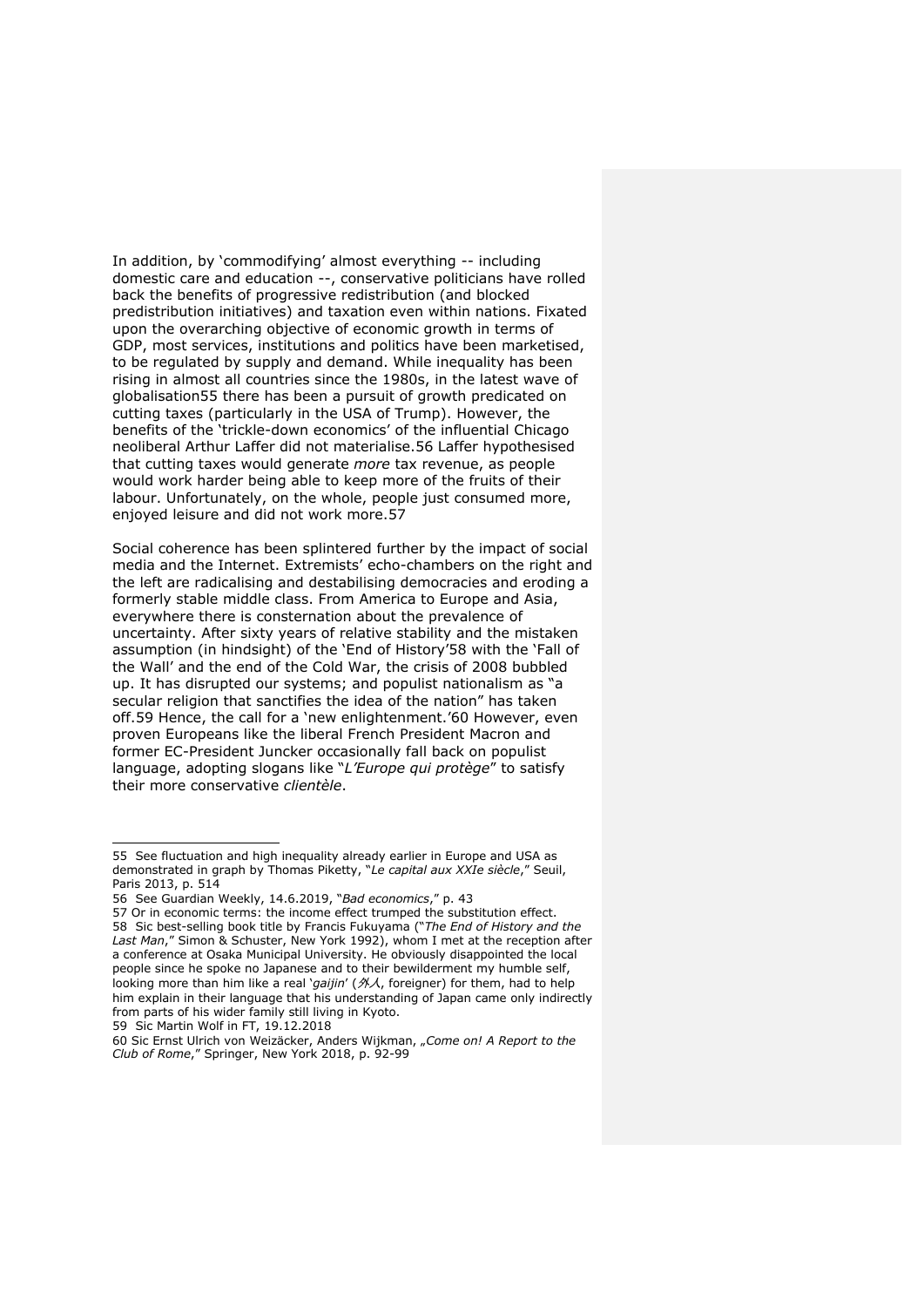Right-wing populists have made inroads into mainstream politics in most industrialised countries by painting a rose-tinted nostalgic picture of the past and people, seeking solace in old, imagined certainties. The proportion of the western world voting for antipluralistic61 populist candidates in 2018 has risen to 35% from 7% at the start of the decade. Such a surge has only previously been seen after the Great Depression. Then the populist vote jumped to a peak of 40% in 1939, before the world tumbled into WWII.

Today, however, the world has changed. Advanced communication technologies and a more interdependent global system have arisen. It benefits the wealthy with assets on the one hand; but traps many more poorer people in the growing precariat, on the other. The Internet has created a new group of consumers/voters who have become used to congregating rapidly within their tribes online. There they may shop around for anti-establishment alternative models of all extremes. With such trends some observers start to ask: where this will end? In 1939 the answer was war. Today in 2020, we face 'only' trade wars (as between China and the USA) and presidentially (but wrongly) declared "wars" against a virus – for now. But these "wars" could fast turn into wider economic, currency and capital wars, or even something worse?62 For instance, the relations between the largest current national economies (unlike the bigger but regional one of the EU), the USA and China, are not merely bound by the exchange of goods like soy beans, electronic gadgets and protective gear. They also remain deeply intertwined through the financial system. The Chinese hold some three trillion dollar and Euro foreign reserves. Although the proportion of its Euro holdings is secret, the assumed majority holding of dollars gives an enormous leverage of Xi against Trump in any escalation of economic warfare with the USA.63

The phenomenon of populism might not have yet peaked, but there are nevertheless indications that its growth has slowed down, notably with the strengthening of those incumbent governments who are successfully combating the pandemic. Where populists are accountable -- where the proof of their pudding is being eaten (or rather force-fed), for instance, they can falter. Consider the German right-wing '*Alternative für Deutschland*' (AfD). They started off by making headlines with slogans against the common EU currency, the Euro, blaming it for everything wrong with the German

<sup>61</sup> Antipluralism is the main constant characteristic of populism, see Jan-Werner Müller, "*What is Populism?"* Penguin Books, Pennsylvania 2016, p. 3, 81-82 62 See Gillian Tett's "*Notebook"* in FT, 4.8.2018

<sup>63</sup> The risk of a monetary war was briefly discussed during a conference at the EIAS in Bruxelles in October 2019 amongst Chinese, European and American academics as a possible escalation of the current trade war.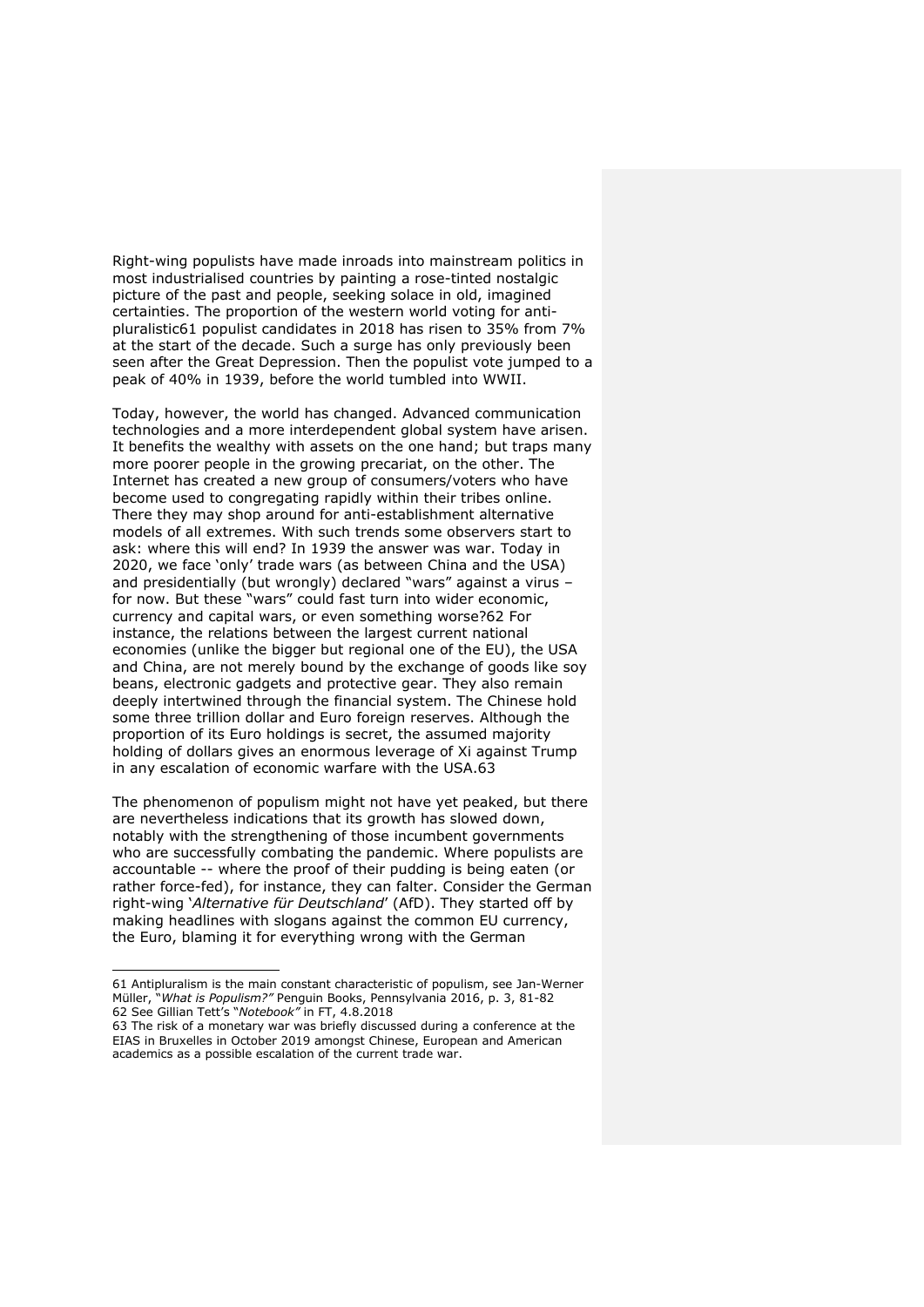economy when in the doldrums. But the AfD had to change their tune, realising that the voters increasingly appreciate the various advantages the Euro has brought them. So, the AfD then turned to other more nationalistic poses, stoking anti-immigration racism and even anti-feminist sentiment. Once elected to the German Parliament, the *Bundestag*, the AfD deputies had to prove there was more to them than the cover-up sugar crust of their pudding. And as voters ate less of their superficial slogans and began to bite under the sweet crust of their seeming unity, the pudding inside curdled with internal conflicts. In particular, the younger generation has started to move over in droves to the future- and issue-oriented parties like the Greens.

Such trends might not yet have become obvious in Italy64 and Belgium's Flanders, although the pandemic of 2020 will have its political impact, not only in the USA. The elections in Denmark in June 2019 have shown that a centre-left so-called 'red bloc' can win voters at national level by proposing to tackle issues of climate change as well as immigration. Neither issue can be solved by a nation alone, and in the long term supra-national or even global solutions are best. This is particularly the case for smaller nations from Nauru in the Pacific to Malta in the Mediterranean. They need cooperation beyond their borders. Nauru for instance uses the former in the Alliance of Small Island States (AOASIS) to fight climate change, essential for its own survival. Malta uses the EU to bolster its administrative capacity.

Democracy is claimed by most, if not all of the almost 200 nations of the United Nations but despite the growth in the quantity of democracies, their quality is deteriorating. This is particularly seen in presidential systems, like the USA, Turkey and the Philippines. On top, add the power of money and market-driven media euphemistically called social media – their 'hackability' and the growing venality and exposure to foreign buyers—and the principle of 'one person one vote' begins to erode.65 One is tempted to conclude -- at the risk of oversimplification -- that the higher the level of governance from local up to global, the more filtration of the quantity of votes is necessary through parliamentary systems or deliberative processes using selected experts and informed voices.

<sup>64</sup> During discussions with local politicians and MEP candidates on our 700 km bike-tour from Torino to Venezia with EU-colleagues and friends just before the European elections in May 2019 we gained down to earth insides into the limited comprehension and the prejudices of the EU in Northern Italy and how easy it seems for nationalists there to blame 'Bruxelles' for their own local failures and backwardness. The European Commission's slow reaction to the corona pandemic in early 2020 only worsened its image further in that worst hit part of Italy and led to a crash of support for the EU.

<sup>65</sup> Cf. e.g. case of Cambridge Analytica with Facebook in elections 2016 in USA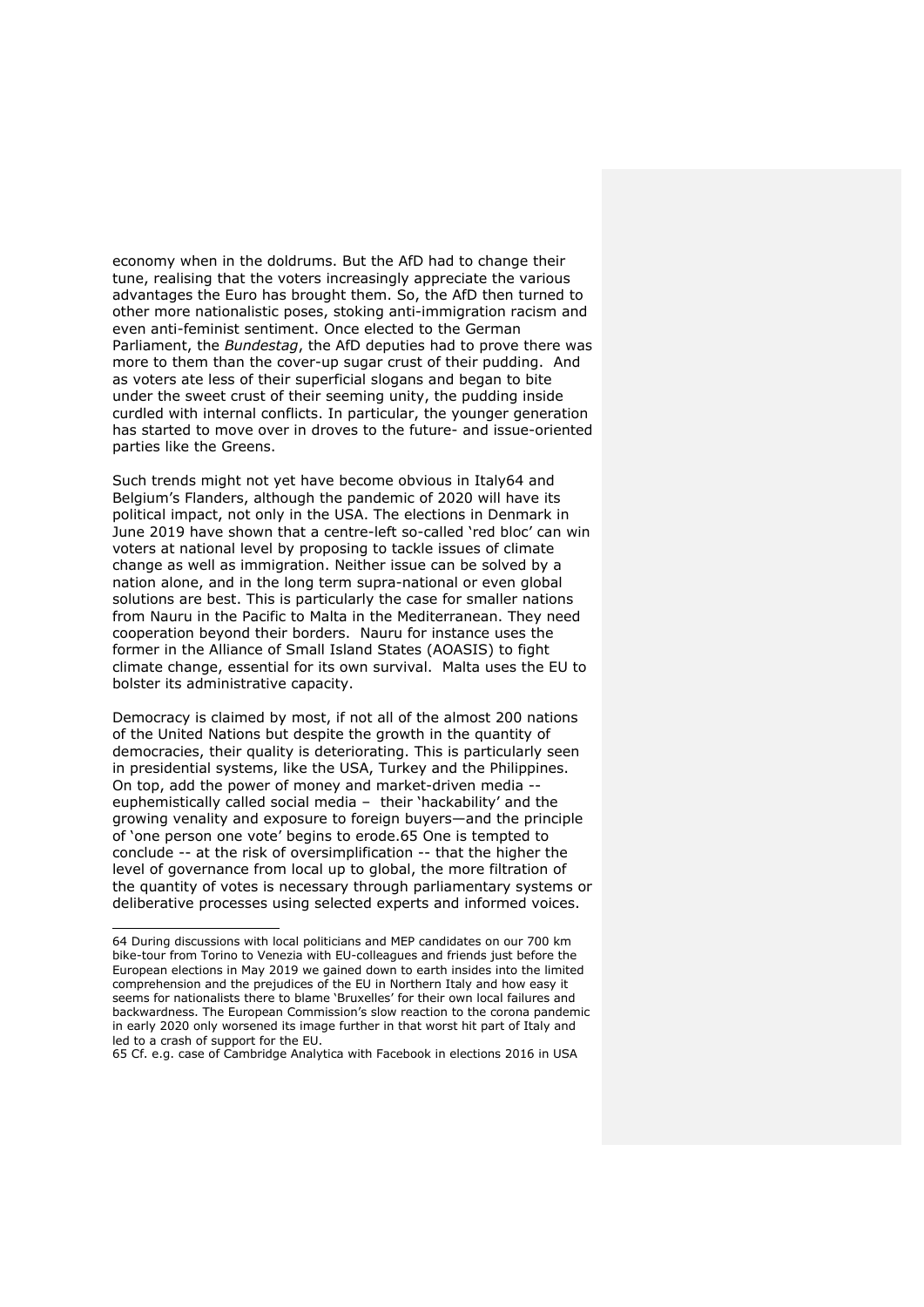Such filtration might also benefit from modern technologies, which can leverage the 'wisdom of crowds', and offer fresh policies at all levels of governance.66

The filtering functions of national parliaments also seem to be eroding due to the fading of a clear ideological orientation of mainstream parties. This is particularly the case in the Anglo-Saxon world of traditional two-party systems. For instance, since the election of Margaret Thatcher in 1979, successive governments both of the New Right and Left have attempted to implement a so-called science of government based on the radical, free-market neoclassical economics of the Chicago School: neoliberalism. This new bipartisan consensus effectively disabled the representative, conflict-resolving functions of the party system. The dominant ideas – that markets are always more efficient and the private sector morally and functionally superior to the public – have led to the quiet shattering of the nation as an effective mechanism of social integration within capitalism. The claims of neoliberalism are based on utopian assumptions; the supply-side revolution has failed accordingly, and in most of the western world we are living with the systemic consequences of that failure,67 evidenced in the banking

66 There is considerable interest in deliberative democratic processes. For example the Royal Society of the Arts in the UK is leading a major campaign into related issues (https://www.thersa.org/action-and-research/rsa-projects/publicservices-and-communities-folder/deliberative-democracy). See also the controversial book on the subject: "*Wisdom of Crowds"* by James Surowiecki, Anchor Books, New York 2011

67 Abby Innes, 11.9.2019, "*Boris Johnson: the Brezhnev Years*," International Politics and Society,

**https://www.ipsjournal.eu/index.php?id=340 &L=0&tx\_news\_pi1%5Bnews %5D=3713&tx\_news\_pi1%5 Bcontroller%5D=News&tx\_ne ws\_pi1%5Baction%5D=detail**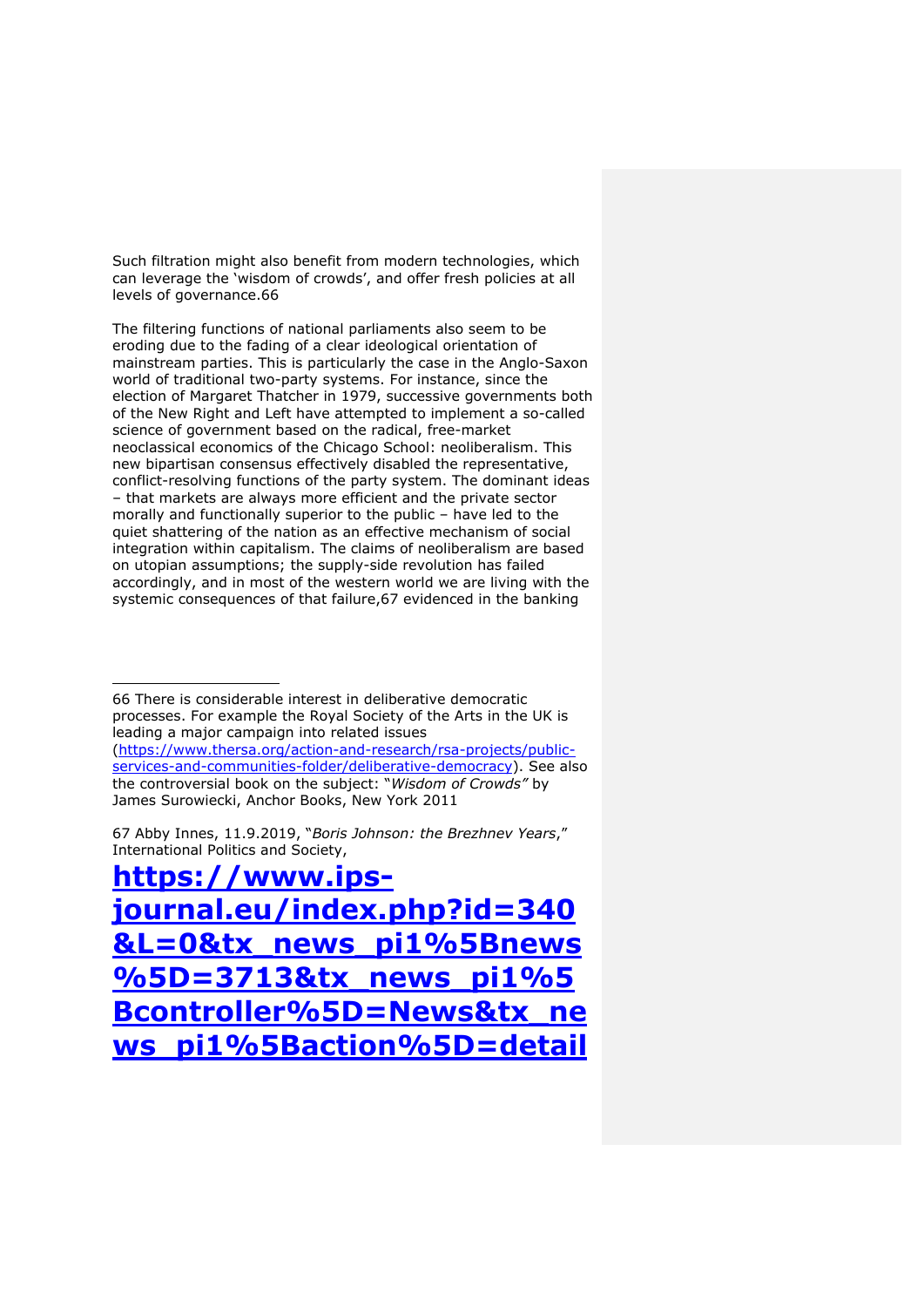crash of 2008. Most obviously, the weaknesses and splits in parties became evident with the election of Trump in the USA and the Brexit discussions in the UK. Similarly in Germany the so-called "*Volksparteien*" are losing support, particularly with young people. The parties have shifted towards an overlapping middle ground. They have lost their distinct identities in 'Grand Coalitions' ("*Gro-Ko*") as well as by reaching out to newcomers like the *AfD* on issues of immigration and the Greens on the environment ("*Energie-Wende*"). Even in the quantitative process of voting in national elections, increasingly the qualitative voices of civil society are being heard and considered. Take for instance the assembling of the Belgium government in November 2019. The "*informateur*" (a public figure who advises the King on the formation of a government) not only consulted the various parties, but also civil society figures, to help find a stable government. The sudden impact of the virus then brought them all together with the necessary experts to fight the pandemic.

As for the wider, long-term problems of climate change, it is the very young -- in political terms 'pre-voters' -- who very quickly realised that the national level of governance is insufficient. Within a few months they virally spread their campaign 'Friday for Future' into demonstrations all over the globe.

Ironically, at the beginning of the 21<sup>st</sup> century, the narrow concept of the sovereign nation deriving from the Westphalian system of the middle of the  $17<sup>th</sup>$  century is most vehemently defended by nationalist governments who were outside the original coverage of the Peace of Westphalia of 1648. The major examples here include the USA, UK, Turkey, Iran, India, Philippines, China and Japan -- all currently led by nationalist politicians.

# **Reaching regionalism above the nation**

There are various **drivers for regionalism.** They range from the 'domino theory' that stresses the mutual learning and emulation in the development of regional organisations68 to the golden 'Midas' touch of Greek mythology through to the 'multiplier effect.' Another cause of regionalism is the deceleration in the pace (if not the

# **&cHash=ad69c8ba018780f41c 99687150ea1447**

68 See Mario Telo (ed.), "*European Union and New Regionalism – Regional Actors and Global Governance in a Post-Hegemonic Era*," Ashgate, Farnhem 2007, p. 5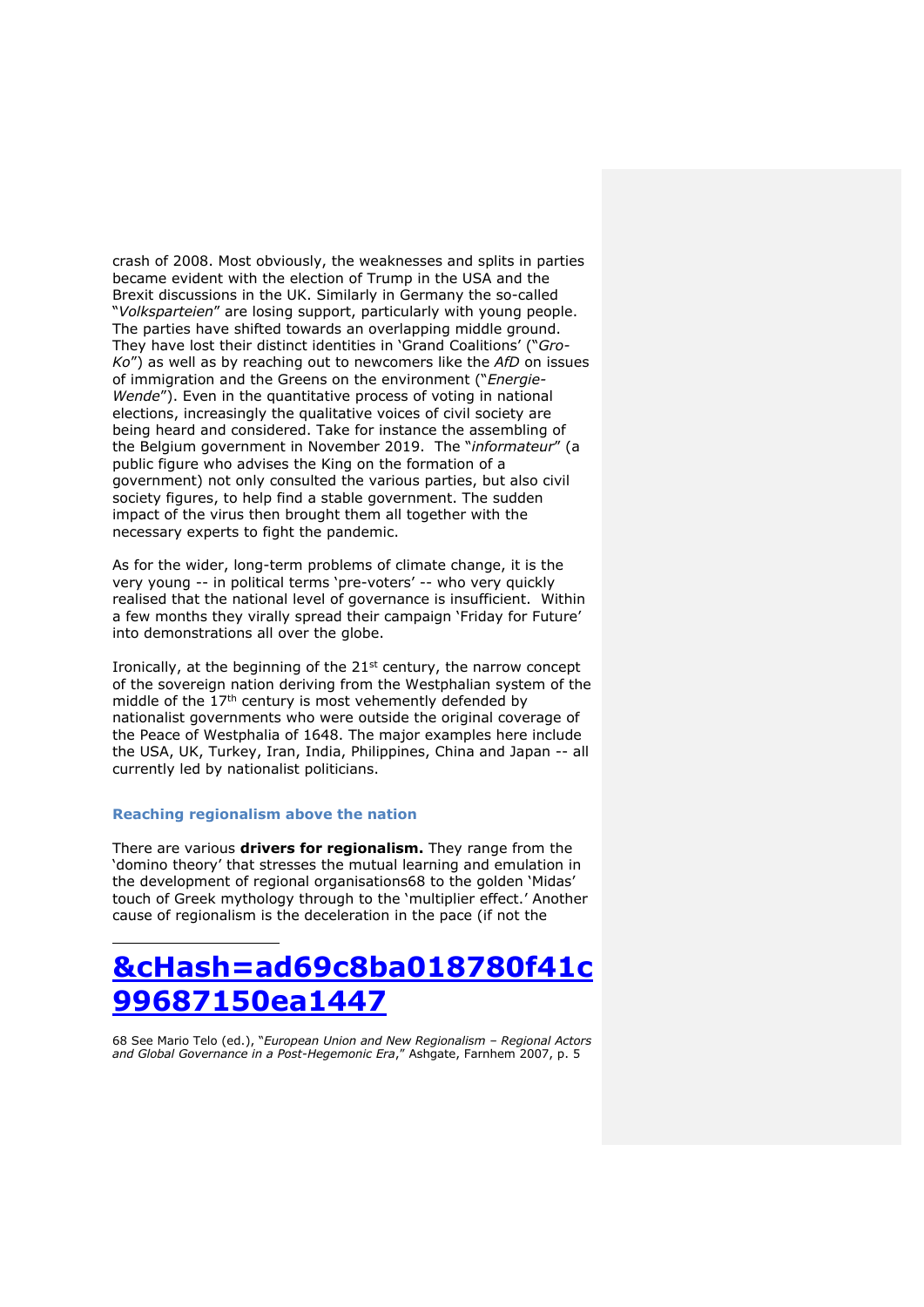direction) of the globalisation trend, the recent 'slowbalisation' referred to earlier and further slackened by the virus pandemic and its consequences. The domino theory is drawn from diplomacy, where the positive effects of peace-making between antagonists in a region spill over to encourage wider cooperation and initiatives between them and around them. Similarly, a golden touch can be conferred on neighbours who, through more solidarity amongst themselves, can create greater negotiating power with states beyond them. And once regionalism is established – with institutions to uphold shared interests and foster alignment- then multiple other benefits and exchanges can flow amongst them. This in turn reinforces the justification for the bloc.69 Nevertheless, there are some observers who see regionalism as a discriminatory stumbling-block rather than an enabling stepping-stone for the global trade system. In particular, several academics in the USA, like J. Bhagwati and F. Bergsten regard regionalism as setting unilateral priorities in conflict with global ones.70

The **European Union** today is the most integrated regional system, with supranational institutions and a common currency. It is a political system that has gone beyond the concept of the nation laid out in the Treaty of Westphalia. "Europe today is far more powerful as a system than merely as a region," according to best-selling author Parag Khanna. He could not help stating the systematic strength of the EU, although his recent book throughout claims 'The Future is Asian.'71 (Albeit as an integrating region.)

Systems of regional integration do not necessarily correspond to continental size geographies (e.g. ASEAN); nor do they resemble empires of the past, as Harari's wide and rather positive definition would pretend for the EU.72 Furthermore, regionalism is not only a general retreat ('slowbalisation') from a worldwide system. It is often a narrowing of the bases of cooperation. The processes are business-driven and bottom-up. These can of course create stepping-stones to reinvigorated globalisation. It however has also created a dominant market-orientated mindset ever since the era of Thatcher/Reagan. Even the rather top-down, elite-driven and originally peace-oriented European project has succumbed. The European Commission under Presidents Barroso and Juncker in principle demonstrated such liberal economic politicisation.

<sup>69</sup> See Guido Glania & Jürgen Matthes, "*Multilateralism or Regionalism?"* CEPS, Bruxelles 2005, p. 14

<sup>70</sup> See Mario Telo (2007), p. 6

<sup>71</sup> See Parag Khanna, "*The Future is Asian*," Simon & Schuster, New York 2019, p. 7 and 21-24

<sup>72</sup> See Yuval Noah Harari, "*Sapiens*," p. 212-213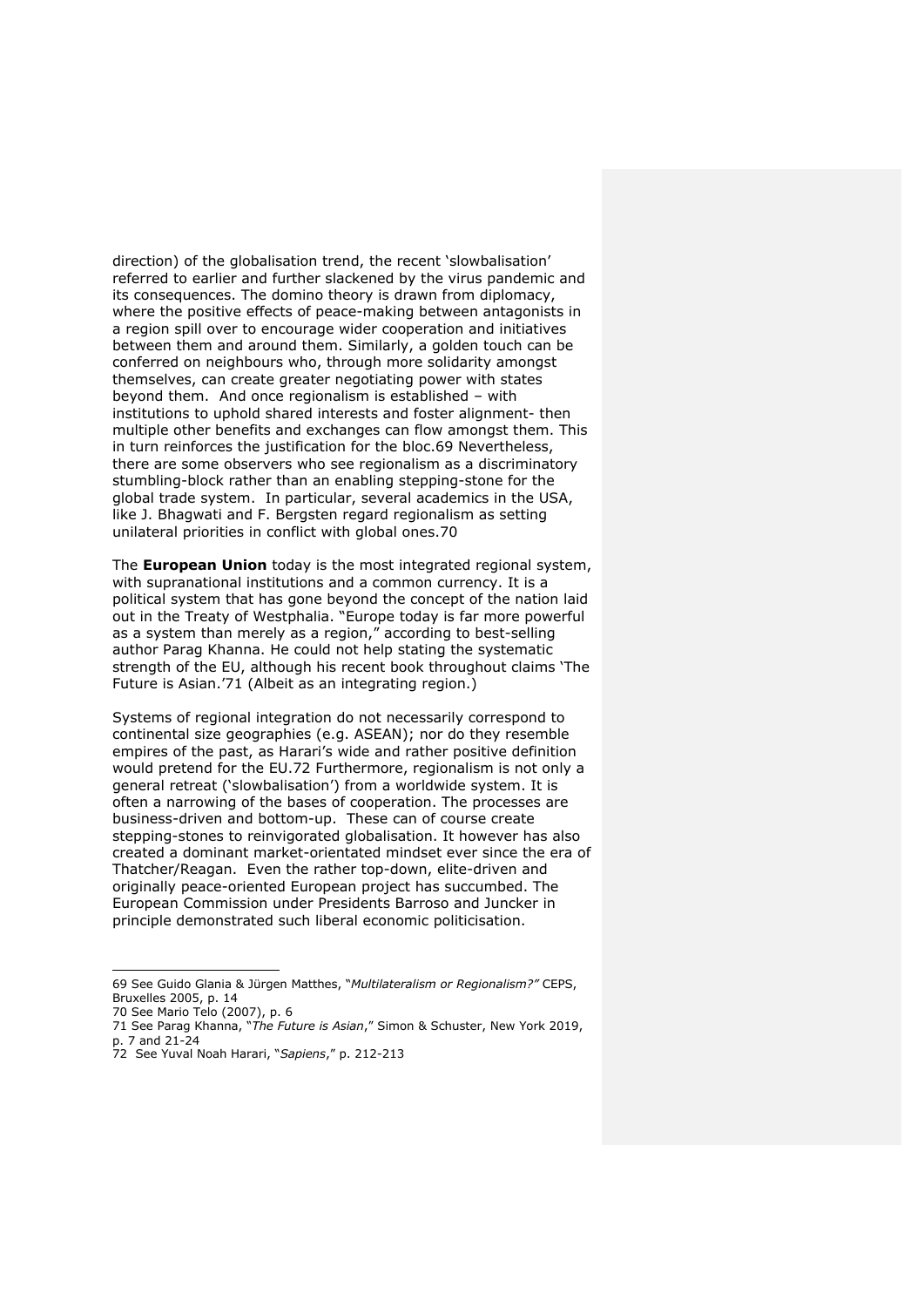The focus in this section are the four regional approaches in the world outside Europe (which I covered in chapter 1). I am Eurocentric by up-bringing and I return again to my roots on this continent with age, so when describing the other processes of regional integration, I cannot help but measure them against the longer and deeper EU experience.

The Association of South East Asian Nations (**ASEAN**) was set up in 1967 with the Bangkok Declaration. It was propelled by fear of the domino effect of communism spreading in the region.73 It comprises eleven neighbouring member countries with a population of together more than 650 million. It differs markedly from the EU by having a very short Charter as its main legal foundation. It has a lower level of institutional support than the EU and operates with a basic principle of non-interference. This is in contrast to the EU's trend towards supranationalism where a pooling of national sovereignty entails interference into member states' self-rule through the supremacy of EU law. Furthermore, as its name suggests (ASEA*Nations*), its members emphasise their status as full sovereign 'nations.' So, its flavour, in EU parlance, is 'intergovernmental.' Nevertheless, ASEAN has tried to set up an 'Asian Economic Community' (AEC) in pursuit of a single market, reminiscent of efforts by the EU in the 1970s. Unlike the policy elite who drove the initiative in Europe, it is the Asia-Pacific business sector who have been forcing governments to integrate and to support their highly networked regional economy.74 This method of integration -- more bottom-up and less institutionalised -- is also reflected in its new Charter of 2007. This is quite progressive in places, recognising the contribution of specific listed (partly "Official") NGOs. (It should be noted that, in pragmatic East Asian fashion, many have been created through business initiatives!) Hence in European eyes, looking politically, this list does not fully represent the wider civil society of the region; and any traditional democratic legitimisation of ASEAN ought to come from the people through elected representatives. But this is limited. The official ASEAN Interparliamentary Assembly (AIPA) has about 300 delegates, limited to a consultative role, with no powers of legislation or oversight over ASEAN activities, much less over its member nations.

There are also of course long discussions about the democratic deficit in the EU, mainly around the European Parliament being formally unable to initiate legislation. By comparison, the AIPA's competences more closely resemble the EU's Committee of the

<sup>73</sup> Also confirmed by Khanna, eodem, p. 54

<sup>74</sup> Sic Mario Telo (2007), eodem, p. 211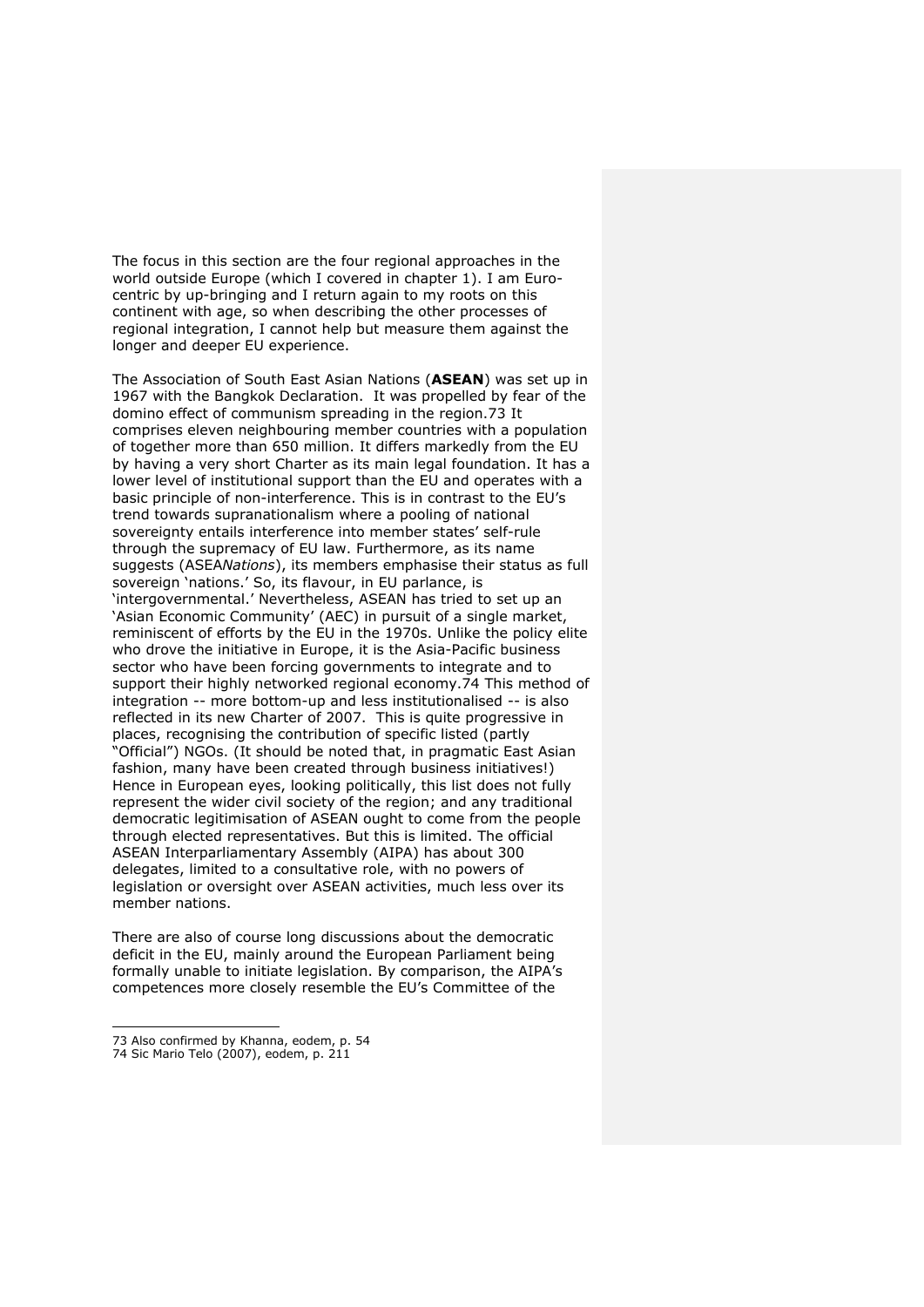Regions: offering opinions that the executive must hear and take into account, but do not bind it.

ASEAN's weakness is most evident in its external relations. An obvious example: it cannot negotiate an FTA *en bloc.* Thus, the EU has to deal with each ASEANation individually, signing its recent agreement with Vietnam in June 2019. On the other hand, ASEAN has played a central role in wider the East Asian integration process.75 It styles influential summit meetings with neighbours as ASEAN+1 (when meeting with China), +3 (with China, South Korea and Japan) and even +6 (China, South Korea, Japan, India, Australia and New Zealand).

ASEAN has thus evolved from a transnational buffer organisation, founded in the Cold War to thwart communism in South East Asia, to a respected body promoting economic cooperation and trade in the wider region. However, it still runs the risk of being subjected to others' policies of 'divide and rule,' as seen practised in particular by China.

Another example of regional cooperation is **MERCOSUR**, in Latin America. In contrast to ASEAN, it has more similarities with the EU.76 It has a customs union (agreed in 1991), commits to democratic principles as its foundation and -- albeit to a lesser degree -- has an incremental post-sovereign political culture, and hence as such *en bloc* could sign a Free Trade Agreement with the EU in 2019. Similar to the EU's original Franco–German *rapprochement* and relationship, it was necessary to agree a confidence-building treaty between Brazil and Argentina. This laid the groundwork for a wider political association. MERCOSUR now comprises Paraguay, Uruguay and Venezuela (membership currently suspended.) The 'Plurinational State of Bolivia' (sic its official title; accession protocol signed in 2012 and admitted at summit in 2015) is also set to fully join soon following parliamentary ratification. The bloc covers a population of around 270 million people. In fact, all South American countries are linked to Mercosur, being full members or at least associate members.

While the push for integration in Europe came from the endless wars between its nations – culminating in the abyss of the two world wars -- and was promoted by a united, visionary elite determined to end nationalism, Latin- American integration had different impulses. It grew out of opposition to the hegemonic

<sup>75</sup> Ironically, with English it has taken the language of one outside colonial power as its *lingua franca* for its documents, in contrast to the EU's 24 official languages.

<sup>76</sup> Sic Mario Telo (2007), eodem, p. 137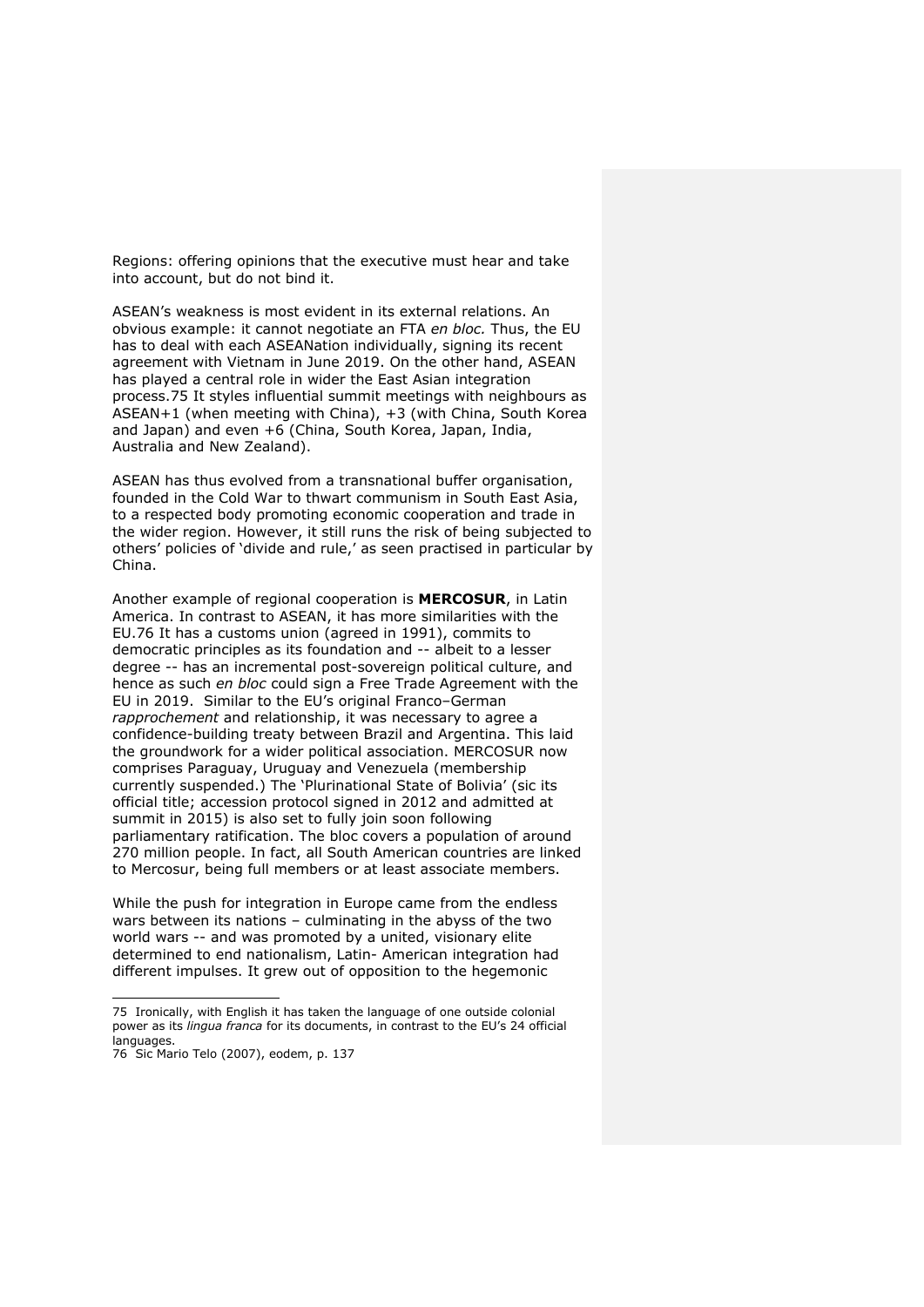policies of the USA and from the experiences of national authoritarian rule domestically. Its economic success has been strong. Intra-bloc trade has multiplied more than tenfold in the first twenty years of its existence. To overcome asymmetries in development, a similar issue faced by the EU, a Structural Convergence Fund (FOCEM) was set up in 2007. It promotes social cohesion projects and common infrastructure investments worth totalling over 1 billion Euro.

Successful cohesion in the wider world remains mixed. Brazil sees itself as a 'big country' and a regional leader (especially its Foreign Ministry's so-called '*Itamaraty*')77 and has developed its own external trade policy with a focus on Asia and Africa. It has also been bracketed as one of the powerful 'BRICS' nations (Brazil, Russia, India, China, South Africa) who can exercise strong regional power and increasingly global power. It should be noted however that China is by far the more powerful of this trans-continental set which became evident again in the reactions to the corona pandemic in early 2020. That said, MERCOSUR has concluded some important deals. After twenty years of negotiations, the EU and MERCOSUR signed an FTA (Free Trade Agreement) in 2019. Similar to the EU-Japan agreement of 2017,78 it was accelerated by Trump's unilateralism.

78 See Wolfgang Pape, *Personal comments in June 2016 on the ongoing negotiations for an EU-Japan FTA,*

- EU-Japan Free Trade Agreement (Economic Partnership Agreement) negotiations were officially launched in March 2013 following years of lobbying by industry and Japanese officialdom, not without their intention of catching up with the earlier "successful" EU-Korea FTA, implemented since 2011.
- A joint 'scoping exercise' and the compilation of an Impact Assessment (IA, by Copenhagen Economics, 2009 http://trade.ec.europa.eu/doclib/docs/2010/february/tradoc\_ 145772.pdf ) of the eventual FTA- also in view of an FTAdriven early jump in EU exports to Korea by 35% and the decline in EU-Japan trade -- resulted in July 2012 in a mandate of the Council authorising the Commission to start negotiations with Japan. The mandate particularly stressed that duties in the EU are to be eliminated 'in parallel' with non-tariff barriers in Japan.
- The difference in focus on duties by the Japanese, on the one hand, and on the other hand on NTBs by the Europeans reflects both sides' long-standing interests due to a deep divergence of historical developments. Japan as an island was forced by outsiders to open after centuries of cultural isolation

<sup>77</sup> Sic Andy Klom, EU desk officer for Brazil, in *International Affairs*, 79,2 of 2003, p. 351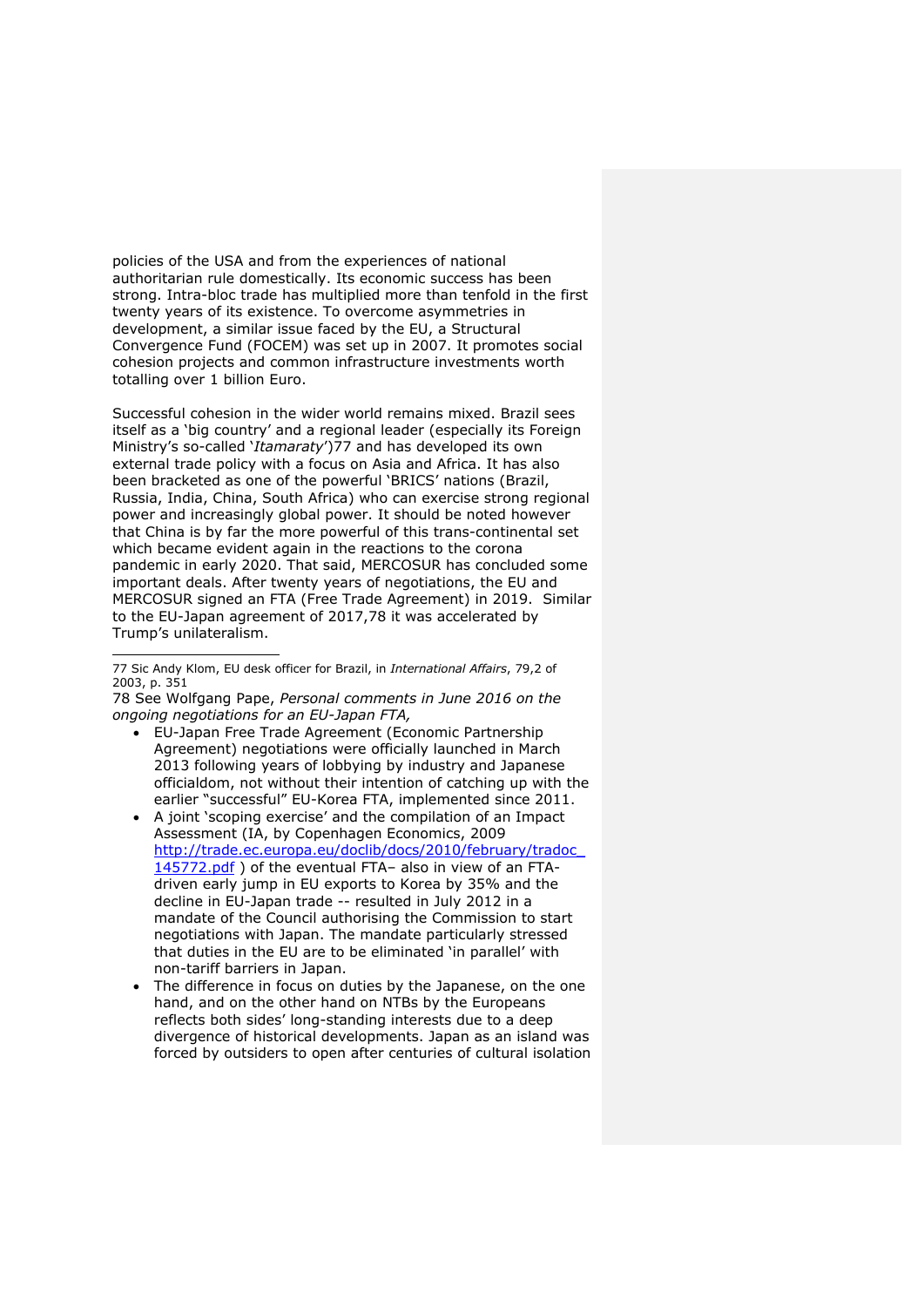and later has claimed for protection of its "*unique-sa*" also in trade negotiations. Whereas the EU aims to open borders and mutually recognises and even harmonises national differences.

- This divergent background has remained problematic for any 'give and take' in negotiations. First and foremost it complicates negotiations since the crucial NTBs' impact on trade (for EU in Japan **behind the border**) by their very nature mostly escapes clear quantification (IA 2009 p.7 claim to be novel by using "estimations" and "gravity models"; cf. e. g. former Commissioner Haferkamp there on visit in the 1980s calling the Japanese language as such "*a major nontariff barrier*"; its impact on trade in percent is difficult to assess, but the language is cited by 30 percent of investors as their main obstacle for FDI in Japan, see IA 2009, p.105). Imposed tariffs, other duties and quotas (main issue for Japan in EU **at the border**) however are fixed costs directly given in numbers and thus easily quantifiable for negotiators.
- Often the crucial impact of NTBs on trade is reduced by listing up only NTMs (i.e. measures) and not all barriers, thus the IA2009 gives only 231 NTMs (defined on p.15) but admits the existence of other barriers that generate further 10-30% of cost for imports in Japan. In the context of NTBs, issues of competition law and public procurement appear to be most important from an economic point of view (IA 2009, p. 102).
- Trade negotiators and regulators from both sides often experience that setting common rules and implementing them to overcome NTBs is clearly made easier, the deeper and wider there is a basis in common values of the partners involved (e. g. within continental Europe or within East Asia). Basic differences in culture and values naturally render communication and negotiations more difficult (often dealing with "regulatory heterogeneity"), especially with island countries. However, in terms of economics, David Ricardo's principle of 'comparative advantage' is based on gains from differences, notably in relative efficiencies of the partners' productions involved. Hence, FTAs fundamentally function in a field of tension between these two phenomena. Only recently Joseph A. Schumpeter's argument for enhanced competition through imports (also of other brands of similar goods) has gained ground in Europe and more slowly in East Asia.
- As regards the wider impact of trade on global public goods, notably the environment and climate change (in FTA?), one also has to recognise the fact that both economies in the EU and in Japan run at similar levels of industrialisation. Hence, their trade is hardly driven anymore by clear 'comparative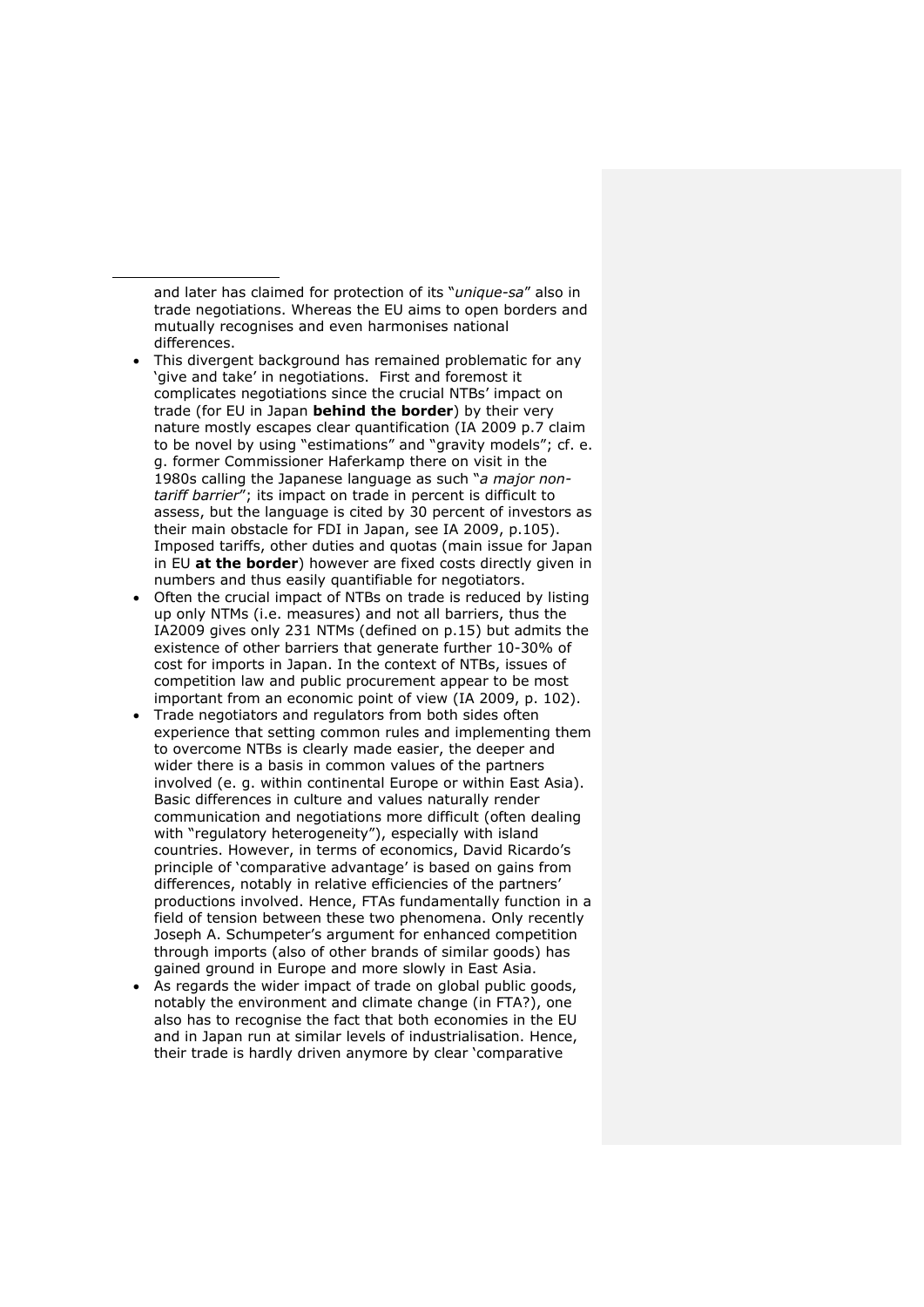advantages' of production at one place over the other (cf. Ricardo; hence increasing equality in terms of price and quality), but rather by competition among only brand images (cf. Schumpeter; see e.g. similarity of image-focused ads of car companies). In terms of sustainability of such trade in the long-term, one also has to weigh the advantages of enhanced domestic competition from imports and of wider choice for the consumer (e. g. between Toyota or VW) against the cost for the global environment and impact on climate change (especially in the EU-Japan car trade which depends on long, energy-consuming shipping across oceans).

The comprehensive (314 p.) Sustainability Impact Assessment (SIA,

http://trade.ec.europa.eu/doclib/docs/2010/february/tradoc\_ 145772.pdf ) of 2016 concludes that the EU-Japan FTA has "no negative impact on the environment" (p.248); however it examines only the impact in the EU and Japan. It hardly considers any wider impact by increased trade in general on resources and global public goods like overall climate change (see http://voxeu.org/article/what-does-trade-have-do $climate$ -change ). The summary of the so far last Round (17<sup>th</sup>) also did not mention such global impact, even not under the heading "Trade and Sustainable Development".

- Considering individual sectors of trade, services exert an important impact on the bilateral balance with 33% of EU exports to Japan and 21% in the opposite direction. The EU here clearly has superior potential. In addition, services nowadays in fact make up about 40% of the cost of trade in goods (information exchange, transport, storage, after-sales services, etc.). Hence, because of digitalisation vastly penetrating the sector, issues like privacy protection of crossborder digital data flows and 'forced localisation' requirements recently have become crucial elements, but positions diverge greatly between the EU and Japan (cf. dragging TISA talks in WTO).
- The IA 2009 (p.9) did not quantify EU market access in Japan for public procurement, railway equipment and aircraft, while just public procurement and railway equipment actually have remained major stumbling blocks during the negotiations, continued even into 2017

(http://trade.ec.europa.eu/doclib/docs/2016/october/tradoc\_ 155060.pdf ).

The 17<sup>th</sup> Round of September 2016 also did not reach major breakthroughs on e-commerce, a sector of considerable future potential in view of the high levels of digitalisation of both partners. Nor could the negotiators hitherto decide on a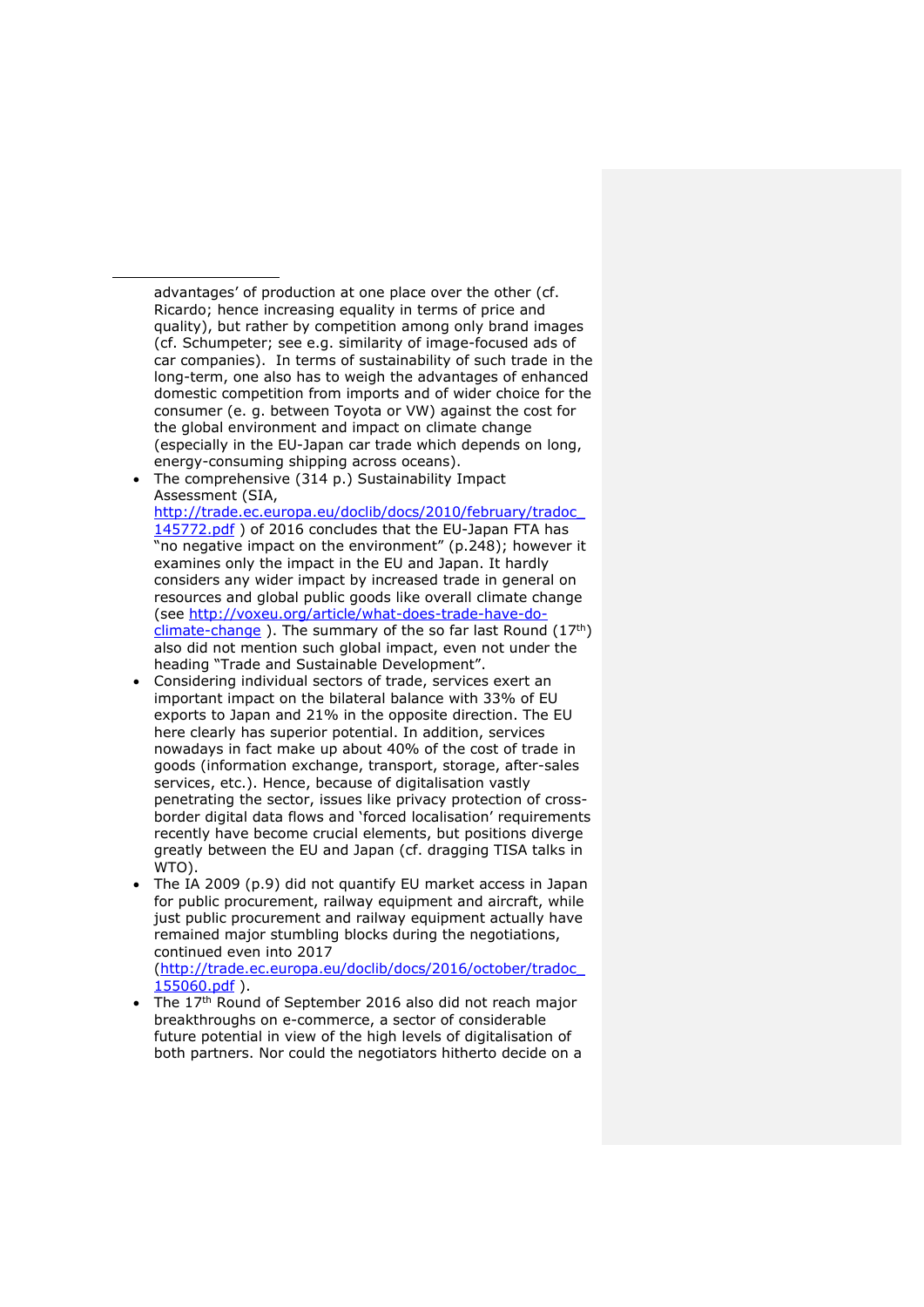Trump's anti-free trade position has also impacted other regional arrangements. In his own backyard, he unilaterally put at risk the North American Free Trade Agreement (**NAFTA**). The President tweeted that it was "the worst trade deal in the history of the world" and then forced bilateral renegotiations separately upon its other

chapter to consider the important role of Small and Mediumsized Enterprises (SMEs) that have gained importance in the implementation of the EU-Korea FTA.

- Another hot iron to be beaten in the bilateral discussions for convergence constitutes the transparency and exposure of policies and rules to NGOs ("NPOs") etc. Japan is (December 2015; see SIA 2016, p.288) "reluctant to engage in details on the issue of the civil society monitoring mechanism", a sign of basic differences in governance and democracy between Japan and the EU. In 2018, at CEPS *IdeasLab*, the Commission chief negotiator Mauro Petricione confirmed this difference in attitude towards transparency when he also defined the legitimacy of FTAs as "acceptance by all who have a stake in the decisions" but shared it in multi-level governance according to competences. For the COM, there is necessarily also accountability to civil society and the public (less evident in Japan), although only indirectly. However, he feels directly accountable to Parliament(s).
- In the light of last year's heavy public criticism of other major FTAs -- like the CETA with Canada and the TTIP with the USA -- notably in the main trade-dependent member state Germany, the EU-Japan FTA so far remained rather underexposed. However, since CETA was recently signed and TTIP put off by President Trump, the EU-Japan FTA might come more into the spotlight, and not only of antiglobalisation activists. In particular, the issue of Investors-State Dispute Settlement (ISDS) might be subject to more public scrutiny. The IA of 2009 did not mention ISDS at all, and the SIA of 2016 refers to the CETA as a baseline for the EU, while Japan would see no difficulty with ISDS, since even the proposed Trans-Pacific Partnership (TPP) with Japan includes a less modern version of ISDS.
- Finally, in the context of the TPP, opposed by Trump, there are new constellations of FTAs being opened up by Prime Minister Shinzo Abe as in "exploring the feasibility of a Trans-Pacific Partnership free trade pact without the United States" and "the new rules agreed in the TPP would be a model for future trade negotiations" (Declaration by Abe in Diet on 1.3.2017). Some observers even speculate that the EU could replace the USA in TPP (*Nomen non est omen*!).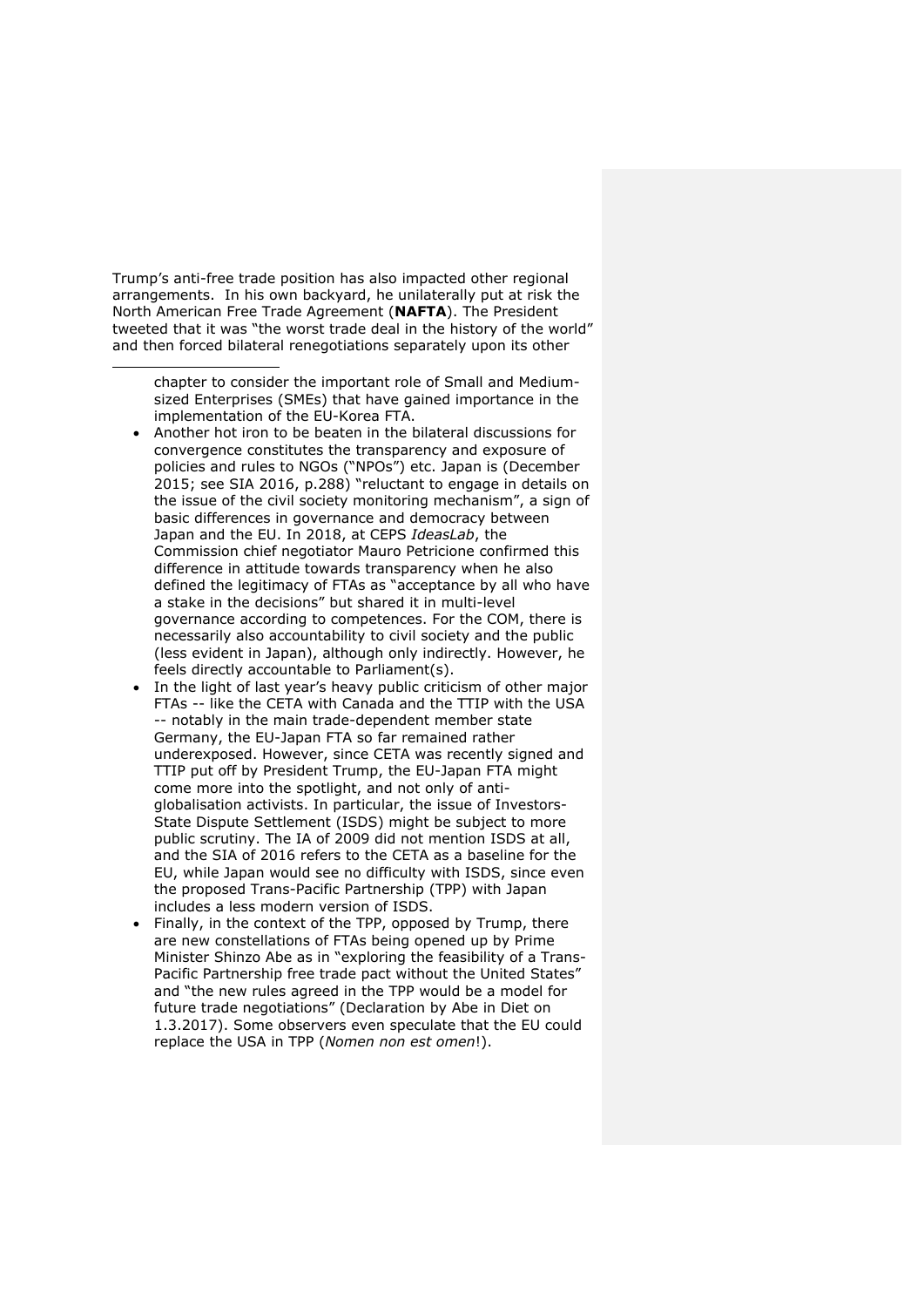two members Mexico and Canada. A new agreement has emerging, the United States-Mexico-Canada Agreement (**USMCA**). Only in January 2020 was it ratified by the Congress of the USA and was rushed through the Canadian Parliament then in March. However, in substance, it barely changes much. It offers a bit more indirect support to the US-American car and diary sectors. Meanwhile, the current NAFTA rules are still in force and have long been recognised as having a high impact on liberalising their economies and boosting investment.79

NAFTA has also remained one of the closest-knit regions in terms of trade; 57% of total exports are intra-bloc. (Compared to a mere 24% for ASEAN. The EU leads with about 60%.) This has to be offset however by its lower reliance on world trade. Its exports account for 17% of total world exports, whereas the EU has a 38% share. ASEAN accounts for around 6%.80

The fourth region is Africa. Its most comprehensive body is the **African Union** (AU). It was established in 2002 as a successor to the Organisation of African Unity (OAU)81 to comprise all nations on the continent.82 In trade terms, it is much smaller both externally on the world stage and internally on south-south exchanges (trade within the continent). In 2018, trade between the 54 AU nations accounted for a mere 16% of their total trade; 83 it is thus less developed than the size of its growing economies would suggest.

The AU has political as well as economic aims. Its Charter lists its primary purposes: to promote the unity and solidarity of the African nations; to coordinate and intensify their cooperation and efforts to achieve a better life for the peoples of Africa; to defend their sovereignty, their territorial integrity and independence; to

83 Sic BBC World Service, 7.7.2019

<sup>79</sup> See Telo (2007), eodem, p. 5

<sup>80</sup> Numbers excerpted from graph by Guido Glania & Jürgen Matthes, "*Multilateralism or Regionalism?"* CEPS, Bruxelles 2005, p. 7

<sup>81</sup> https://au.int/

<sup>82</sup> The movement towards African unity beyond borders has gained much momentum early from the African diaspora in America and Europe where the 'Sons of Africa' found common identity and united under Pan-Africanism. In the 1930s already it condemned the divisive borders artificially imposed on the continent by the colonial European powers, and then it was Gaddafi of Libya who demanded the AU to include people of the diaspora (sic Hakim Adi, "*Pan-Africanism: A History*," Bloomsbury, 2018, and the presentation of his book on 28.11.2019 in Bruxelles when he afterwards pointed out to me the continuing important role of the diaspora). Interestingly, also Pan-Slavism and even Pan-Europeanism originally have been associated in many minds with people outside these regions. For instance, the controversial proposal of a Pan-European Union (explicitly excluding the UK!) in 1923 came from Coudenhove-Kalergi, a half-Japanese Austrian.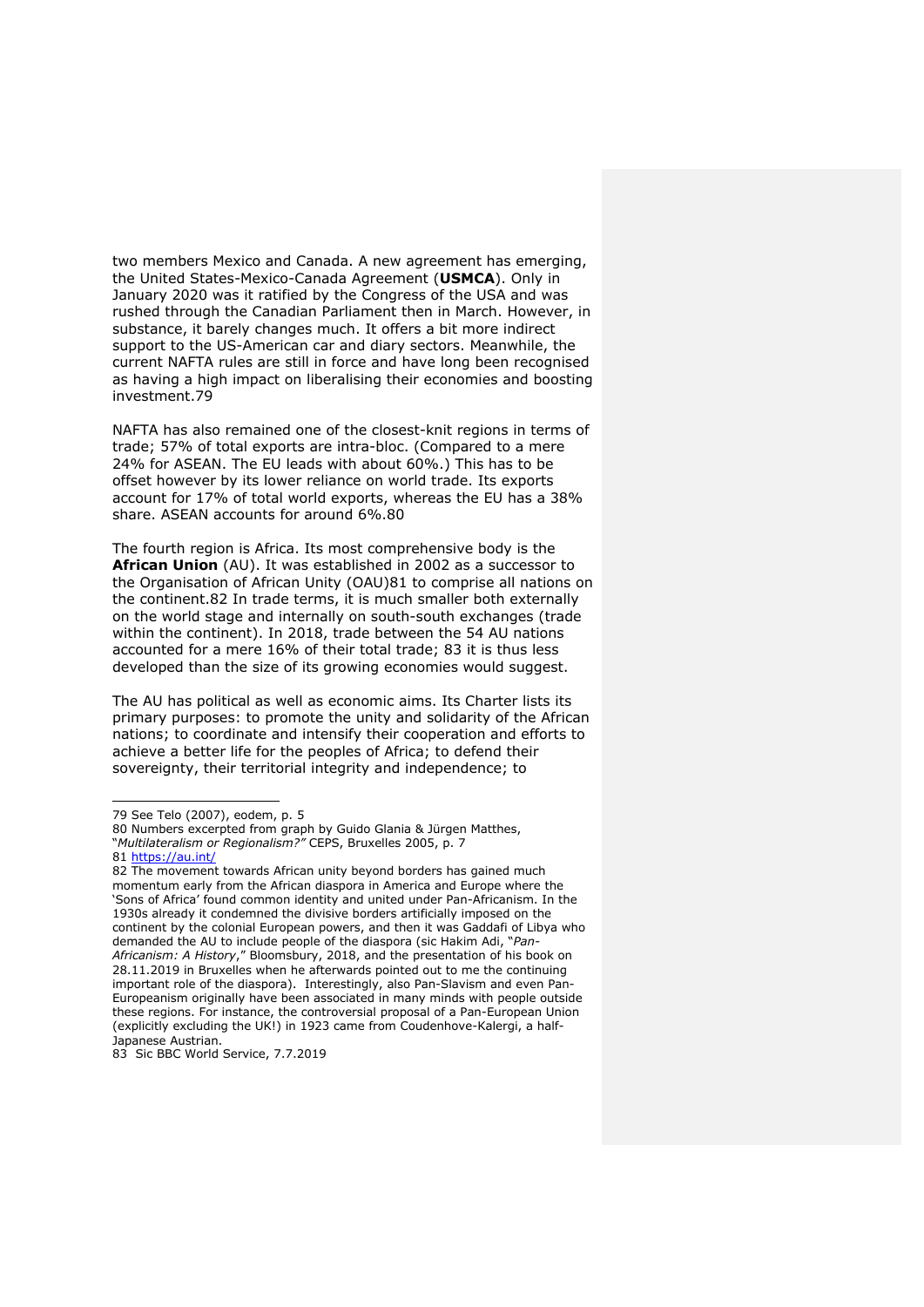eradicate all forms of colonialism from Africa; and to promote international cooperation, having due regard to the Charter of the United Nations and the Universal Declaration of Human Rights.

Whilst its economic success is still modest, the AU has played an important role in peace keeping among its members. A salient case came after the murder of Kabila-senior, a turning point in the Second Congo war. Due to the strong pressure exercised via the AU in December 2002, a 'Global and Inclusive Agreement' was signed to end the war. This was a landmark event, bringing together armed groups and political and civil organisations; it also laid the ground for democratic elections.84

The trend to greater unity and cooperation between nations lags on the African continent and in many other parts of the world. One reason is founded in the struggle against European colonialism, which is not so far in the past. African nations particularly seek to guard their newly won independence and overcome the legacy of the imperial struggle over territory and resources. They are not necessarily keen to share power, having only just achieved it. Another reason for such reluctance is due to the vast size of the continent and its subdivision into a multitude of sub-continental bodies devoted to integration. These include the Arab Maghreb Union (AMU), the Common Market for Eastern and Southern Africa (COMESA), The Economic Community for West African States (ECOWAS) and the Southern African Development Community (SADC) etc. Their effectiveness is patchy; and their less than stellar record has eroded further formal, nation-led regionalism.

What is emerging as the dominant form of cooperation in Africa is **shadow regionalisation.** It can be distinguished from two other modes: one is economic and state-led and seeks to integrate markets to avoid marginalisation in the global economy; the other is political, seeking to boost the national regime for security purposes. Neither favour policies of regional integration. The shadow mode by contrast is essentially unregulated: a vibrant, informal set of cross-border interactions that take place in most parts of Africa. These are bottom-up and undertaken by a myriad of small traders (if not smugglers) exchanging all types of goods from vegetables to home appliances, sometimes even with the support of state bureaucracies. They profit largely from the wide economic disparities across national borders. Such exchanges have led to an extensive *de facto* regionalisation. It is furthermore another cause as well as effect preventing African regimes from effectively transferring national sovereignty to a higher level and enforcing

<sup>84</sup> See the most comprehensive work on an African country's history by David van Reybrouck, "*Congo – Une Histoire*," Actes Sud, Amsterdam 2012, p. 501-502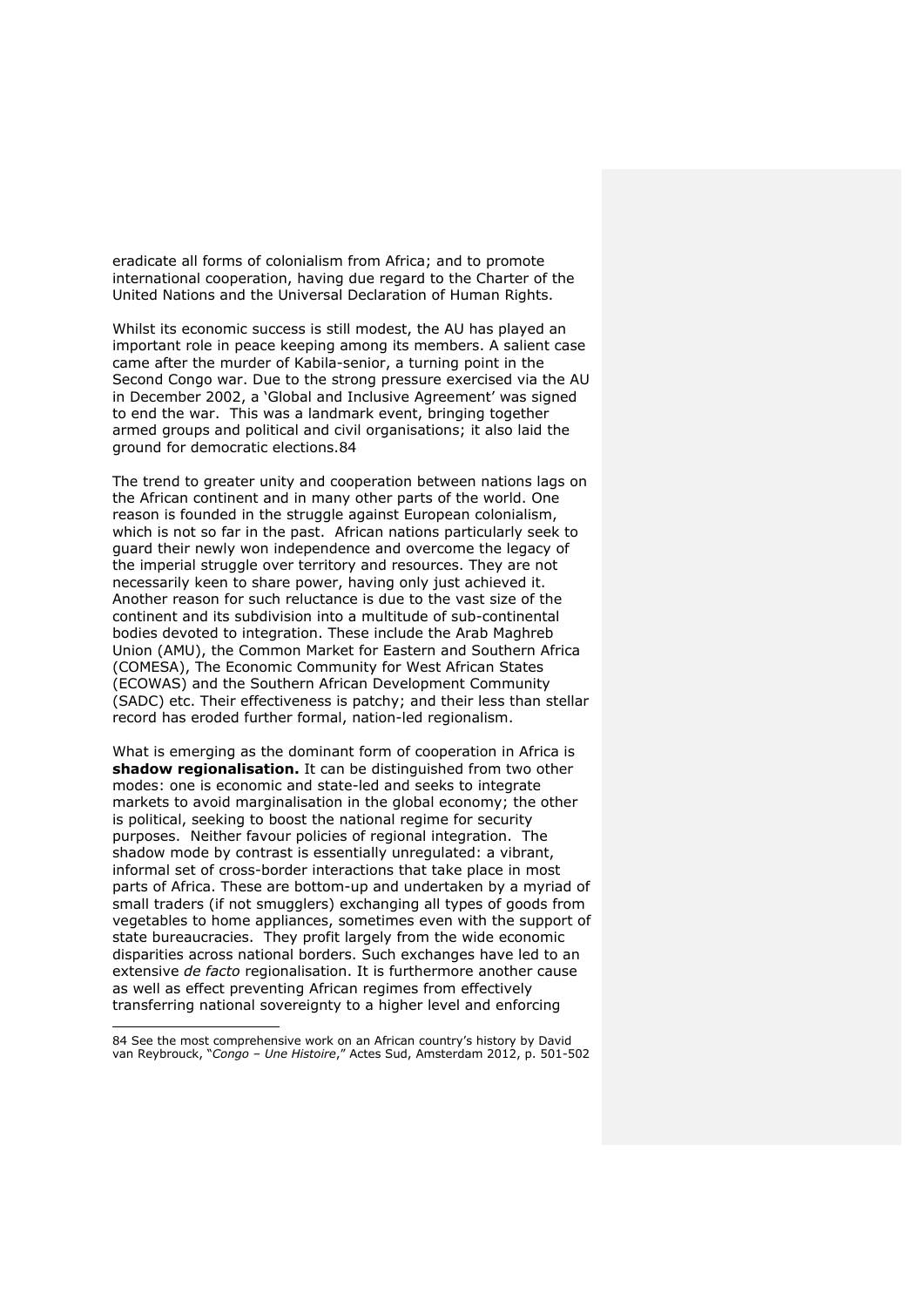commonly agreed policies. To do so would remove arbitrage possibilities and disrupt these extensive informal networks and their vested political interests.

Such *de facto* dilution of inter-state relations into socio-ethnic and even religious networks mirrors the dynamics of de-territorialisation and de-institutionalisation beyond borders.85 One is tempted to interpret this trend as a return to pre-national and even pre-colonial situations before European imperialist forces cut down longstanding links between people and tribes. The colonialists imposed hard borders delineating Westphalian type territories. On independence, such states had to adopt a 'nation-status' to become a part of the western-made 'inter-national' legal system. For them the full acceptance as a member of the United Nations symbolised the high point of their political recognition. Yet at the same time, on the ground, older networks of exchange and cooperation were reestablishing themselves in a form of *de facto* shadow regionalisation without formal institutions.

Of course, we find a certain degree of such *de facto* integration over national borders in most parts of the developing world, in particular where David Ricardo's principle of comparative advantage provides incentives to exchange goods and services that encounters little national control.

# **Multi-lateral means merely by many but not by and for all**

The United Nations Organisation (UNO, or **UN** for short) has taken centre stage of what many see as global governance. It is widely considered as embodying multilateralism.86

What does this multilateralism entail? It is governance 'from many sides', to be contrasted with unilateralism where only one-side's interests are considered, or bilateralism, when two partners or sides are engaged. All three terms are mainly used when referring diplomacy and to trade agreements. There was hence a clear policy change in the EU around 2006, when the then Trade Commissioner Pascal Lamy left to run the WTO, to be replaced by Peter

<sup>85</sup> Mario Telo (2007), eodem, p. 195 - 196

<sup>86</sup> Multilateralism, a term widely used since WWI in relation to the League of Nations and then the UN, in general parlance would not include regionalism as detailed above; cf. e.g. German Chancellor's, Angela Merkel, speech at Harvard University in June 2019 defending multilateralism against attacks (without naming Donald Trump). However, notably US-American academics draw the definition of multilateralism wider to include regional integrations like the EU, ASEAN etc. (see Koehane), but thus leave little room for pluri-lateral groupings of more than two partners that do not amount to '*multi,'* namely many, e.g. within the WTO.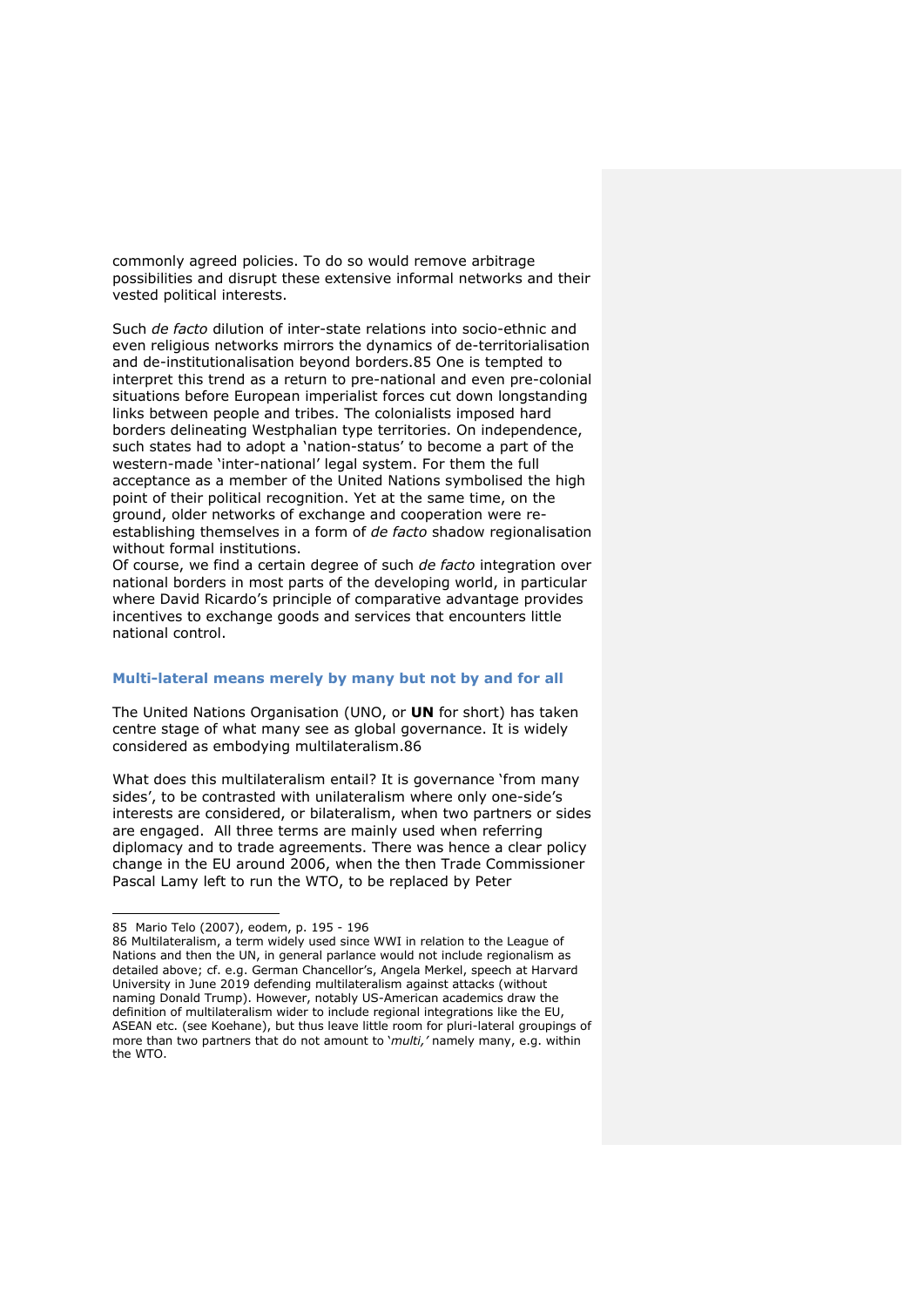Mandelson. The latter shifted EU trade negotiations and priorities from multi- to bilateral agreements. Officially, of course, this 'shi(f)t into the spaghetti-bowl' was never acknowledged. Official documents continued to stress the priority formally given to the multilateral track. However, amongst insiders, the new trend became obvious. And it was imposed top-down on the institutions of the EU.87 The widely acknowledged difficulties with the Doha Round of the WTO added a further pretext to go for bilateral deals. Additionally, it was felt that the EU, as the biggest economy with the one of the best-equipped trade negotiation infrastructures, would still have superior leverage pursuing a bilateral track; and it would have a strong dealmaker in Mandelson (at least in his eyes).88

However, as argued in Chapter 2, bilateral agreements are far inferior to global ones. The 'Spaghetti-Bowls' of overlapping and contradictory bilateral deals do not offer the transparency and efficiency of the 'Clear Soup' of say a WTO deal. For starters, the multilateral system of the WTO is based on the principle of 'mostfavoured nation' (MFN), while bilateral deals *per se* exclude third countries. The MFN principle grants equal treatment to all contracting parties of the WTO, whereas bilateralism leads to systematic discrimination of the others. Such a practice was widespread in the 1930s, when for example Nazi-Germany used bilaterals ruthlessly to exploit smaller countries. Trump has also tried this approach in a similar vein since taking office in 2016. He

<sup>87</sup> While serving the Commission at that time in Japan with the double-hat of General Manager of the EU-Japan Cooperation Centre and of First Counsellor of the Delegation of the Commission in Tokyo, I sensed this shift in policy priorities towards bilateralism rather personally. As *Chef de Cabinet* of President Delors, it was Pascal Lamy who had supported my incremental concept of 'opening to omnilateralism' and even advised me to write an article for a French publication ("*S'ouvrir à l'omnilatéralisme* / Opening for Omnilateralism," in: ACCES International, Brest 2002, p.17-20, 228). Hence, in Tokyo my hierarchy became suspicious of my convictions when it was to promote the new shift towards bilateralism, notably when first contacts were taken in favour of negotiating a bilateral deal with Japan that led to the FTA/EPA of 2018 with its hasty conclusion then accelerated by the new unilateralism of President Trump.

<sup>88</sup> This superiority of the EU in bilateral negotiations (cf. similarly Trump's preference for bilaterals) played out notably in the negotiations with South Korea (KorEU FTA 2011), which had to mobilise almost all relevant think tanks and academics available for their team at the table with the Commission's experienced experts. Subsequent to the FTA signature EU exports to Korea surged by 60% while the Koreans gained only slightly in their trade to the EU.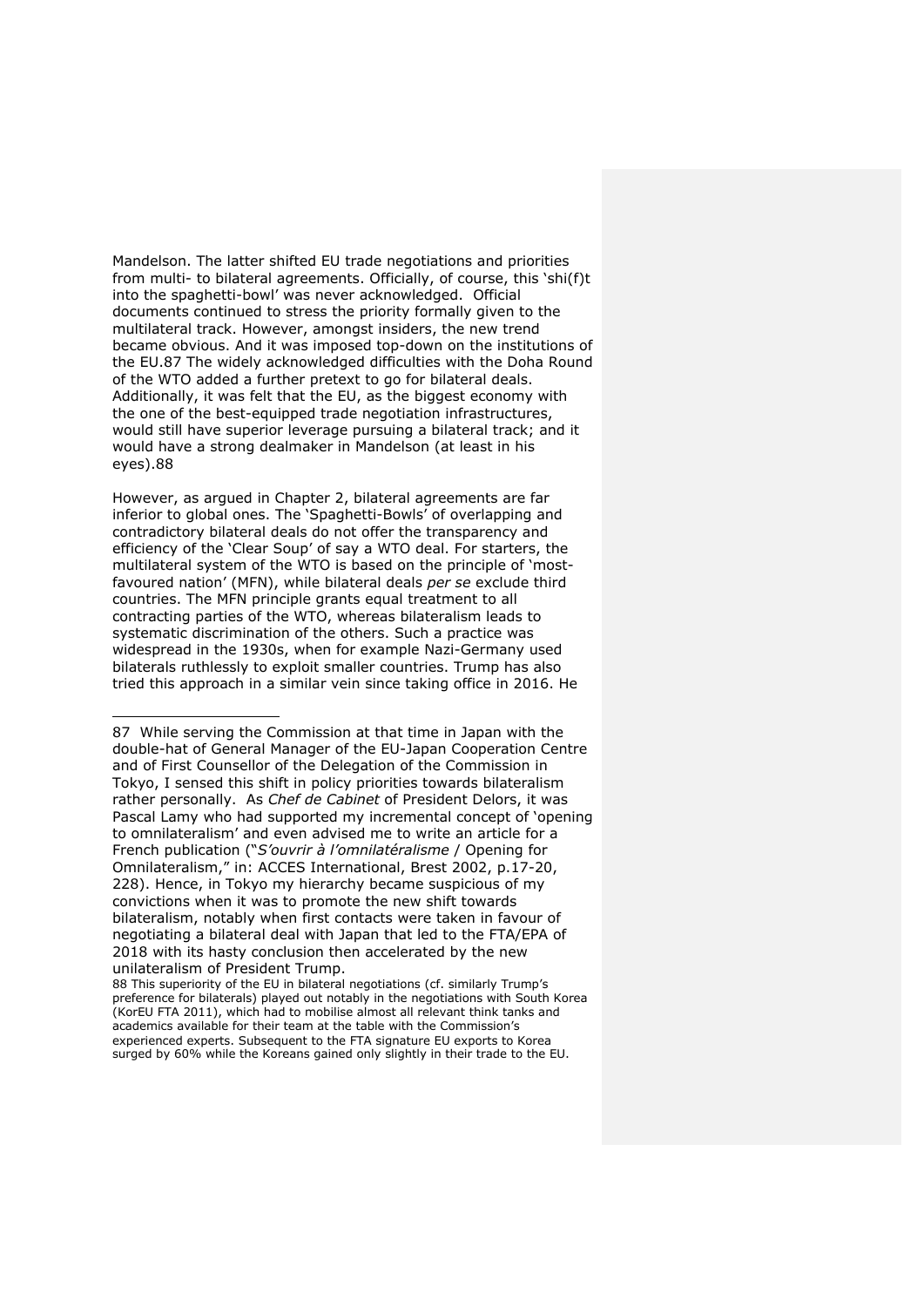is withdrawing the USA from global and regional agreements (even renegotiating NAFTA bilaterally with Mexico and Canada!) in order to impose bilateral deals. Instructive here was his rejection of the Trans-Pacific Partnership (TPP) process and his proposal to seek a separate purely bilateral deal only with Japan. His so-called 'golfing buddy' PM Abe remains compliant, but the Japanese civil service has been sending warning messages.

Multilateral, and more global arrangements provide other key ingredients: solidarity and representation for smaller, weaker players. Developing countries gain a voice; and participants with common interests like the Alliance of Small Island States AOASIS gain weight and attention.

There is, however, a myriad of so-called '**international organisations**.' And they have a variety of structures, membership, scope and presence. They may be divided into two categories. One comprises public bodies created from the 19th century onwards by nation-states in the European tradition; the 'Concert System' in shorthand. The other is made up of private or civil society bodies. These are described in the shorthand of 'NGO' - - non-governmental organisations -- and their histories are generally more recent.89 Within the context of multilateralism, (unfortunately and often undemocratically) only organisations that link to nations fall within it; private businesses with international operations (the MNCs, multi-national corporations) do not formally play a role. This terminology can be confusing; MNCs do not fit into the multilateral system and explaining this in non-Latin based languages, like Japanese for example, can at times be trying.90

The following discussion focuses on the public bodies developed from the ethos of the 'Concert System.' There was significant growth and development of them in the 20<sup>th</sup> century, boosted by the structure and activities of the League of Nations and later the UN. Their political origin was the desire for peace: to overcome the international anarchy that had torn apart Europe -- and then the world -- over the last two hundred years. There was a search for

<sup>89</sup> Graham Evans, Penguin 1998, p. 270-271

<sup>90</sup> In contrast to the Chinese (多边 unlike 多国), the Japanese language hardly differentiates between multi-lateral and multinational (both translated commonly as  $\mathscr{F}\boxtimes$ , thus applying also in this context the widely used character for nation, country, empire etc.  $\mathbb{E}$ ). Hence, in order to avoid this hackneyed symbol overflowing with chauvinistic myths in East Asia, I combine in Japanese the characters of 汎地球主義 (*hanchikyuushugi*) to connote the meaning of omnilateralism.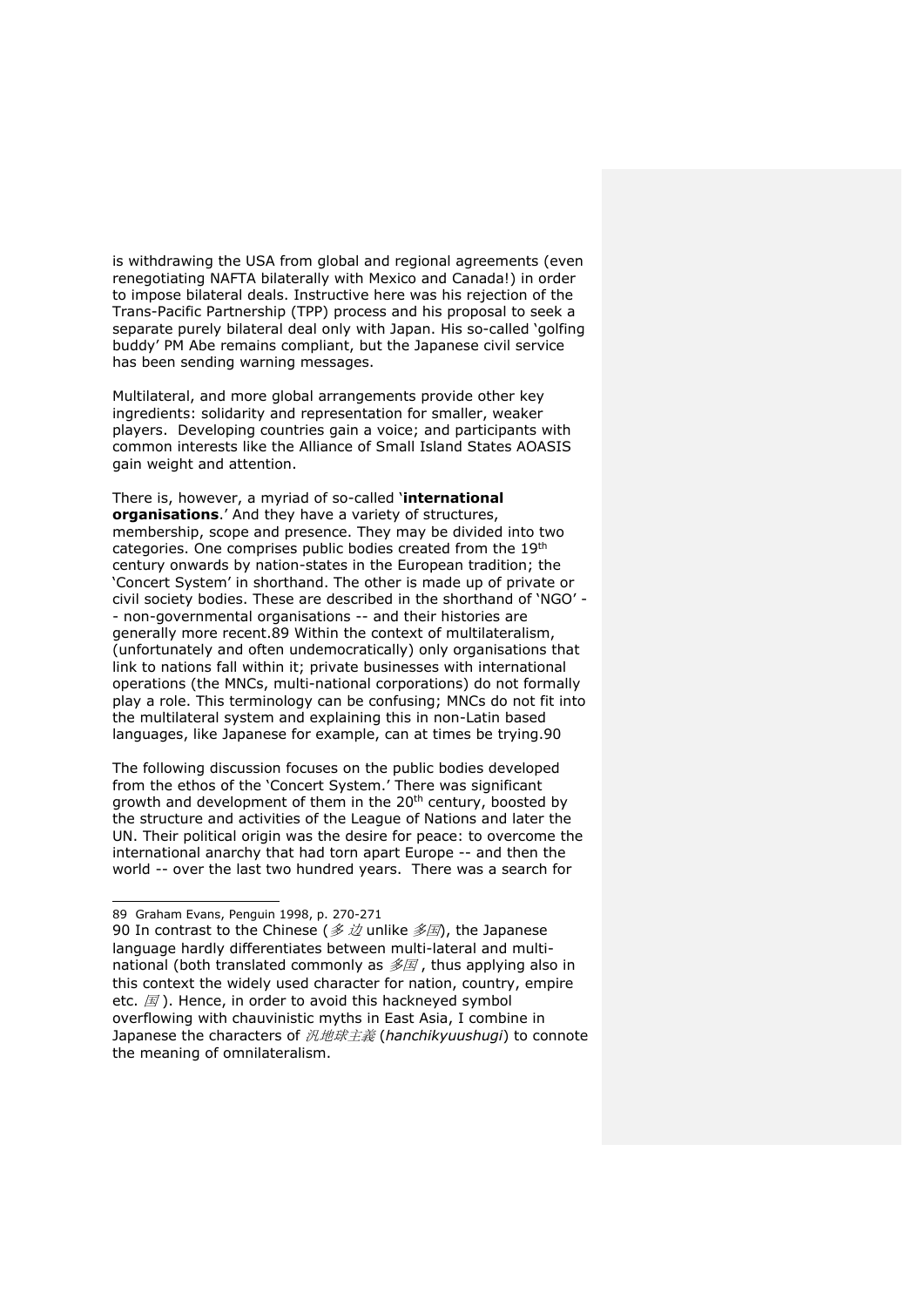an overarching authority that might tame Hobbes' war-like state of nature that appeared to describe the international order. Proponents drew inspiration from Immanuel Kant and his enlightenment concept of '*Ewiger Frieden'* (perpetual peace). The term 'international' itself only dates from the 1770s, invented by the British philosopher Jeremy Bentham after he was declared an honorary citizen of France. The word spread; entering the language of diplomacy and policy at the Congress of Vienna of 1815 and the resultant Concert of Europe.

The earlier proponents of an international order did not necessarily embrace a global government. During the 19<sup>th</sup> century, many 'internationalists' supported the growth of nations and 'nationalism.' By the 1850s there was a split emerging: ideologically into left and right following either Karl Marx or Giuseppe Mazzini.91

The history and legacy of nationalism is however highly contested and has coloured the concept of internationalism. Today, most Europeans – distancing themselves from Trump fans in the USA – tend to assume that boosting a national ego whilst promoting harmony and world peace are contrary impulses. Hence, although current right-wing populists are pushing nationalistic fantasies, the term 'nation' in all its varieties is out of fashion.92 The European history of wars and the subsequent success of peaceful integration in the EU of *member* states (not *nation* states) have helped discredit the nationalistic idea. Even the term 'international' is barely used by Europeans, unless referring to countries outside the EU, and often there is now talk of 'third countries.'

To avoid any implication of the nation, many Europeans prefer to describe the system beyond our frontiers as multilateral or even global. Also the late Joseph E. Schwartzberg, a recognised American expert on reforming the UN system, wrote about 'global agencies' when describing the specialised bodies of the UN and the wider system (institutions such as the IMF, the World Bank, the FAO, WTO, WHO, UNESCO and UNEP etc.).93 They all form part of **'global governance'** in a most formal sense, since they are founded upon treaties signed between participating nations of the UN. (Although some include exceptions like Hong Kong.)

Amongst the formal treaty-based institutions, the International Labour Organisation (**ILO**) deserves special attention. It was set up in 1919 by the League of Nations and was reborn within the UN as its first specialised agency in 1946. Its legitimacy is broader than

- 91 See Mazower, eodem, p. 48-64
- 92 Nobel Peace Prize 2012
- 93 See Schwartzberg, eodem, p. 150-163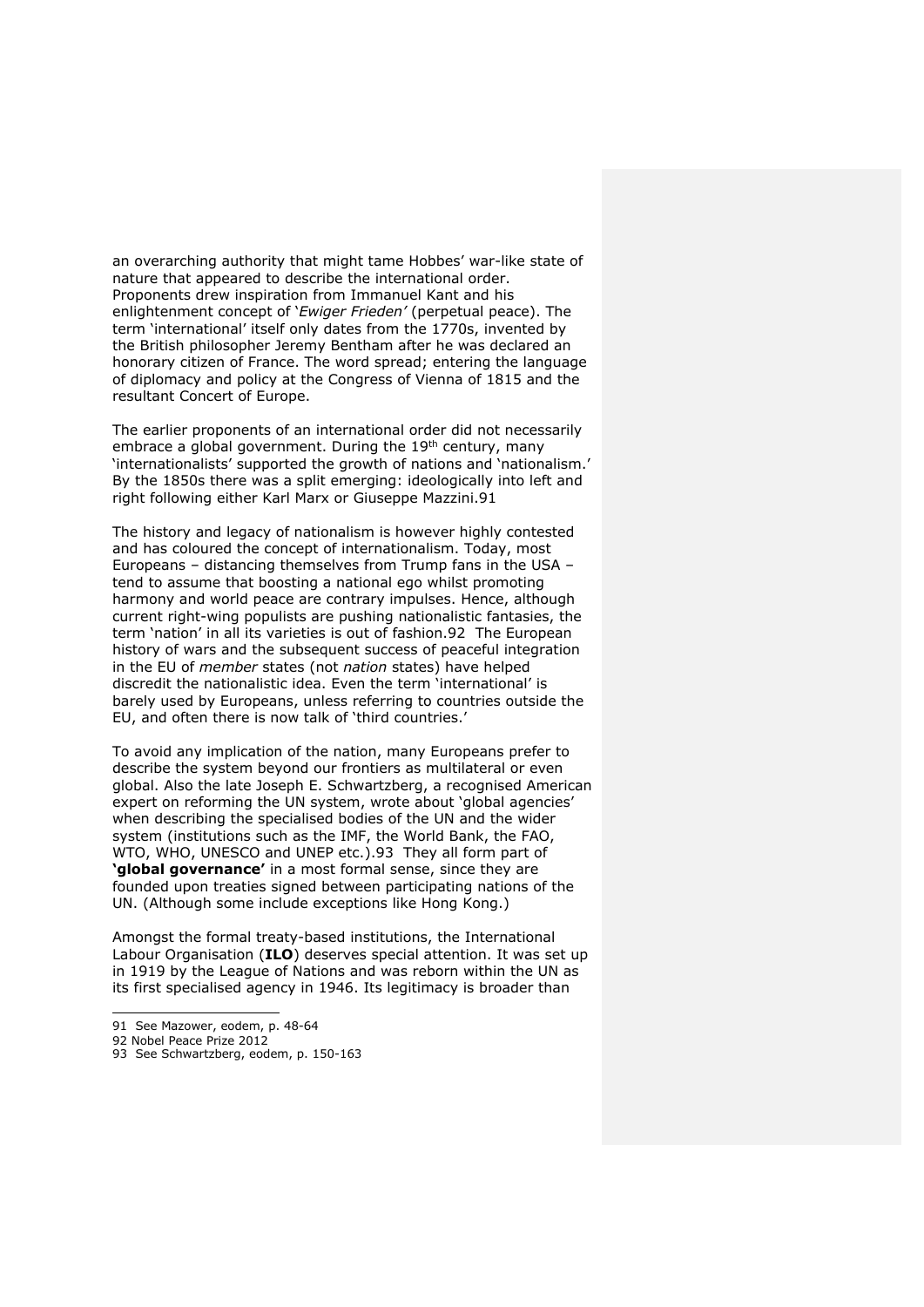most UN bodies, since its governing structure reaches beyond formal nations by giving workers and employers an equal voice with governments when drawing up labour standards and policies. From its very beginnings, the ILO had one of the most ideologically charged mandates in looking after workers' rights and steered a precarious corporatist course between hostile capitalists to its right and revolutionary socialists to its left. This did not stop President Franklin D. Roosevelt showing his support for 'internationalism' under difficult circumstances when in 1941 he attended an ILO conference after it had moved its headquarters to the USA (it was based previously in Geneva). If permanent remedies to the world's woes were to be found, the president told the conference, the fullest cooperation between all nations would be required (words worth remembering during the worldwide health crisis in 2020). Social and economic problems were not separate watertight compartments in the international any more than in the national sphere. The outlines of a version of post-war internationalism premised on a kind of New Deal for the world thus emerged. It was at the end of the same year, during the visit of PM Winston Churchill, that Roosevelt came up with the term 'United Nations' to describe the Allied Coalition in its fullest sense, an alternative phrase to then current one of 'Associated Powers.' That said, however, the UN remained for a long time in essence an Anglo-Saxon-inspired wartime alliance.94 That legacy continues until today, with the UN Security Council composed of permanent members drawn from the victors of WWII. By contrast, the composition and continuity of the ILO, celebrating its centenary in 2019 with a competent and highly respected Director-General at its head, remains exceptionally innovative. By reaching beyond and deep into the member nations of the UN, it could almost be called 'omnilateral' in its scope, albeit in the limited field of labour law and regulations. It brings in non-state actors as well as its tripartite representatives from of state, labour and employer organisations. Like most bodies in the multilateral system, the ILO itself has no means to enforce its own decisions; and they may be appealed only to the International Court of Justice (ICJ). The ICJ, for its part, lacks worldwide compulsory jurisdiction. No more than about 70 or so countries are bound by its judgements.95

<sup>94</sup> Sic the analysis by Mazower, eodem, p. 152, 196-197

<sup>95</sup> See Schwartzberg, eodem, p. 131-135. In WTO terminology, now even with the participation of some 70 countries a group is called 'plurilateral', such as TISA, the Trade in Services Agreement. *Strictu sensu*, after the one-sided 'unilateralism' of George W. Bush and Donald Trump without any other, we know of 'bilateral' agreements with only one partner like in most Free Trade Agreements (FTAs) and 'plurilateral' (including trilateral) agreements amongst two or more parties. In order to indicate that many nations are involved spanning continents and without geographic proximity , notably in the UN system, the term 'multilateral' is commonly used (in contrast to some academics like Mario Telo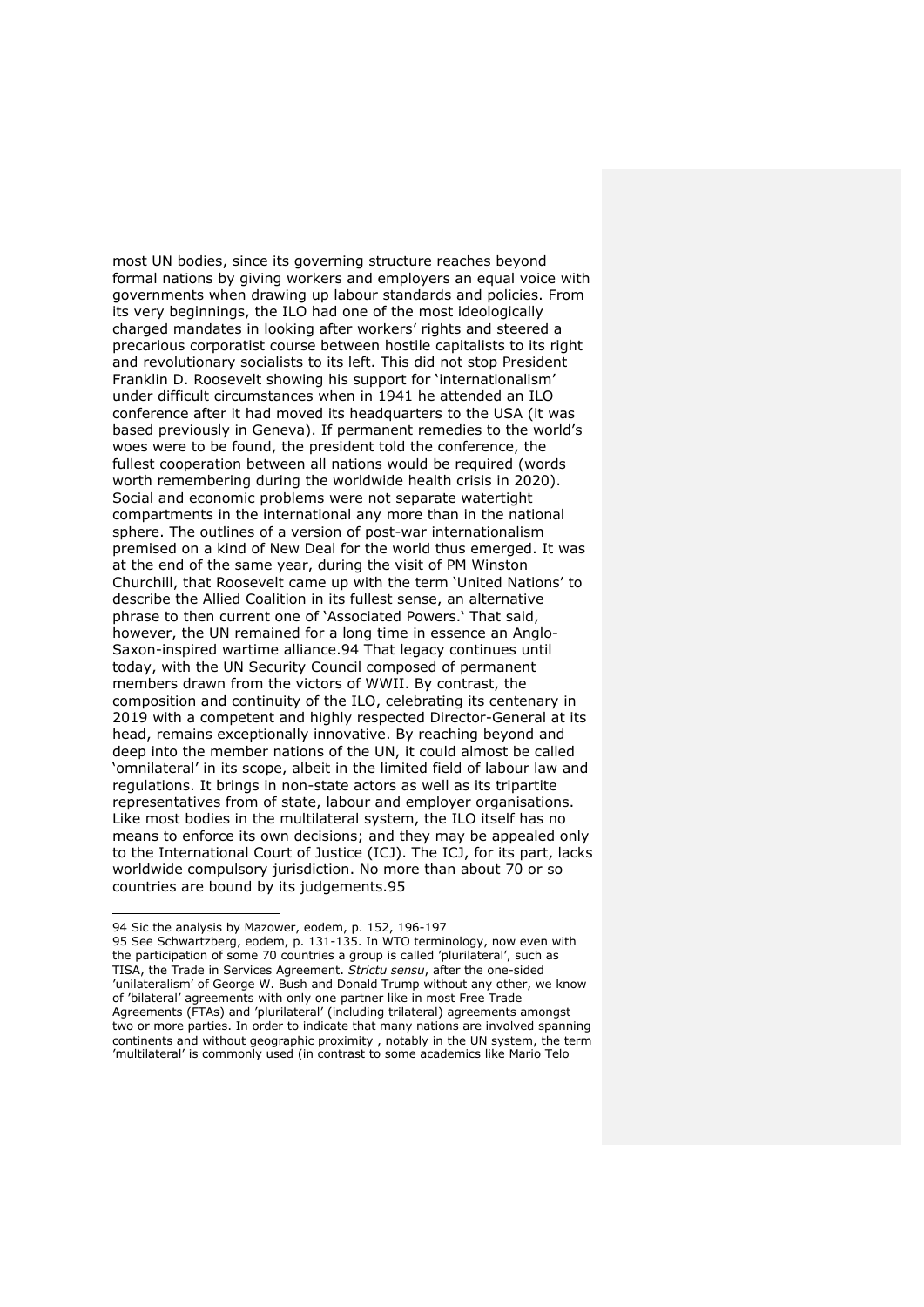Tackling challenges that cross borders and protecting the 'global commons' are at the heart of all these agencies and bodies. Apart from the venerable ILO, most specialised bodies were created after WWII according to the necessities of the time. They were responses by national governments to challenges such as the need to protect Outer Space or to manage the impact and use of the High Seas.

In contrast with the openness of the ILO to stakeholders other than national governments, the World Health Organisation (**WHO**) recently made the headlines because of its closed nature. It ignored information from a reliable source, as it did not come from a UN nation. A pandemic literally concerns all people (from the Greek *pan* meaning all and *demos* people). Just such a phenomenon was only announced on 11 March 2020 by the WHO, with the global spread of the covid-19 virus. However, as early as December 2019, Taiwanese health officers had boarded flights arriving from Wuhan to check passengers for symptoms before they could leave the plane.96 As a result, at the end of December the WHO received an early warning email about the risk of a coronavirus circulating outside mainland China.97 But the WHO did not officially share this warning with its 'international' members. Precious time to prepare for prevention worldwide was lost. Why? Because the alert came from Taiwan,98 which is well equipped and capable nation, but not an official member of the WHO nor its parent body the United Nations. As it says on the tin, the UN accepts only "nations" as its formal members and the majority of these members deny Taiwan the necessary status. The long-term consequences of the WHO's refusal to accept such early information are hard to judge at this stage in 2020. At the beginning of May, the Australian and New-Zealand governments were pushing to gain broad international support for an independent inquiry into the origin and overall

96 See Don Shapiro, 19.3.2020, Brookings Institution, *Order from Chaos*, https://www.brookings.edu/blog/order-from-chaos/2020/03/19/taiwan-showsits-mettle-in-coronavirus-crisis-while-the-who-is-

mia/?utm\_campaign=Center%20for%20Northeast%20Asian%20Policy%20Studie s&utm\_source=hs\_email&utm\_medium=email&utm\_content=85459036 97 See Taiwan's Response to COVID-19 with email of 31.12.2019 sent to WHO (b3e6addb-0c48-44ca-8282-2d7fc36c959a.pdf)

<sup>(</sup>eodem (2007), p.310 in contrast to p.312, and Hettne's 'multiregionalism' p.107 and unclear on p.320) referring notably to Keohane (see numerous references by Telo, eodem, p. 380 and my personal dialogue with Mario Telo on 26.6.2019) et alt. to include even the EU as such as 'multilateral'), while the term 'omnilateral' comprises all stakeholders involved globally and openness to non-Western cultures (see my definition in Wikipedia).

<sup>98</sup> On the WHO website, it is designated in a list as "Taiwan, province of China." This contrasts with its official membership in the WTO under the name "Separate Customs Territory of Taiwan, Penghu, Kinmen and Matsu."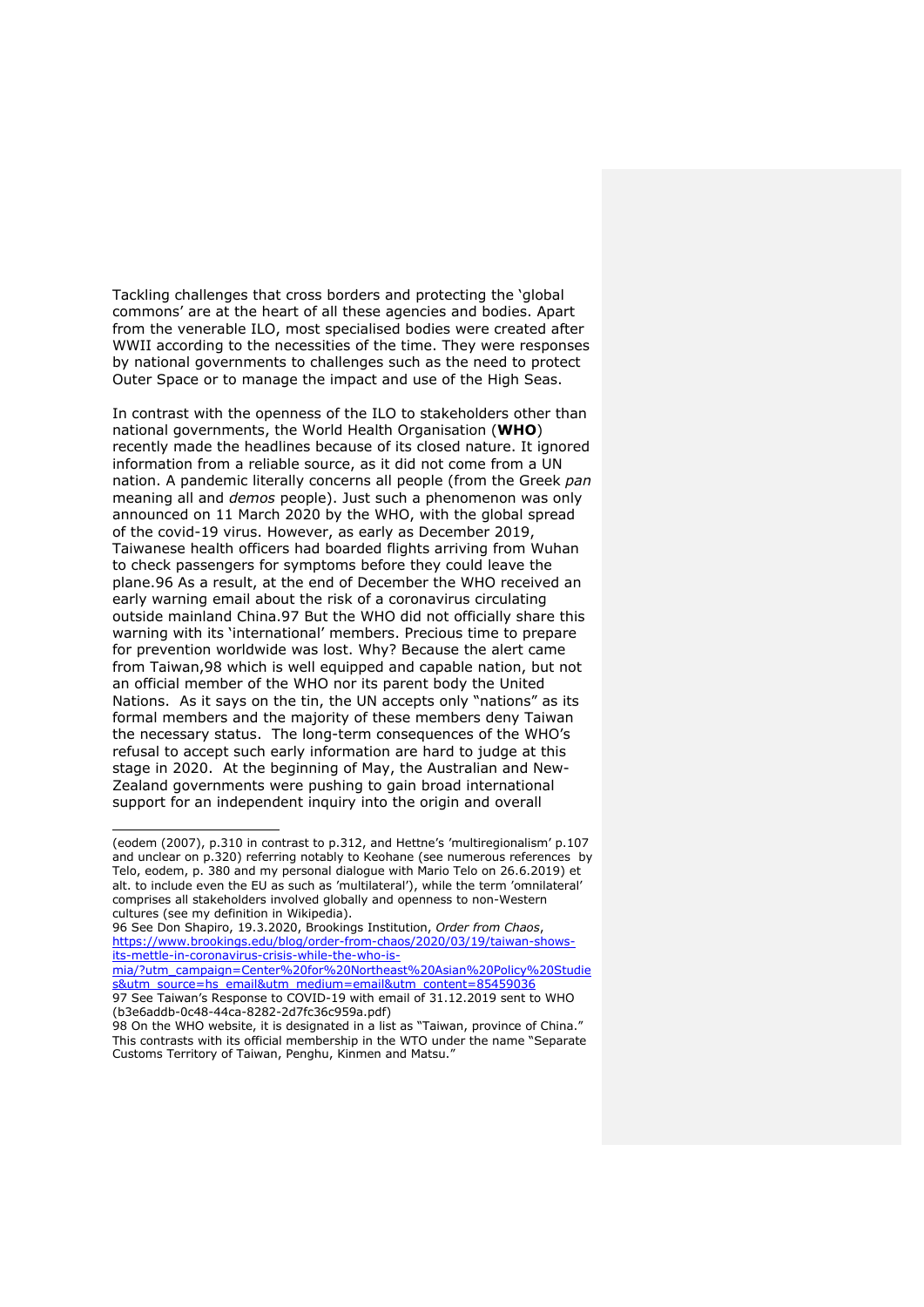handling of the pandemic.99 The supposedly neutral role of the WHO and its Director-General Dr Tedros,100 however, is being questioned in many quarters. Unsurprisingly, President Trump has already seen fit to suspend its financial contribution to the WHO budget and threatens with the withdrawal of the USA. America is the largest donor. (However, in view of urgent need during the fight the pandemic, Germany and other -- even private American - donors have announced they will step up their contributions.) Whatever an eventual inquiry brings to light, it can hardly be expected, unfortunately, to argue for UN reforms that reach beyond and below the nations that make it up.

Beyond the official global bodies lie more informal but highly influential groupings. One such is the **G7** ('Group of Seven').101 This is made up of leading countries drawn from the wider 'Western' alliance: USA, UK, France, Germany, Italy, Japan and Canada. It was created in the 1970s as a response to the multiple oil price shocks. Russia was added in 1997 to make a 'G8.' (Russia has subsequently been suspended over the illegal annexation of Crimea, but Trump and recently some others want it to re-join.<sup>102</sup>)

There is now an expanded version of the G7, the '**G20**.'103 It comprises not only the industrialised and military powers of the G8 and the EU, but also emerging powers such as Brazil, China, India, Indonesia and South Africa. Discussions at the G20 originally focussed on financial and monetary policy issues. But in 2019 at the summit in Osaka they expanded their agenda, reacting swiftly to

<sup>99</sup> See The Guardian, 7.5.2020

<sup>100</sup> On 11.5.2020 in an ECOSOC Informal Briefing live on the UN's WebTV, I heard myself Dr Tedros saying that "19 weeks ago we knew nothing of this virus." His words allow the conclusion that not before but already on 31 December 2019 the WHO Director-General admittingly knew of the virus in Wuhan, possibly through an email from Taipei. However, why did the WHO not immediately follow-up this early information? Such consequential limitation to communicate only with 'national' member administrations was confirmed by the principal legal officer of the WHO, Steven Solomon, telling a news briefing that his Director-General has "no mandate" to invite Taiwan to take part in its assembly, the WHA, in mid-May, participation (sic Reuters, 11.5.2020 https://www.reuters.com/article/us-china-taiwan-who/who-says-has-nomandate-to-invite-taiwan-to-assembly-meeting-idUSKBN22N29B ).

<sup>101</sup> Interestingly, the G-7 grew out of the private initiative by David Rockefeller for a Trilateral Commission with Europe and Japan reinforcing the hegemony of the USA (see Mazower, eodem, p. 313) in cooperation with the Atlanticist, the late former Chancellor Schmidt of Germany.

<sup>102</sup> In 2018, the USA and Italy have indicated to prefer Russia to be back in the G8, two countries ruled by populists as well as is Putin.

<sup>103</sup> Argentina, Australia, Brazil, Canada, China, the European Union, France, Germany, India, Indonesia, Italy, Japan, Mexico, Russia, Saudi Arabia, South Africa, South Korea, Turkey, the United Kingdom, and the United States of America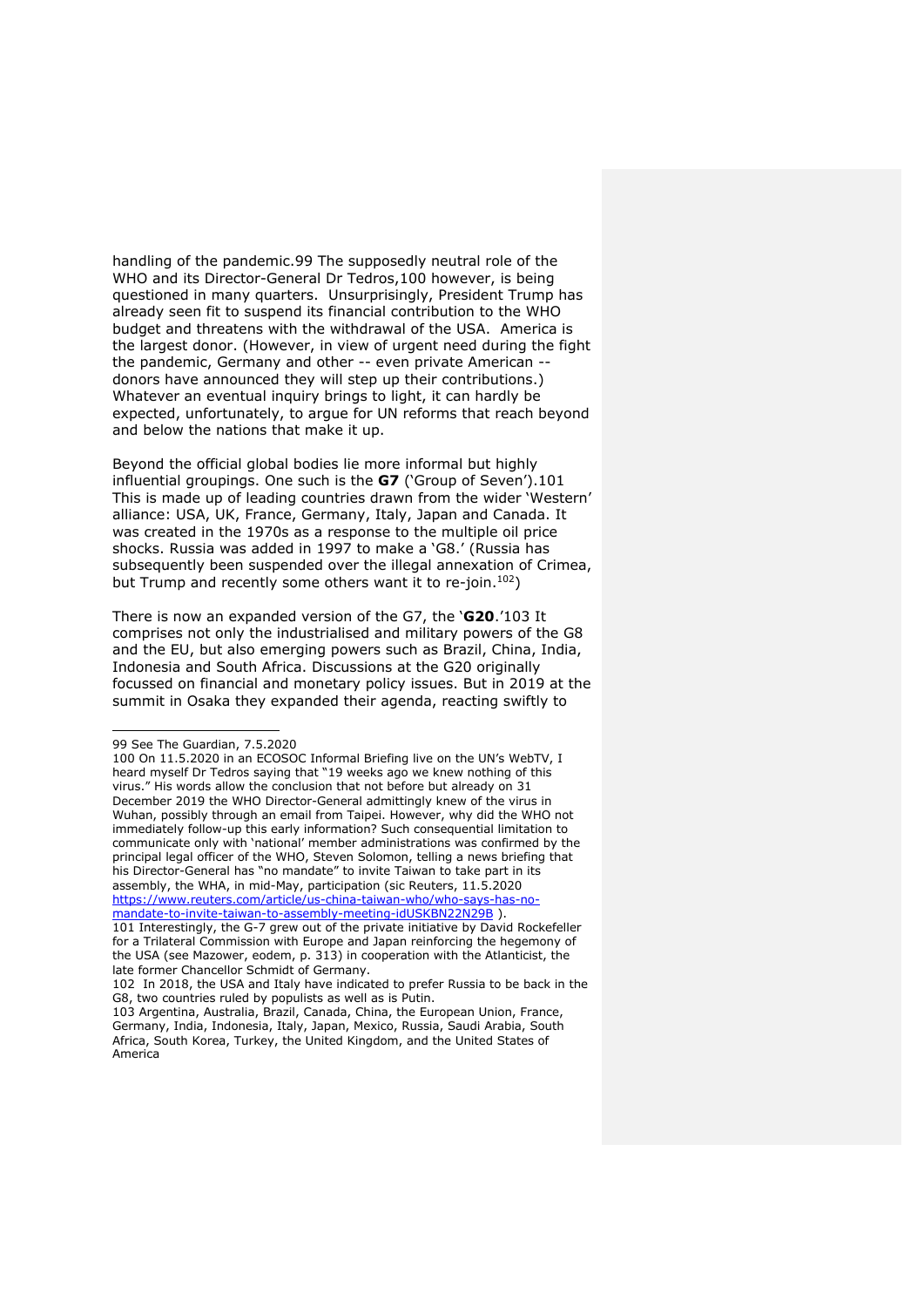environmental pressures, a response in part to the worldwide protests on climate change led by young pupils following Greta Thunberg. Nevertheless, despite bureaucrats' detailed preparations, media attention and photo opportunities for the politicians,104 the annual summits do not conclude with any legally binding texts. Without any basis in law or treaty, their 'commitments' in the final communiqué amount to mere political declarations.105 Enforcement and follow up is therefore disciplined by public opinion: from the attention of media and citizens and by the example and peer pressure of other nations. The aim is to promote forward looking policies that will sustain common goods like the global environment; and to restrain countries from the temptation of pursuing shortterm national interests.

The 'death of distance' through digitalisation and the rapid increase in communication technologies has fuelled an enormous increase in cross-border activities and connectivity amongst businesses and people. It has become necessary to set **legitimate and globally enforceable rules** to manage this. Specifically, these very same information technologies call into question whether they can be regulated solely at the national or even regional level. Also, in this regard, the nations have become incipiently dysfunctional legal fictions.106

Our societies have been changing fast and the authority of the traditional nation-state to handle the challenges has been chipped away. Consider: economic interdependence through trade and

<sup>104</sup> At the G7 Summit 1986 in Tokyo, I had the privilege to accompany as liaison officer the then EC-President, Jacques Delors, to the meetings and could see directly the personalities of the leaders unfold in the group. President Ronald Reagan playing the charming cowboy in the saloon by jumping up to help PM Margaret Thatcher when she was almost stumbling over her long dress coming down the wide staircase of the Japanese PM's old-fashioned residence. Chancellor Helmut Kohl, embarrassed to have nobody else to talk to in his only tongue, namely German, was relying on his bodyguard's standing nearby in attention in order to avoid Kohl's isolation and to look talkative and relaxed during photo opportunities. President Delors in all his modesty rather stayed back to study his briefs and only occasionally joined the small talk that seemed so important for the Anglo-Saxons amongst themselves.

<sup>105</sup> Nevertheless, the China Daily (12.7.2019) analysing data from the G20 Research Group of the University of Toronto found a "solid compliance" of 71% to the 2,500 commitments the G20 leaders' made since their first summit in 2008. 106 See Schwartzberg, eodem, p.5. Also in this context, the issue of refugees between nations is noteworthy as encountered in Europe with a peak in 2015 as well as in Asia continuing in even greater numbers (see The Economist, 12.9.2015, "*Strangers in strange lands," ...* "European nation-states have been coping with acute refugee flows at least since the Protestant exoduses of the Thirty Years' War — that is, for as long as there have been European nationstates.")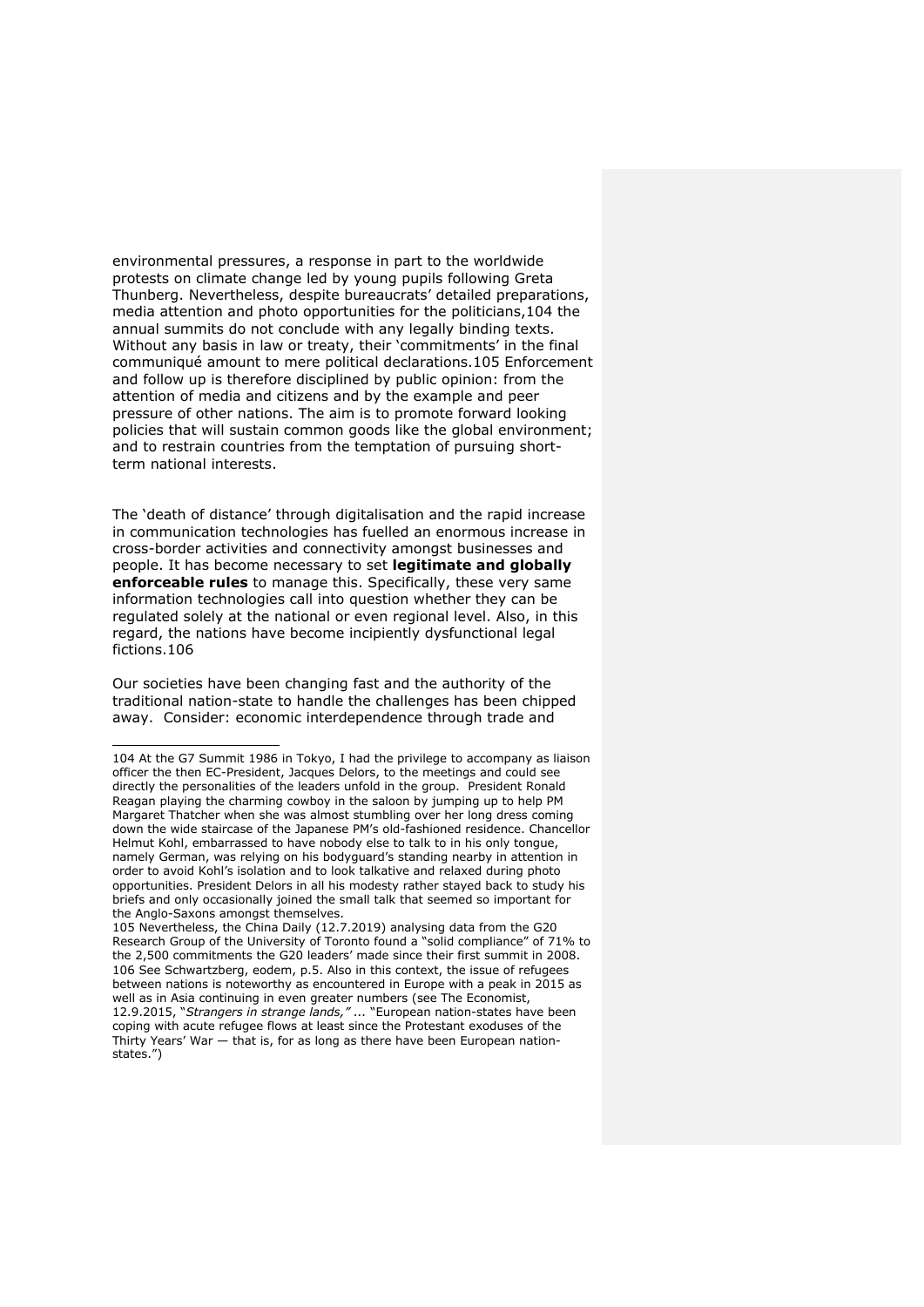finance, transcontinental terrorism, the digital 'death of distance' in communication, cyberspace and the Internet, shipping on the high seas and global common goods like the environment and climate change. None can be tackled by any nation acting on its own. Increasingly conscious of these wide-ranging developments, more and more people realise that global problems call for global solutions beyond territorial borders.107

Well before the corona pandemic of 2020, two significant events demonstrated such interdependence and the need for higher level governance. The man-made radioactive clouds from the nuclear melt-down in Chernobyl in 1986 flew high over national borders; and contaminated shipwrecks from Fukushima were still crossing the Pacific Ocean and landing in America in 2017. They demonstrated to everybody directly and concretely the failure and **incapacity of any territorially limited governance**. Nevertheless, nations keep claiming 'sovereignty' over common global goods108 such as the air and water. These goods regenerate in cycles and as such belong as common to all; they fundamentally affect the well-being of all humanity.109 The problems of man and nature in our anthropocene period of mainly human-influenced alterations and the damage to our own habitat have been clearly demonstrated; no purely territorial solutions are feasible. The future generation are alive to this threat. Since 2018 young pupils have taken to the streets to demonstrate against our man-made destruction, warning us of a 'Climate Emergency.'110

<sup>107</sup> The lasting complications imposed by European colonialists onto foreign peoples abroad by arbitrarily drawing so-called national borders were exposed again recently in India and Bangladesh. They finally straightened their lines by eliminating more than 160 en- and exclaves which involved some 50.000 people of both sides and eventually grant them full rights as citizens (cf. BBC World Service, London, 2.8.2015).

<sup>108</sup> How the people, inclusively with non-state actors, should govern notably transnational goods and the public commons collectively in a more democratic fashion is increasingly raised in the debate of better global governance (cf. conference at University of Leuven, Belgium, on 22-23.2.2016)

<sup>109</sup> Thus, also China sees increasingly incentive to work with the West to address a growing array of common global concerns, from pandemics to terrorism (see Michael D. Swaine, Foreign Affairs, New York, May/June 2015, p.146) and even more so to cooperate with Europe, particularly since Trump's unilateralism (cf. more than 60 EU-China Dialogues ongoing in all sectors of common interest ranging from the environment and climate change to the reform of WTO and human rights).

<sup>110</sup> The Centre for UN Constitutional Research (CUNCR) in Bruxelles in July 2019 invited some of them as Climate Youth Ambassadors from all continents to its annual Climate Summit in Greece, but a few of them already have gained stardom in the social media and among publicity hungry politicians and declined participation, as I learned as a simple contributor to the discussions on the spot during the conference.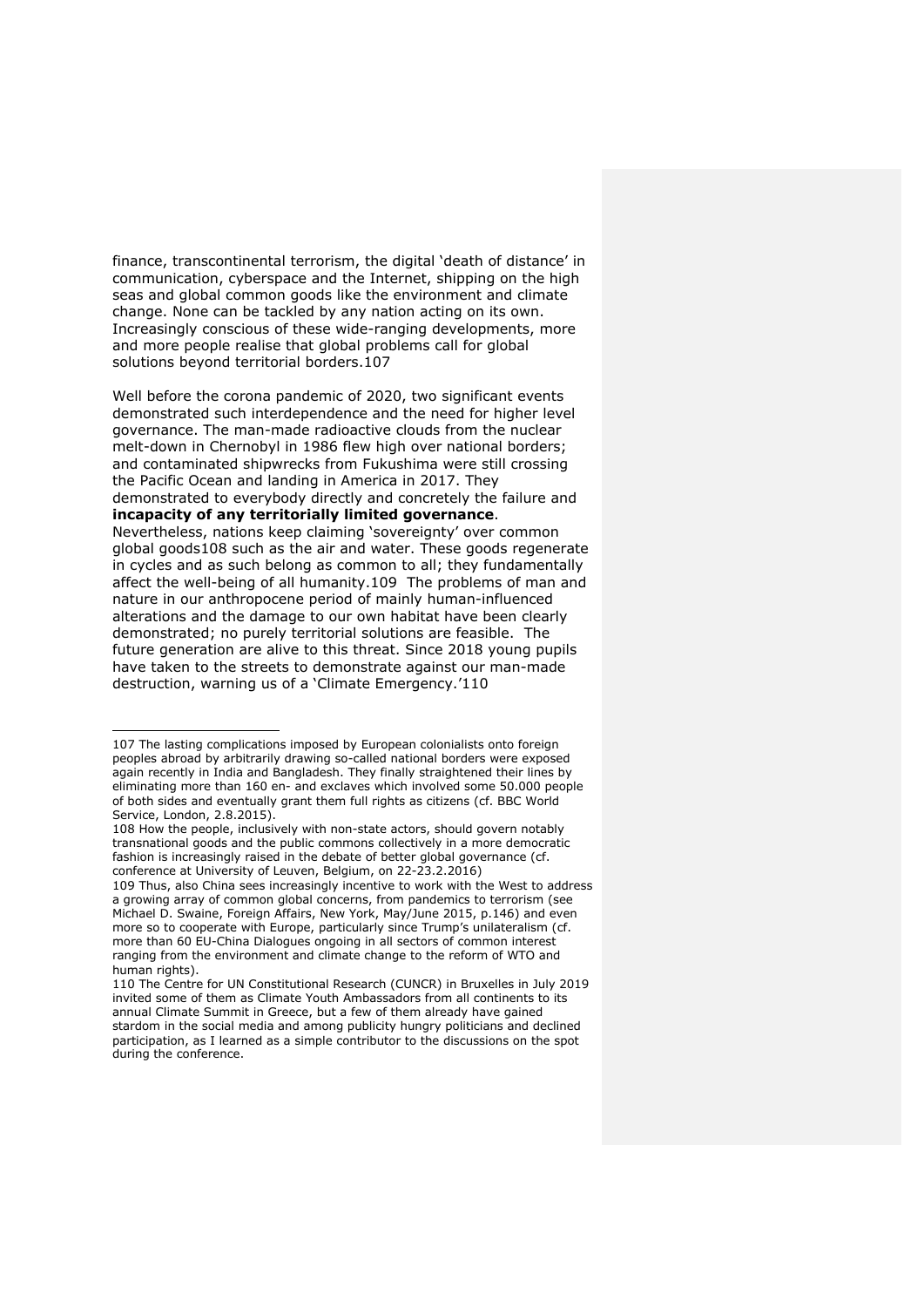It is not only that nations alone cannot address such an emergency; the existing intergovernmental and multilateral system is itself inadequate. It is based on a purely (and highly unequal) representation of narrow and often short-term national interests, such as in the UN set-up. A better approach here would be to involve all stakeholders, to invite them to learn from each other;111 to collect and to share evidence upstream, beyond the territoriality of the nation and the region.112

Likewise, the **high seas** remain largely unregulated. Sixty percent of the Earth's surface is deep oceans. However, our nation-centric laws only cover the oceans' edges. Every day, 40,000-odd industrial-sized fishing boats haul kilometre-long dragnets behind them. The overfishing of halibut and cod is now a reality. As disturbing: about one-quarter of the catch is dumped back into the sea (so-called 'by-catch.') This amounts to tens of millions of tonnes of fish a year, which cannot be landed because they are too small, unauthorised species or caught out of season.113 Even if certain authorities, like the EU, legislate on by-catch, how can those rules be enforced on the high seas? Such actions take place faraway from any national policing. They avoid any possible omnilateral monitoring that might bring together the fishing industry and other concerned stakeholders.

Closer to most of us are the activities of the **financial system**. In particular, the daily trillions of dollars in cross-border – mostly speculative -- currency trading urgently need global rules and surveillance. Over recent years many scandals have come to light, that concern us all, but lie beyond any claims of national sovereignty. Money is often transferred across borders in digital form and no single nation can control, let alone tax (cf. proposal of a 'Tobin tax'), this flow. Driven by speculation chasing windfall profits, it gets transferred around the world in unimaginable quantities: more than five trillion dollars every day. In this way it

<sup>111</sup> It was not by accident that the Worldwatch Institute gave China relatively good marks on its environment policies already at the end of the last century in spite of high industrial growth and yet worsening pollution. At that time, however, few people had imagined that by 2015 China has been increasing the generation of electricity from renewable sources faster than any other country, with a third of the world's total installed capacity generated from wind and on top with the world's biggest solar industry. A study of the University of East Anglia in the UK confirmed that "*China emits less CO2 than thought*" (sic headline in FT, 20.8.2015) and pointed out a 14% reduction of China's emissions in 2013. However, coal-fired generation of electricity still prevails in the country with some 60%.

<sup>112</sup> Common issues of science greatly create solidarity as can be perceived throughout history, cf. Mazower, eodem, Chapter 4 entitled "*Science the Unifier",*  p. 94-115

<sup>113</sup> See Bill Bryson, "*A Short History of Nearly Everything*," London 2003, p.347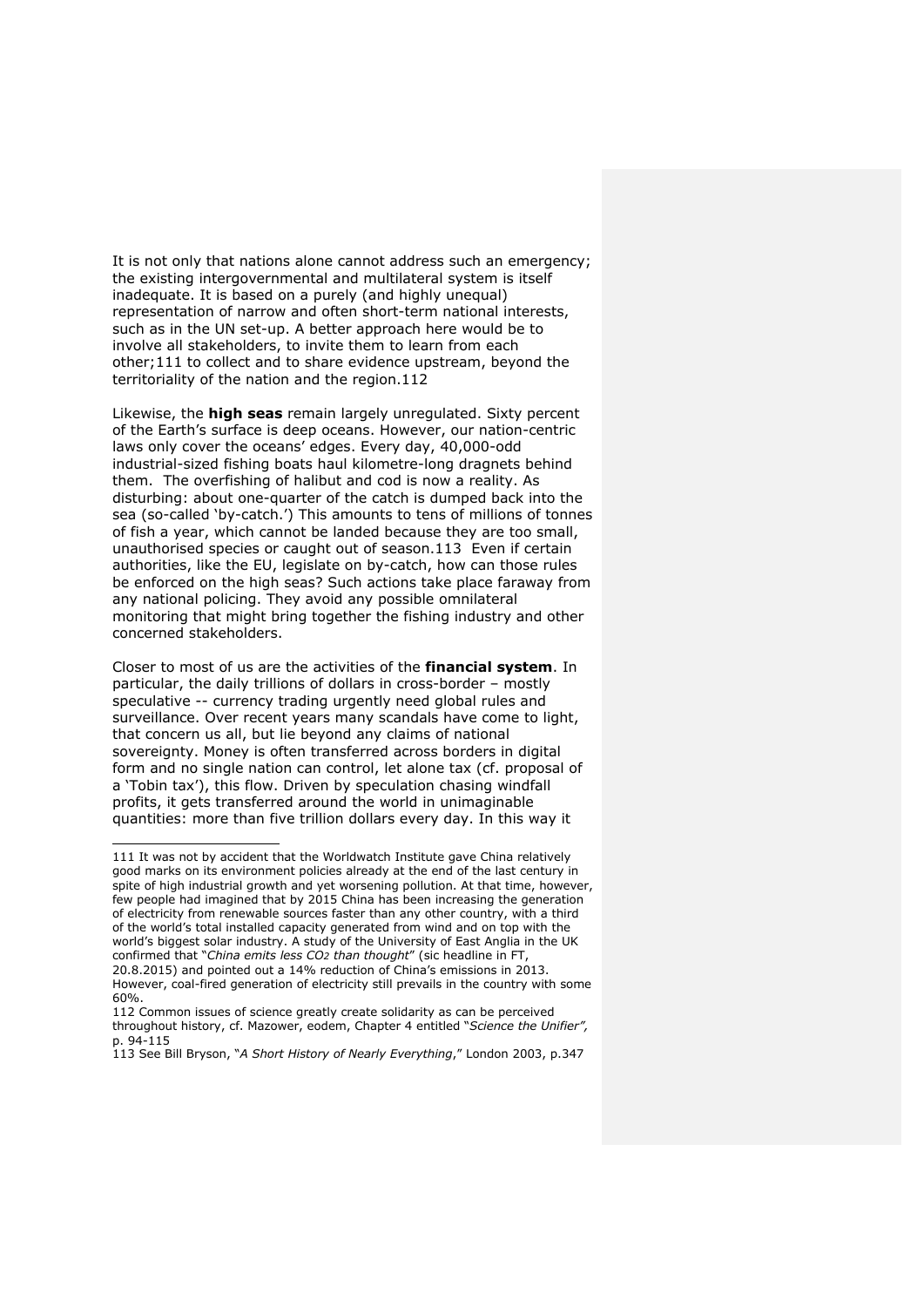can evade national rules and frequently offers plutocrats and criminals useful tools for money-laundering.114

Some call this financial system a 'perfect market'; others consider it the seedbed for crony capitalism. Globally, there seems to be no regulation, merely speculation. Until the 'Forex scandal' of 2013 involving banks' collusion in manipulating exchange rates, there was scarcely any debate. It was outside the public political sphere, which our illusion of sovereignty still naively sees purely within national borders. Some governments tried to control those banks nationally. However, most would rather protect them through subsidies, particularly after a major financial crisis, one in a long line of banking collapses going back to 1791 in the USA. Taxpayers pumped in \$630 billion to support the world's banks in 2011-2012, more than the GDP of a mid-sized industrialised country like Sweden.115 This led the EU and some countries to call on the banks to pay back at least some of that money through a **financial transaction tax**. But international taxes make sense only if applied equally *omnibus*, by and for all on this globe. Otherwise, the rich can always find tax havens that welcome evaders.

The enormous flow of funds might be better distributed to less developed regions, to help bridge the gap between rich and poor, within and beyond the nation-states.116 In his global bestseller of 2013 Thomas Picketty highlighted the growing inequality between nations, aggravated by the neo-liberal global markets that operate out of bounds and without rules.117 In most developed countries, unabashed competition in a 'winner-takes-it-all' fashion is illegal, since it can lead to the emergence of damaging monopolies, which prevent newcomers entering markets and hurt consumers. However, within a global *laisser faire* model of neo-liberalism, many multinationals have grown unchecked into dominant worldwide players.118 Booking profits out of the reach of national rules, they can avoid fair rates of taxation and are immunised to the principles

<sup>114</sup> The international Financial Action Task Force (FATF) against moneylaundering can only issue recommendations to individual (national) jurisdictions. 115 The Economist, 12.4.2014

<sup>116</sup> Cf. discussion of international taxes at the UN conference of July 2015 in Ethiopia resulting in the Resolution adopted by the General Assembly on 27 July 2015: *Addis Ababa Action Agenda of the Third International Conference on Financing for Development* (Addis Ababa Action Agenda) (A/RES/69/313) 117 See Thomas Picketty, "*Le capital au XXIe siècle,"* Seuil, Paris, 2013 118 One important reason for this unchecked situation is that the so-called Singapore issues of competition rules etc. did not make it onto the WTO's agenda; cf. also the opposition of the USA Congress for reasons of its claimed sovereignty already in 1947 against competition rules proposed in the Havana Charter for GATT (see Wolfgang Pape, "*Socio-cultural Differences and International Competition Law,"* European Law Journal, Vol. 5.No. 4, Oxford, December 1999, p.438).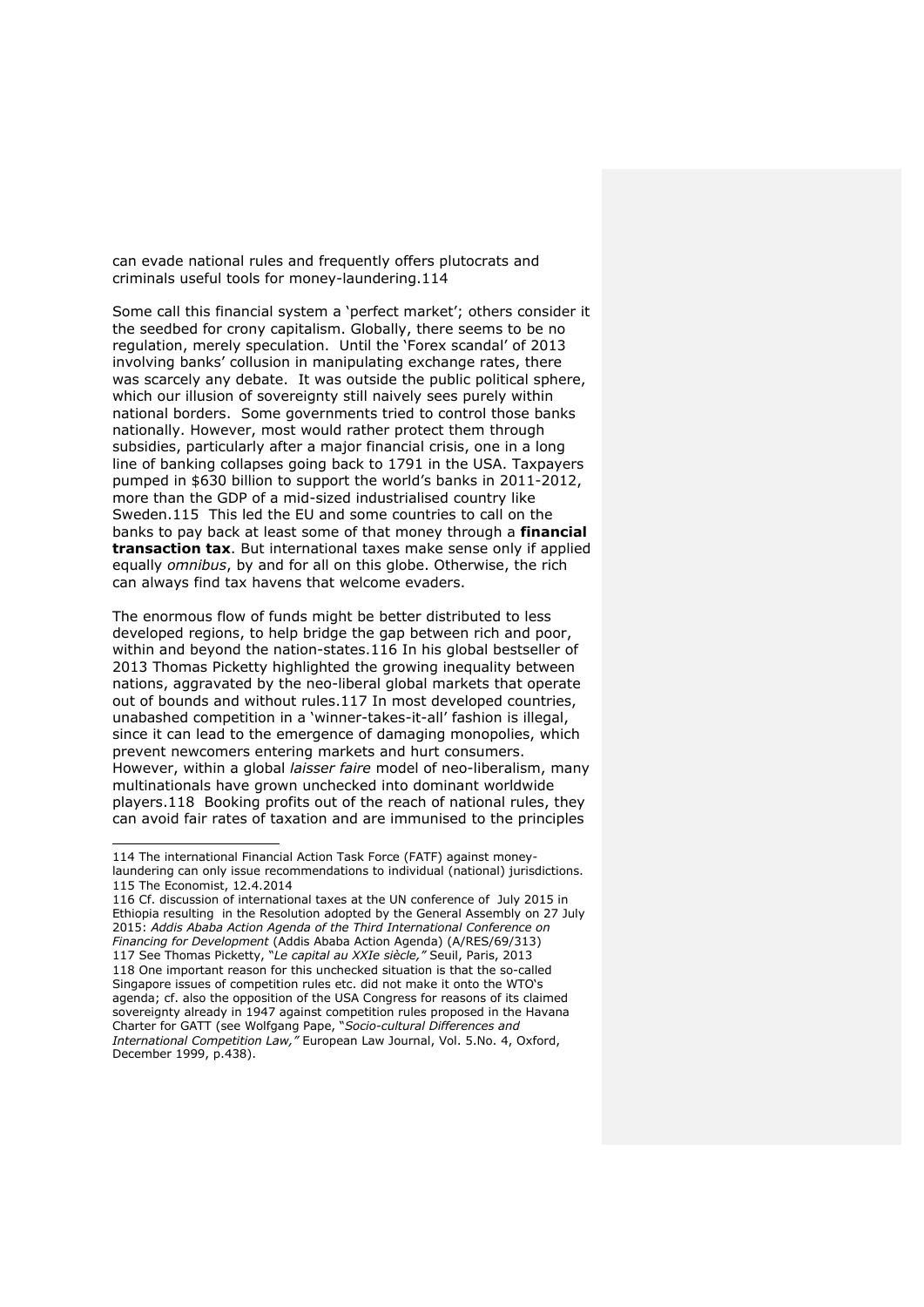of open and fair competition, exemplified by the GAFA and BATX. Such market power can only be contained by global rules that extend beyond national borders. It is the only means to make the system sustainable.

Apart from dodging taxes and exerting market power, the system also allows such firms and banks to destabilise national economies and even democracy. The high level of economic interdependence between countries and the distribution of production used by multinationals can significantly impact domestic employment. Firms can switch not only prices at arm's length, but also output or supply and play-off one country or region against another. It makes the links between an open trading system, the labour market and social protection a highly sensitive issue in most countries. It is only partially covered within some official trade agreements and via the WTO. It is basically unrecognised in the global system and is likewise out of scope of the International Labour Organisation (ILO).

One obvious sphere beyond territorial borders, to which we travel daily, is **cyberspace and the Internet.**119 This global medium for communication and information exchange connects computers and their human operators. It will increasingly be machine-driven, as the 'Internet of Things' or even '… of Thoughts' is based on the latest technology of the  $21^{st}$  century, artificial intelligence (AI).

Yet at the very core of cyber-governance lies a fundamental disagreement: over the relevance and significance of national sovereignty rooted in the 17<sup>th</sup> century Westphalian System. While surfing the ever-expanding World Wide Web and connecting via social media, we are barely aware of the existence of borders. However, if we hit a problem, critical issues soon emerge. There

<sup>119</sup> Apart from cyberspace, the outer space increasingly faces problems of insufficient rules, because the merely plurilateral Treaty of the Outer Space (signed since 1967 by only 53 states) is holding national governments responsible, while now non-state actors ranging from billionaires to space tourists board rockets to add to the clutter of some 17,000 objects already circling the Earth (see Dave Baiocchi and William Welser IV, Foreign Affairs, New York, May/June 2015, p.98, 100, 102).

Similarly overburdened is the International Civil Aviation Organisation, which is tasked with issuing clear rules for the virally growing number of drones. Only a few countries have adopted regulations for drones to date, and those rules are highly divergent. However, beyond the highly controversial issue of the military's extra-territorial often deadly use of drones, their growing global market of €1.5 billion by 2025 will lead to huge numbers of commercial drones posing problems across and outside national or regional borders (see Gretchen West, Foreign Affairs, New York, May/June 2015, p.95). See also NYT of 1.8.2015 reporting of huge programmes by Facebook to bring the Internet to remote parts of the world by lifting hundreds of drones and balloons into the sky for a network of laser beams of immense amounts of data.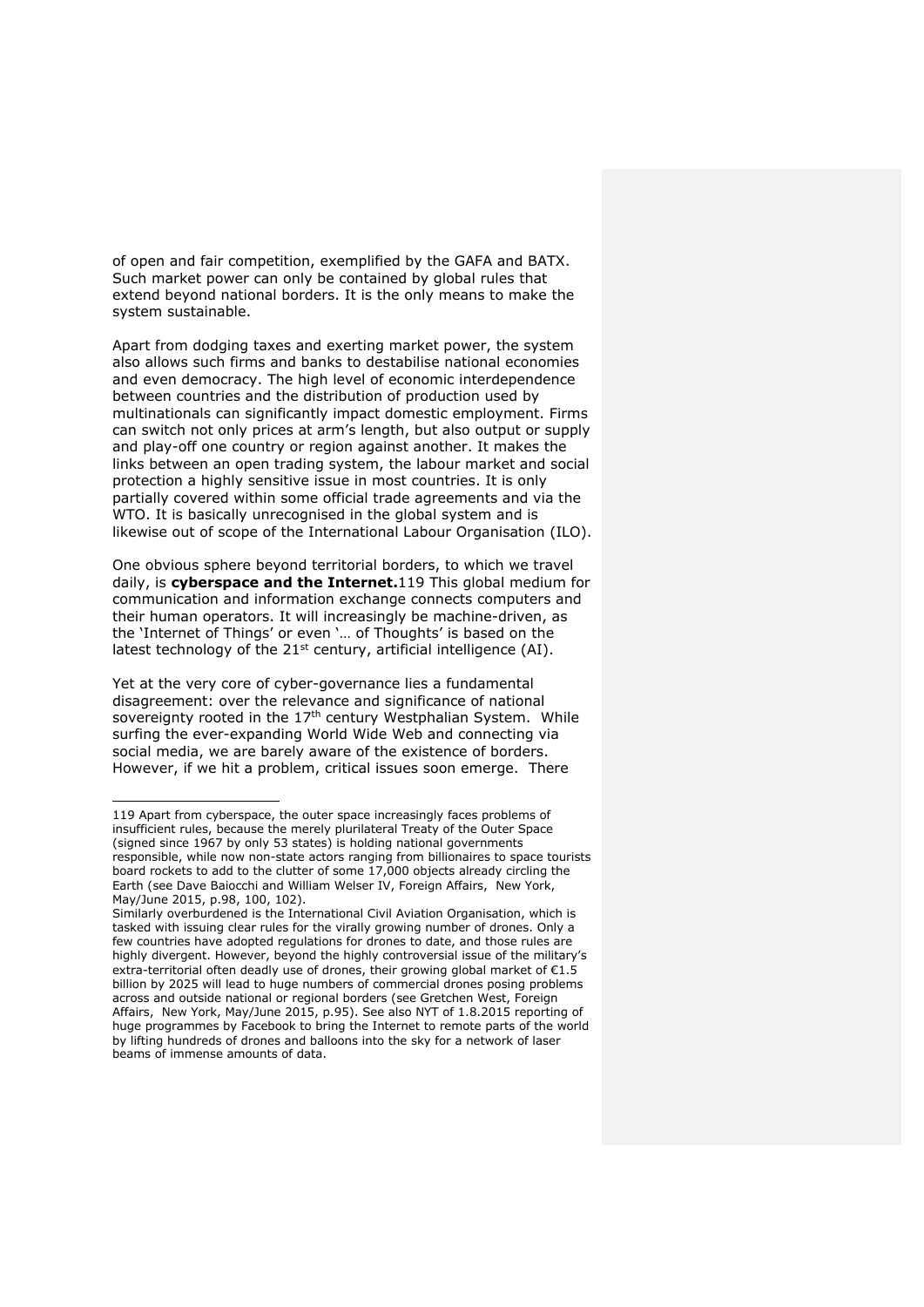are uneven protections of privacy;120 e-commerce is not uniformly safe; there are challenges from cybercrime;121 and access to knowledge, goods and services are at stake here more generally.122 Rather controversially, the governance of the Internet remains mainly in the hands of the USA-based Internet Corporation for Assigned Names and Numbers (**ICANN**). Since 1998, the Internet has clearly outgrown its humble beginnings as the 'virtual village.' Today it has more than three billion users and there is now a rush to link up tens of billions of devices on the 'Internet of Things.'

This burgeoning interdependence brings new and complex vulnerabilities that no single government can alone control. Reports of hacking, troll factories, bots and even 'cyber wars' hardly correspond to traditional notions of conflicts between countries. New threats and actors are emerging, including networks of terrorists and international criminal enterprises. They threaten cyber security. Digital insecurity also impacts democracies and free elections. Although there have been various attempts to increase transparency and democratic decision-making, the vested interests of the established board of ICANN itself have to date prevented any direct election by its user community. Its Memorandum of Understanding with the Department of Commerce in 2006 confirmed that its oversight was by the government of the USA123 in its national interest, which can be expected to be exercised strongly under President Trump. Instead, due to the common threats to communication across borders and ICANN's declared goal of preserving the operational stability of the Internet world-wide,

123 See Schwartzberg, eodem, p. 284

<sup>120</sup> While the USA's NSA surveillance of political leaders in other countries has been making headlines, the real issue of economic importance is the industrial espionage related to it. The EU after controversial debates legislated in 2018 a General Data Protection Regulation (GDPR) which has become a model to be followed by quite a few other legislatures.

The technically feasible surveillance reaches an additional dimension with the introduction 5G data capacity where China's Huawei has been gaining advances in the world market to a degree that as a European one seems to be only left with the choice of surveillance either by America's NSA or China's Huawei. 121 Cybercrime alone costs the USA 0.64%, China 0.63% and the EU 0.41% of their GDP, cf. McAfee-CSIS "*Report on the Global Cost of Cybercrime*," 2014 122 For instance, on the one hand a notable case of global legal services on the Internet is evolving de facto with cyberjustice and its alternative online dispute resolution platforms that blur the borders of national jurisdictions by the pluralism of laws applicable without any state involvement (cf. Global Law Week, discussions on "Cyberjustice," Bruxelles, ULB, 18.5.2015). On the other hand, in 2019 Russian President Vladimir Putin has enacted legislation to set up in his country -- separately from the global Internet -- an intra-net that can eventually disconnect Russian users from the world-wide networks and their various more pluralistic information sources.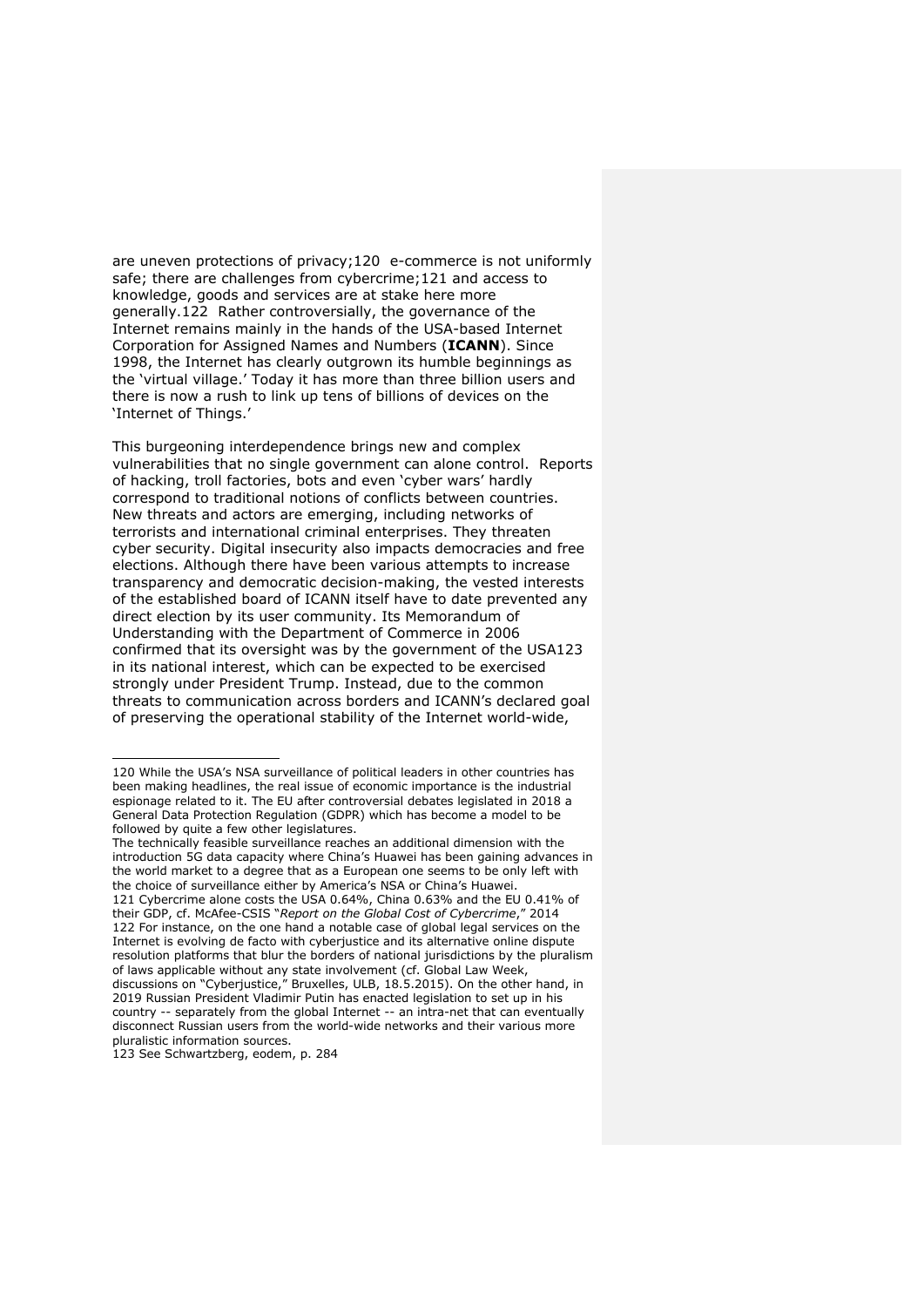there ought to be global cooperation. This might crystallise incrementally and should involve stakeholders omnilaterally.

There are new dimensions for public concern with the exponential growth of **social media** via the world wide web. The process has been aided by massive data collection enhanced by Artificial Intelligence. There is a paradox at work. With globalisation and digitalisation – and the 'death of distance' -- there is a dire need to move political control vertically from the nation upstream to higher levels of trans-border governance.124 But the reality is that **power is shifting horizontally**: away from the legitimate public sphere towards rent-seeking private control, to 'the winner in the market that takes it all.' It is the dawning of an 'Age of Surveillance Capitalism' described by Harvard Professor, Shoshana Zuboff.125 These apparently unstoppable winners are the GAFA (Google Apple Facebook Amazon) or FAANG (i.e. including *N*etflix) as well as the Chinese BATX (Baidu, Alibaba, Tencent, Xiaomi). They can hardly be controlled by any national law; they operate freely in a borderless way, setting up office wherever national tax authorities provide them cheapest conditions and with their network effects they can commercialise data drawn from all of us. This they can exploit not only for their own profit. They can also sell it as political influence for whoever pays for it and uses it for '**behavioural engineering**' like Skinner with his pigeons.

The new model of data exploitation is very different from a traditional exchange of information. In simpler times, citizens provided personal data such as place and date of birth, address and even eye colour to a local government office when applying for, say, an ID-Card or passport. We expect such data to remain secure and to be used only in the public interest. But nowadays we provide much more information about ourselves, both in quantity and quality, to the commercial controllers of the Internet. They not only passively receive masses of information on us but now actively instrumentalise it, both to modify and thus to monetise our behaviour. This applies in the political and business spheres. This

<sup>124</sup> Koffi Annan ("*Interventions – A Life in War and Peace*," Penguin Books, London 2012, p. 84), the former Secretary General of the UN, himself "needed to … challenge the conventional views on national sovereignty as immutable and inviolable", in particular in relation to R2P (Responsibility to Protect). 125 Sic title of an insightful book by Shoshana Zuboff (Profile Books, 2019), a professor emerita at Harvard Business School, reviewed in FT, 5.1.2019. Tim Wu (*Bigger Brother,* The New York Review, 9.4.2020, p. 18-19) links her analysis to the 'behavioural engineering of humanity' of her teacher, B.F. Skinner, and claims a codified antisurveillance regime far beyond the GDPR of the EU in order to avoid our lives becoming a "completely tailored video game where nothing happens by chance." I can only add that such regime by all means has to global, namely omnilateral.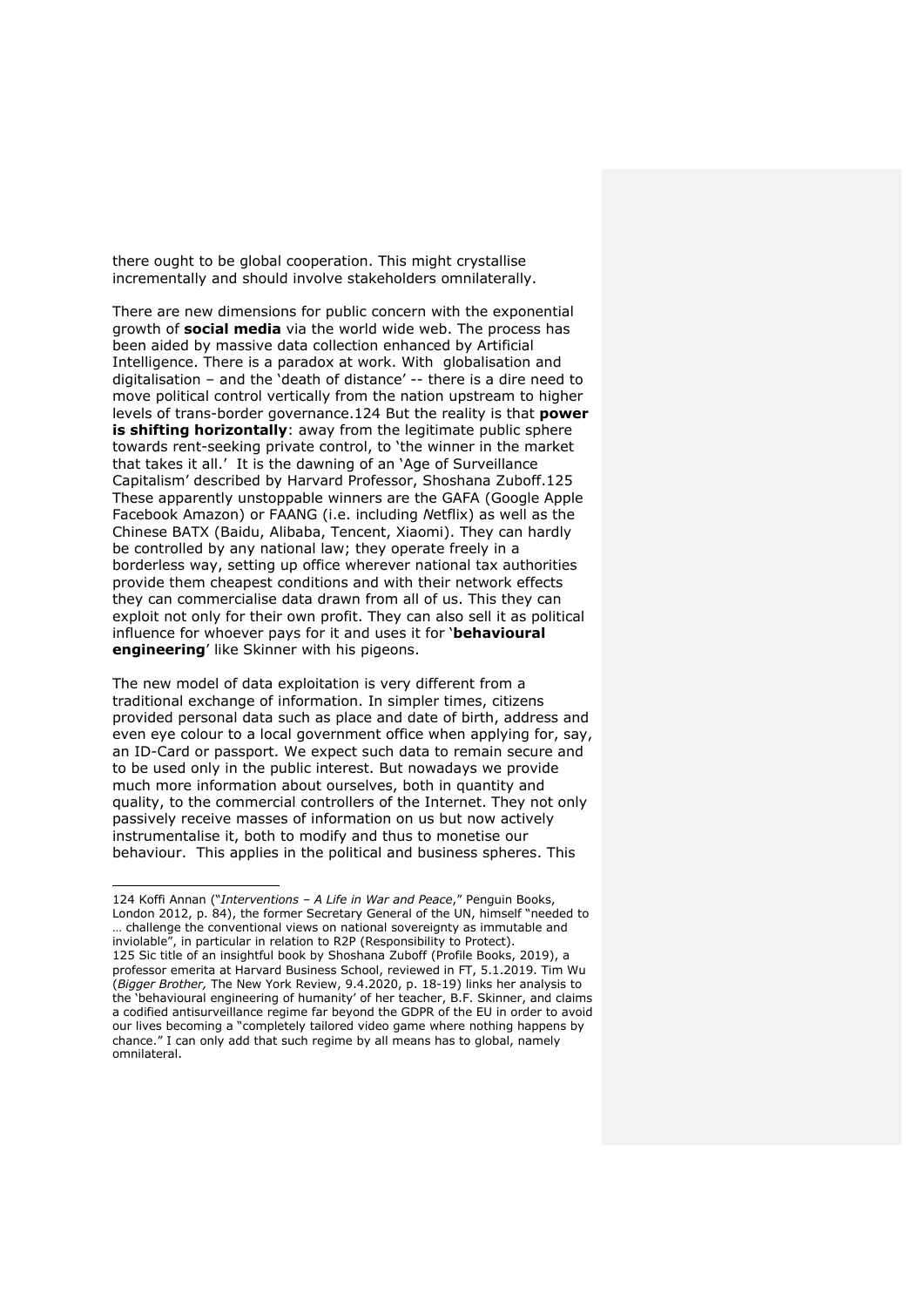**private usurpation** of hitherto public data-sovereignty can be compared to nomadic pioneers claiming no-man's land in our precivilisation era. Then it was '*terra nullius',* now it is our minds being captured. Then it was obstacles and pales; now firewalls around conquered assets. Land then, data mines now. The same effect is to privatise what was originally *res publica*.

This shift of public sovereignty Zuboff calls an **anti-democratic '***coup des gens.'* It is an overthrow of the people, in contrast to a '*coup d'état,*' an overthrow of the state. To whom does the sovereignty shift? Into the hands or rather the computers owned by a small group of people like Zuckerberg, Bezos or Jack Ma (who might have closer links to some state sovereignty anyway). This transformation was made possible by two trends. One was neoliberalisation, led by Thatcher/Reagan from the 1980s, which diminished the role of government in economic affairs. The second was the national security emergency, dictated by the 9/11 attack, which pushed notably US administrations to support surveillance systems, largely giving tech companies a free pass in the process. Such trend seems to intensify again with the global health crisis in 2020 when governments encourage Google and Facebook to cooperate in the development of Apps to trace virus-infected people.

As early as 1998 Google's founders expected search engines - since funded by advertising -- to be inherently biased towards advertisers and away from the needs of the consumers (who represent the public interest, as we are all consumers). No wonder then that it was the EU, and not the USA, that moved first. The EU has more social-minded and newcomer-friendly trans-border competition rules that seek to control the abuse of **market dominance.** Google was hit with fines totalling € 8.2 billion. The EU has also legislated to protect personal data. The previously mentioned GDPR passed in 2018 aims to protect citizens against the violation of users' privacy (particularly by firms of the size of the GAFA and BATX). The USA's Federal Trade Commission (FTC) followed suit only in mid-2019 with penalties of about \$ 5 billion on illegal activities by Facebook. However, the GAFA firms can laugh off such fines in view of their huge profits, for example Facebook posting \$ 22 billion in 2018 alone. On news of the proposed FTC action its share price actually rose! Hence, improvement of the GAFA's behaviour can only really be achieved through **legally binding regulation** that changes behaviour before the fact. Is it not an irony that the influential boss of Facebook, Mark Zuckerberg, has himself appealed to the authorities to regulate his businesssector. But currently there is simply no authority beyond national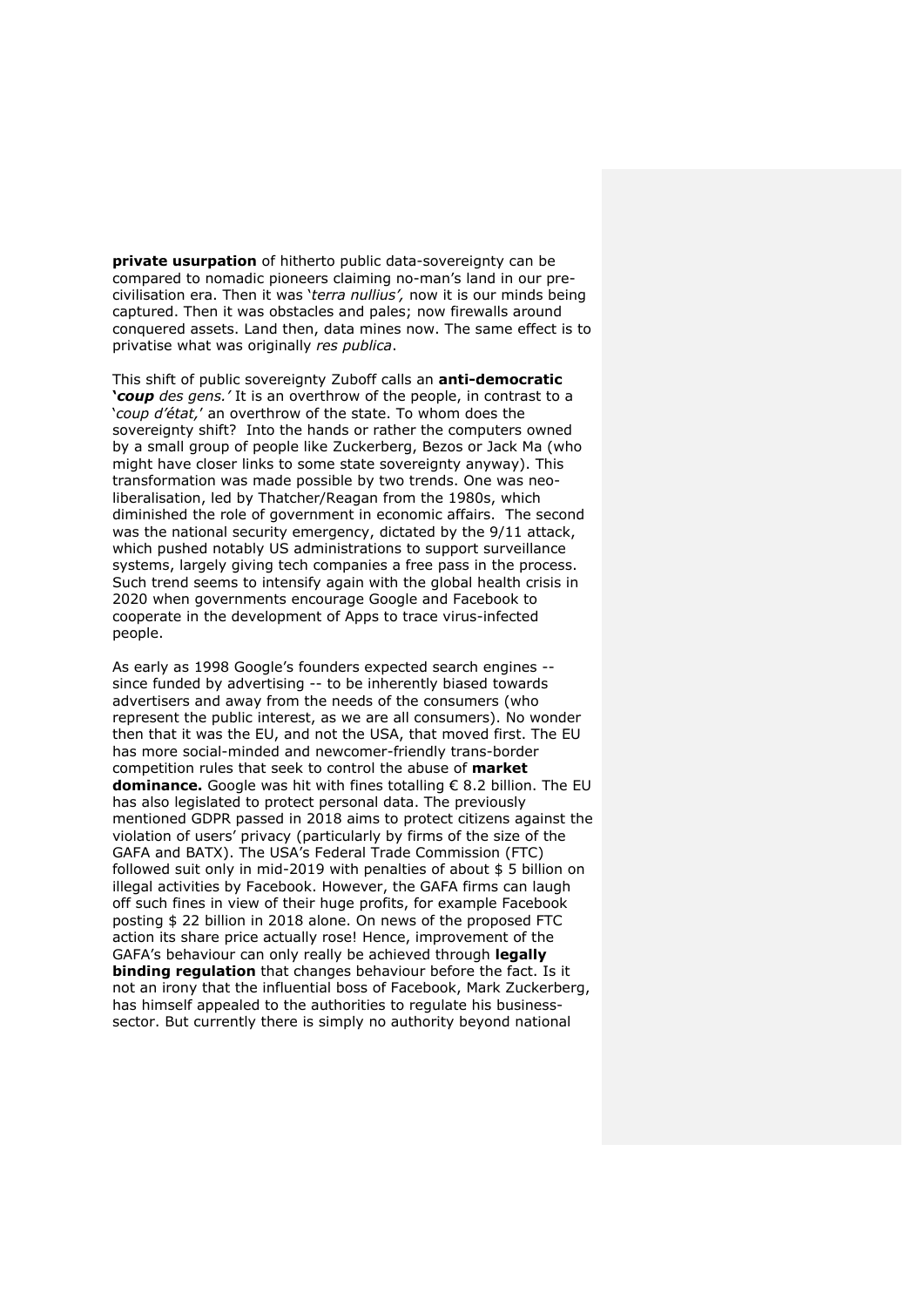borders -- except the EU within its limits in Europe -- that has the competence to put in place any such regulation.

International bodies, unlike the EU, remain entirely toothless when policing global market abuses. This has a long history. The USA Congress refused the Havana Charter of 1947 that would have included rules on **fair competition on the world market** within the then trading *régime* of GATT (General Agreement on Tariffs and Trade, the predecessor of the WTO). An attempt to re-introduce this idea in the Singapore Agenda of the WTO in 1996 failed. A trilateral approach, drawing together competition experts from Bruxelles, Washington and Tokyo was unable to advance the matter.126 Today the public is exposed to the misbehaviour of the GAFA giants; and at national and EU level in the three capitals there is growing awareness of the issues and suggestions for reform, but in the USA the fear of loss of sovereignty in particular in Trump's White House remains a major obstacle. Hence, there is no action being undertaken at global level, omnilaterally.

The UN faces also a number of other governance issues. We mentioned the lack of enforcement tools and formal powers with its multilateral organisations and related bodies. But it has another dysfunction in the operation of its **General Assembly** (GA). The legal fiction of the 'sovereign equality of nations,' derived from the Treaty of Westphalia of 1648, has grown into a farce.127 The former UN Secretary-General Kofi Annan at the occasion of the Millennium Review in 2005 remarked upon the "unique legitimacy" and potential importance of the GA as a universally representative body. He, however, noted the concern of many members about "the decline in the Assembly's prestige and its diminishing contribution to the organization's activities."128

The limiting factor on making binding decisions is the GA's '**onenation-one-vote system**.' Despite the (almost) universal membership of nations, the present allocation of power in the GA utterly fails to reflect the distribution of power in the world outside. The late expert on UN reform, Joseph Schwartzberg, presented a compelling analysis of the problem,129 with a visual presentation of the most and least populous UN members, namely China and

<sup>126</sup> As a diplomat for the European Commission in Tokyo at the time, I was personally involved in the discussions between the Japanese and the USA FTCs with our Competition Directorate General and recall the experts' conviction to push for cooperation, but the political hierarchies' reluctance to give up any of their space of manoeuvre prevailed.

<sup>127</sup> Sic Schwartzberg, eodem, p. 5-7

<sup>128</sup> See also his critique of the GA in his memoires, Kofi Annan, "*Interventions*," Penguin Books, London 2102, p. 118 -119

<sup>129</sup> See Schwartzberg, eodem, p. 13 - 35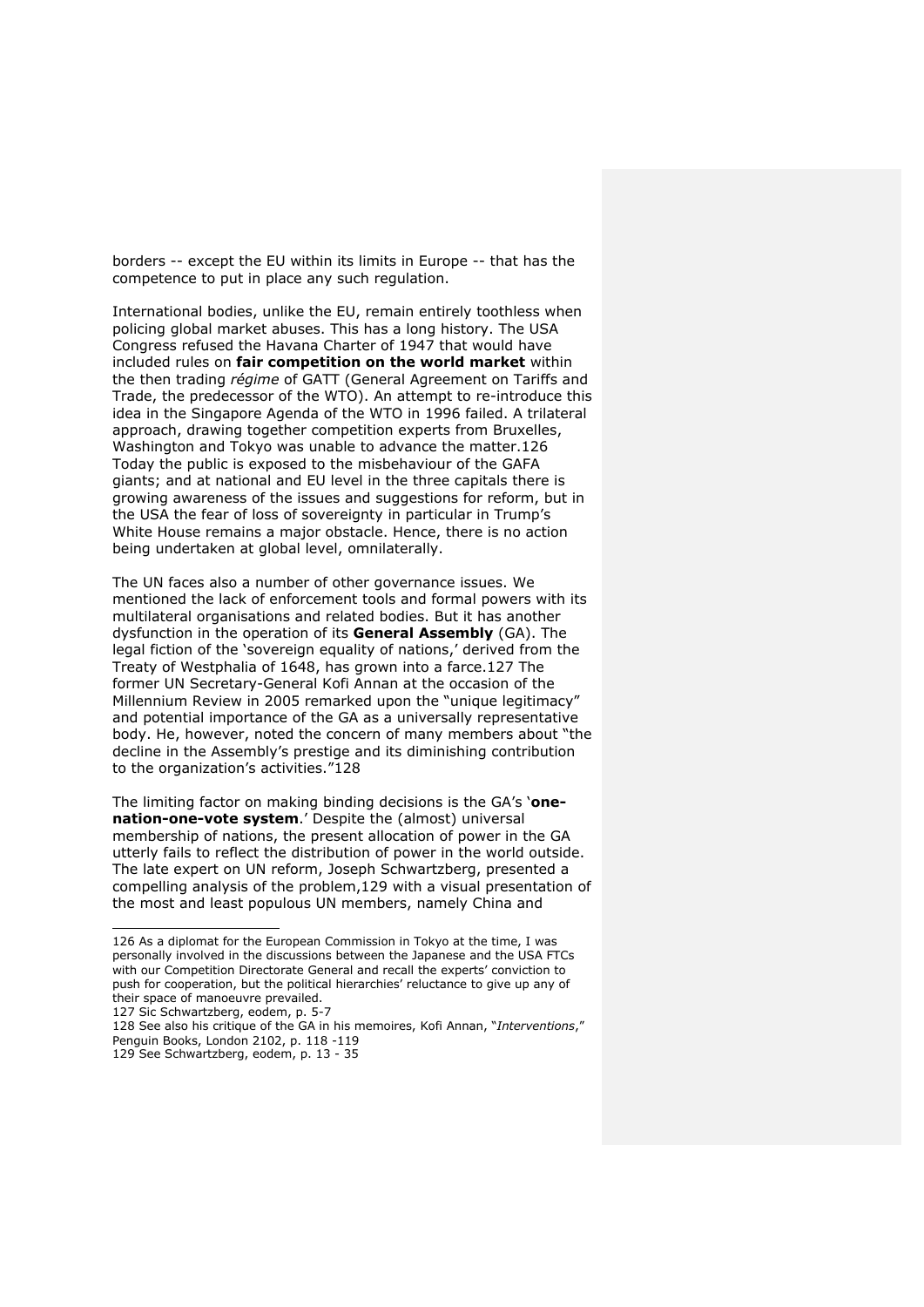Nauru. China with 1.35 billion people appears as a big disc covering almost half a page in his book, whereas Nauru with only 9,300 inhabitants, is only recognisable because of an arrow pointing to a small dot that represents its micro-size as a nation. The ratio in population size between the two nations is 150,000 to 1. Yet tiny Nauru's vote in the UN's GA is equal to that of massive China's! The disproportionate effect of small members can be shown further: 65 nations (about one-third of total GA membership) account for less than 1% of world population, yet this one-third can block passage of substantive resolutions. This massively runs counter to the basic principle of democracy 'one-person one-vote' derived from the UN Charter's opening phrase "We the peoples."

A way out of the GA imbalance is to adopt some form of weighted votes. Schwartzberg reviewed many of the common approaches, but omitted the system of '**qualified majority voting**' (QMV) which is used in the Council of the EU for about 80% of EU legislation. A QMV threshold is reached when 55% of member states vote in favour *and* the proposal is supported by member states representing at least 65% of the total EU population. A more complicated formula with three criteria is applied in the European Parliament. Perhaps reform of the GA voting system could learn from the EU experience, as an example how regional governance can provide stepping-stones for improving global governance.

Consensus for a **reform of the UN** seems far off. Current critiques of the UN concentrate mainly on the Security Council and the veto power of its five permanent members, P5.130 Again, it is rooted in the **Westphalian system** that gives the nation a legal entitlement to absolute sovereignty and in peoples eyes' the monopoly of violence for police and military action. On the one hand, most people find it natural to identify with the nation –- about which they learn at school and normalise through childhood -- rather than with their town or province, although there might be wide differences within a nation.131 On the other hand, because of the artificiality of national borders we often find common denominators beyond

<sup>130</sup> For instance, Shahr-yar Sharei (now director of the Centre for UN Constitutional Research in Bruxelles, which I personally support pro-actively) refers back to the 'Promise of San Francisco' of 1945 and UN Article 109 that introduces the option of a review conference of the original charter (see w.democracywithoutborders.org, 4.5.2018).

<sup>131</sup> Some well-known cultural differences within nations: Okinawans distinguishing themselves from Ainu in Japan, Frankfurters from Hamburgers in Germany; intra-national distinctions by language abound, e.g. at least 2 in China with Cantonese and Mandarin, officially 3 in Belgium, 4 in Switzerland, 10 in South Africa; and by political positions show up in Hamburg unlike in München, Milano unlike Palermo, Scotland unlike England, California unlike Texas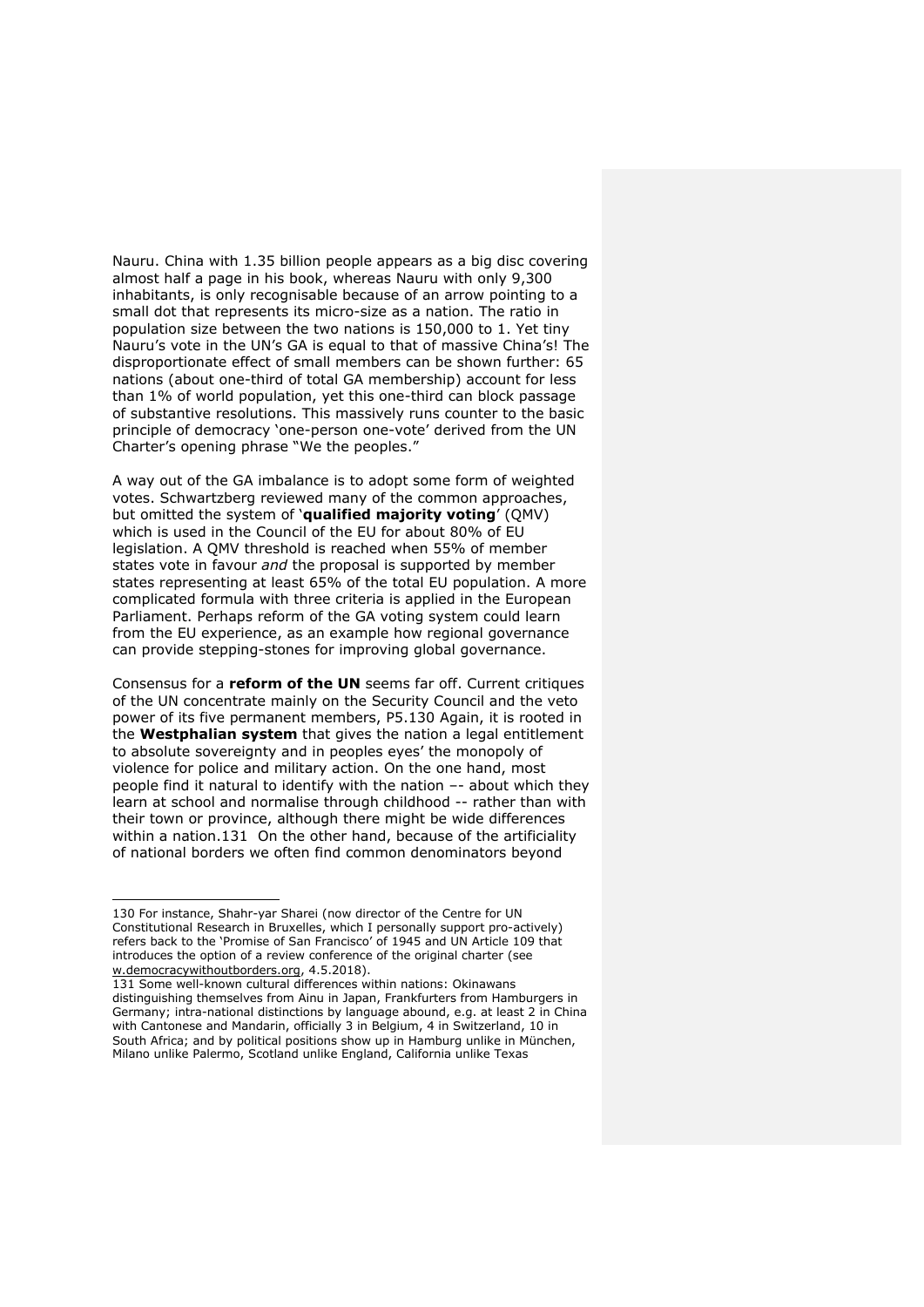national borders.132 As discussed earlier, particularly – but not only -- in the former colonies in the Americas as well as in Africa and Asia, national borders were artificially drawn by military might and foreign rulers at the time, overlaid on traditional common cultures which often survive underneath. In addition, migration and globalisation likewise have created new attachments that transcend national borders. An increasing part of – notably young – people look for an identity as 'global citizens,'133 but conservative politicians, afraid of loss of power, continue playing the national card. Hence, the alignment between identity, cultures and global governance is still far away in the minds of average people. The institutions incorporated in the UN and their related international bodies barely touch the political awareness of the (wo-)man in the street.

The history of the UN system shows that from their very origin at the end of WWII they were very one-sided. Not merely the products of western minds, but within that an even narrower Anglo-Saxon core, the UN was designed by Franklin D. Roosevelt and Winston Churchill when they met in Washington DC in 1941. Of course, other nations and leaders joined in later in further building the institutions; but they had to enter a club whose basic structure had been set by Uncle Sam and Albion. For example, the UN Security Council is still made up of the 'Permanent Five' states that were the main victor nations/Empires of WWII (the UK, the USA, France, China and Russia). Such a membership is clearly out of kilter with power realities: India and Japan are excluded, and the UK (until Brexit) and France only count due to their regional relationships within the EU -- they have comparatively little independent influence. **Western dominance** of institutions is most clearly demonstrated in the top jobs of the International Monetary Fund (IMF) and of the World Bank (WB). These two key institutions of global governance are traditionally always headed by a European (IMF) or a US-American (WB). Other continents, Asia for instance that has increasingly contributed to the funding of the UN system, are excluded here. Only China increasingly has been able to recently gain some remarkable 4 positions at the top of the UN's 15

<sup>132</sup> For instance, the *Alsace/Elsass* on both sides of the river *Rhin/Rhein* that – originally as an obstacle to communication a truly natural border – has changed nationality four times during one century but maintained common identities through traditions of food and even dialect across the imposed national border. Other cases of transnational common features: in Belgium's west, Ireland's North and even language similarities across the Sea between France's *Bretagnards* with Irish Celts

<sup>133</sup> Of course, 'global citizens' are difficult to literally 'de-fine', as we finally do not know anybody outside this globe, least the proverbial 'man in the moon.'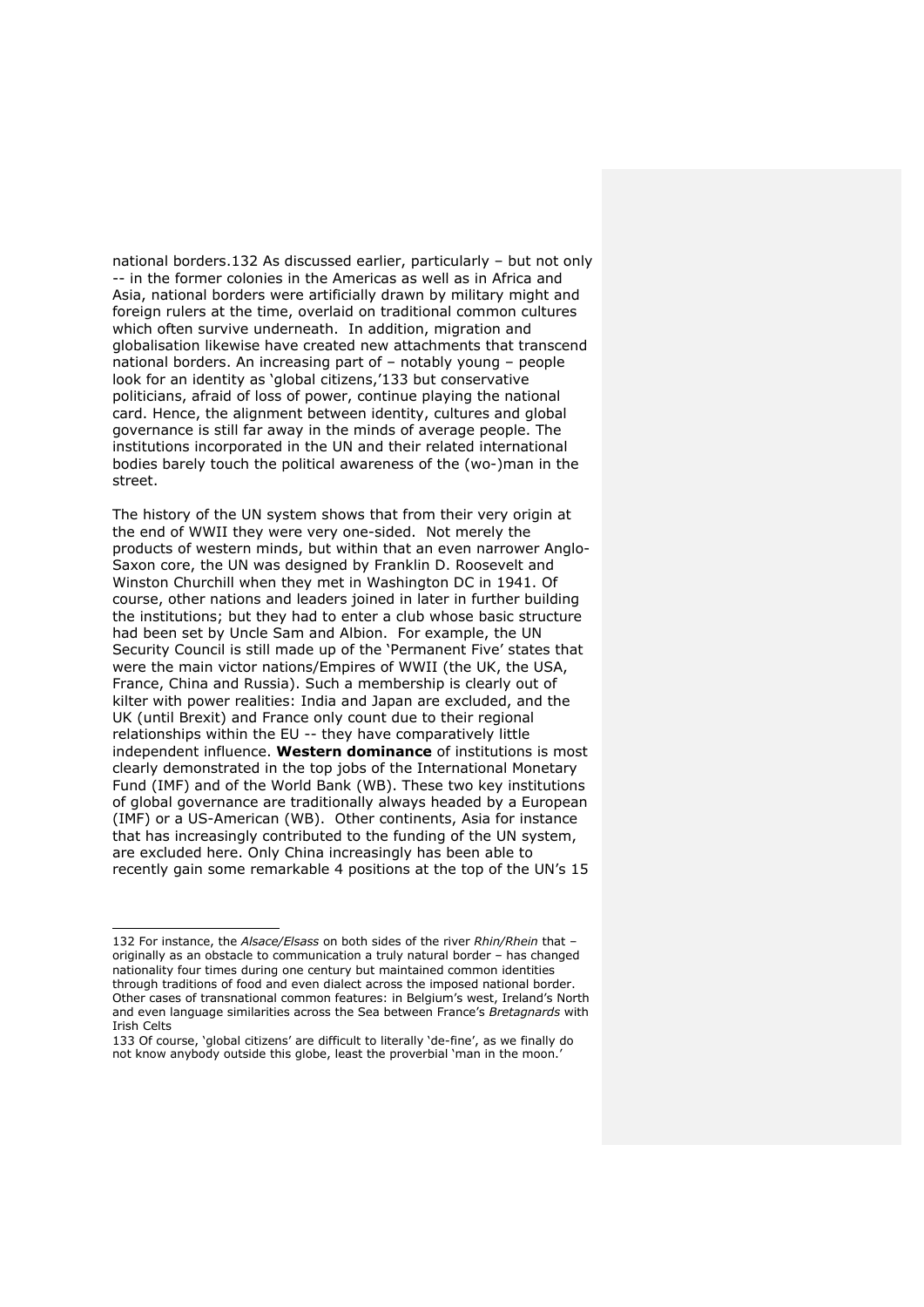specialised agencies.134 And many other regions are entirely passive in the process, receiving advice or funds without much input. This one-sidedness of the multilateral system also is evident in the UN itself. Schwartzberg135 points out the high dependence on the USA for the UN budget and consequently its activities. Whilst its contribution has diminished from around 40% at its creation, the USA still gave 20% in 2018 (albeit this was somewhat reduced when Trump in 2020 blocked its contribution to the WHO blaming it for what he called the "China virus"). However, the two defeated countries of WWII also make large payments, Japan with its chequebook diplomacy has now reached about the same percentage as the USA, and Germany is the next most generous (in 2020 upgrading its payment to the WHO). But neither sits as a permanent member of the Security Council.

There are plenty of reasons to reform the multilateral UN system. For me as a European, its reliance on the nation for the monopoly for action and decision-making is most problematic and outdated. Secondly, but in the long-term no less important, is its continuing 'orientation'136 to an Anglo-Saxon mindset, reflecting the last two global hegemons of the UK and the USA which are now waning in 'Westlessness'137 with Brexit and Trump. This hitherto onesidedness neglects not only enriching contributions from emerging economies and societal good practices from other cultures; it also shuts out solutions to common challenges like climate change and the environment. The case against the nation as the sole and absolute source of sovereignty has been made in the two previous chapters. This chapter adds a further point: the 'relativisation' of the nation, becoming only one layer amongst others in an increasingly multi-level system stretching from the local to the global. This is practically and most clearly shown in Europe.

<sup>134</sup> President Trump's Trade Assistant, Peter Navarro, hence headlined in the FT (24.2.2020) "*Don't give Beijing control of intellectual property group*," meaning WIPO, where then in March 2020 Daren Tang of Singapore was elected as the first Director-General from Asia (see Anna Zhang, Law.Com International, 11.5.2020).

<sup>135</sup> See Schwartzberg, eodem, p. 05

<sup>136</sup> Ironically, the term 'orientation' in West-European languages comes from Latin '*oriens*' meaning rising sun or east, perhaps because to our west we found only water till the horizon, whereas to the east land and mountains provided fixpoints. However, since England with the Industrial Revolution and then the USA first as hard (military) and then as soft power (Hollywood) until recently provided 'orientation' (or better 'occidentation'?) and we have rarely oriented ourselves towards the East. '*Ex oriente lux'* (light from the East), however, for Christians has been seen also as a spiritual source.

<sup>137</sup> Sic Wolfgang Ishinger, chairman of the München Security Conference, 14.2.2020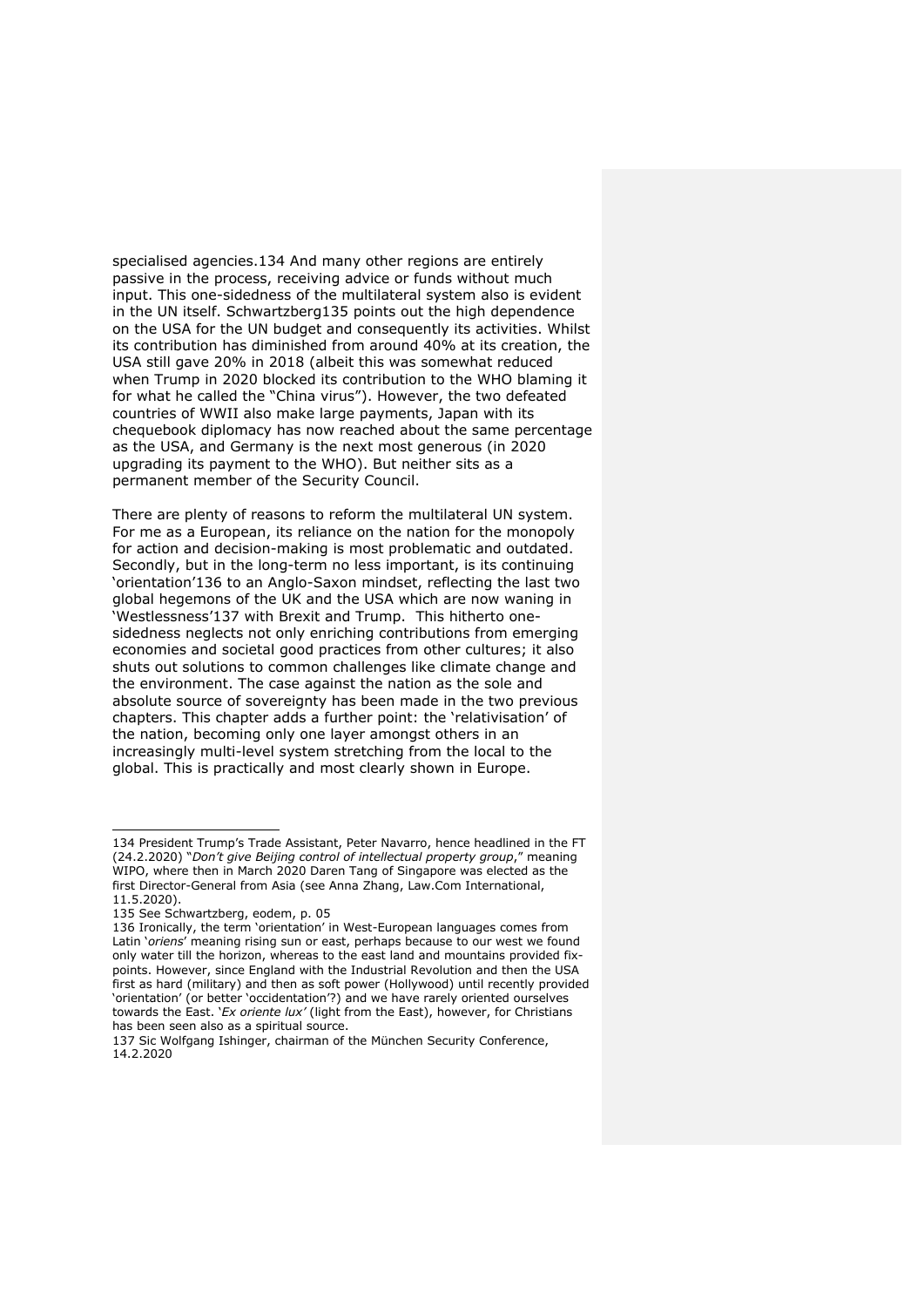There is a case therefore for a more inclusive system that moves beyond multilateral governance by nations alone. A system that opens towards omnilateralism. One obvious element of this opening is to look eastwards. The next chapter explores what we in 'the West' have missed by neglecting Asia and what we might learn from including it more for the good of the global common.

# **Conclusion of Chapter 3:**

Multi-level governance uses different styles of democratic decisionmaking and rule-setting depending on whether it operates at the local, provincial, national, regional or global level. While in the smallest polity at the local level proximity enables almost every citizen to be directly informed on issues of her/his neighbourhood (e.g. to build a football stadium or a theatre), the higher the level the more we depend on the media – and thus mainly the market – to inform us with often 'fungible' facts. New democratic initiatives therefore generally start bottom-up locally and some even reach global dimensions, for example Greta Thunberg grew her campaign from Stockholm to the UN with worldwide 'Fridays for Future'. Mayors have clubbed together to push their cities' interests and common concerns. The provinces play a particular role in federal systems, but their cultural identity have grown stronger reaching beyond the nation, as seen from Scotland to Catalunya and Okinawa to Mindanao.

The nation has lost power upstream to globalisation and downstream to democratic engagement. Its nationalist aberration of (often militarily) fixed borders and illusion of absolute sovereignty can hardly halt data or money flows as long as the market makes it profitable. Controversial data dependence on (a)social media now even impact higher level elections. To overcome these challenges, there are incipient regional solutions. The EU with its institutions as the historic first supranational peace guarantor provides examples of stepping-stones as well as stumbling-blocks for cooperation and integration worldwide. The regionalisation effect is being strengthened by the temporary 'slowbalisation' of global integration; and many regional groupings from ASEAN to AU and Mercosur to NAFTA (USMCA) have key roles to play.

However, on the global stage, many still see only nations as the core of a multilateral system, formally and institutionally bound together in the United Nations (*nomen est omen*). It is a system that was biased in its original design to the victors of WWII and is now badly out of date. New informal groupings of world-leaders have arisen. These range from the G7 to G20 as well as to the